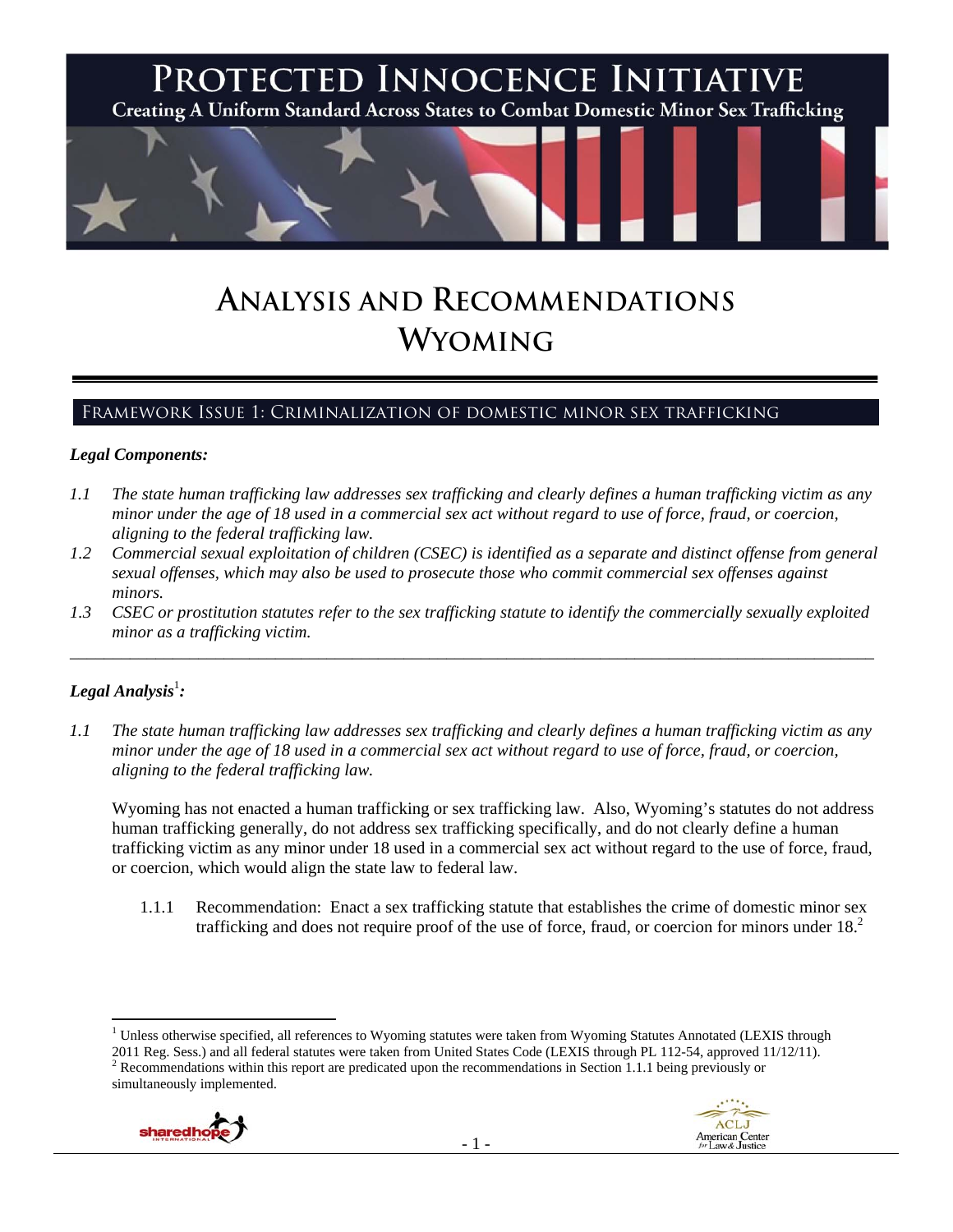*1.2 Commercial sexual exploitation of children (CSEC) is identified as a separate and distinct offense from general sexual offenses, which may also be used to prosecute those who commit commercial sex offenses against minors.* 

The following laws treat CSEC as distinct crimes.

- 1. Pursuant to Wyo. Stat. Ann. § 6-4-103(a) (Promoting prostitution; penalties), "A person commits a felony if he: (i) Knowingly or intentionally entices or compels another person to become a prostitute . . . ." Where the "person enticed or compelled is under eighteen (18) years of age," a conviction for violating Wyo. Stat. Ann. § 6-4-103(a) is punishable as a felony by imprisonment up to 5 years, a fine not to exceed \$5,000, or both.<sup>3</sup> Wyo. Stat. Ann. § 6-4-103(b).
- 2. Pursuant to Wyo. Stat. Ann. § 6-4-303(b)(i), (ii) (Sexual exploitation of children; penalties; definitions),

A person is guilty of sexual exploitation of a child<sup>4</sup> if, for any purpose, he knowingly: (i) Causes, induces, entices, coerces or permits a child to engage in, or be used for, the making of child pornography; $5<sup>5</sup>$ 

(ii) Causes, induces, entices or coerces a child to engage in, or be used for, any explicit sexual  $\text{conduct:}^6$ 

. . . .

A first time conviction under Wyo. Stat. Ann. § 6-4-303(b)(i), (ii) is punishable as a felony by imprisonment for 5–12 years, a fine not to exceed \$10,000, or both. Wyo. Stat. Ann. § 6-4-303(c). A subsequent conviction for violating Wyo. Stat. Ann. § 6-4-303(b)(i), (ii) is punishable by imprisonment for  $7-12$  years, a fine not to exceed \$10,000, or both. Wyo. Stat. Ann. § 6-4-303(e).

Several other non-commercial sex offenses may be applicable in cases involving the commercial sexual exploitation of a child. Such laws include the following:

<sup>....&</sup>lt;br>Wyo. Stat. Ann. § 6-4-303(a)(i) defines "explicit sexual conduct" as "actual or simulated sexual intercourse, including genitalgenital, oral-genital, anal-genital or oral-anal, between persons of the same or opposite sex, bestiality, masturbation, sadistic or masochistic abuse or lascivious exhibition of the genitals or pubic area of any person."





  $3$  The penalties listed in this report are found in the relevant laws, and, for the statutes that do not set out a fine, a general felony fine provisions is found in Wyo. Stat. Ann. § 6-10-102 (Imposition of fine for any felony; maximum fine where not established by statute; court automation fee; indigent civil legal services fee). In addition to the penalties established in the relevant law, defendants who are considered "habitual criminals" may receive enhanced sentences. Wyo. Stat. Ann. § 6-10-201 ("Habitual criminal" defined; penalties). A habitual criminal is one who "is convicted of a violent felony" and "has been convicted of a felony on two (2) or more previous charges separately brought and tried which arose out of separate occurrences in this state or elsewhere." Wyo. Stat. Ann. § 6-10-201(a). A "violent felony" is defined by Wyo. Stat. Ann. § 6-1-104(a)(xii) to include, among other crimes, kidnapping, sexual assault in the first or second degree, or sexual abuse of a minor in the first or second degree when the victim is under 13 and the offender is 16 or older. Habitual criminals shall be punished by imprisonment for 10– 50 years if the defendant has 2 prior felony convictions, or life imprisonment if the defendant has 3 or more prior felony convictions. Wyo. Stat. Ann. § 6-10-201(b).

<sup>&</sup>lt;sup>4</sup> Wyo. Stat. Ann. § 6-4-303(a)(i) defines "child" as "a person under the age of eighteen (18) years."<br><sup>5</sup> Wyo. Stat. Ann. § 6.4.303(a)(ii) states:

 $5$  Wyo. Stat. Ann. § 6-4-303(a)(ii) states:

<sup>(</sup>ii) "Child pornography" means any visual depiction, including any photograph, film, video, picture, computer or computer-generated image or picture, whether or not made or produced by electronic, mechanical or other means, of explicit sexual conduct, where:

<sup>(</sup>A) The production of the visual depiction involves the use of a child engaging in explicit sexual conduct; (B) The visual depiction is of explicit sexual conduct involving a child or an individual virtually indistinguishable from a child; or

<sup>(</sup>C) The visual depiction has been created, adapted or modified to depict explicit sexual conduct involving a child or an individual virtually indistinguishable from a child.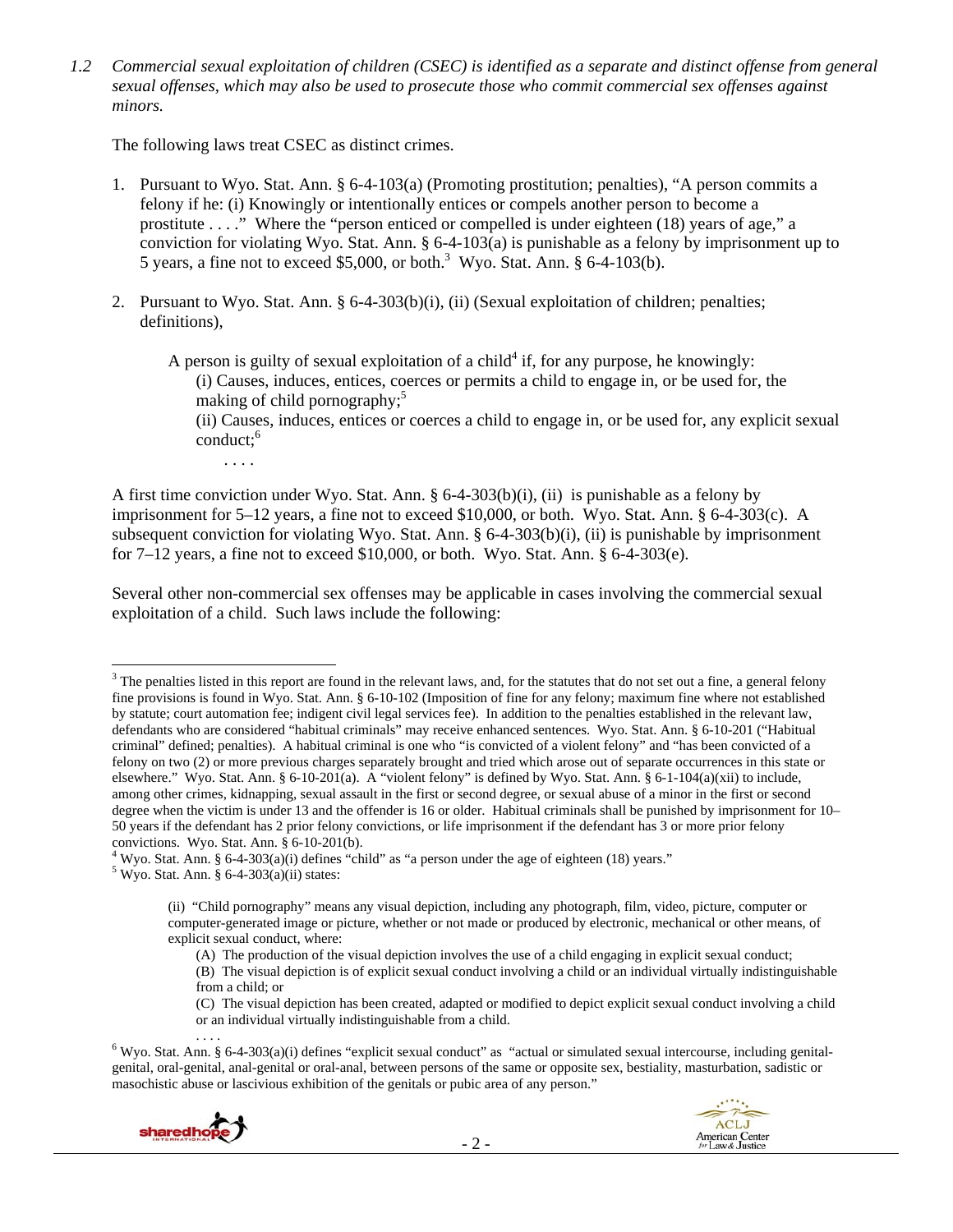1. Wyo. Stat. Ann. § 6-2-318 (Soliciting to engage in illicit sexual relations; penalty) states,

Except under circumstances constituting sexual assault in the first, second or third degree as defined by W.S. 6-2-302 through 6-2-304, or sexual abuse of a minor in the first, second, third or fourth degree as defined by W.S. 6-2-314 through 6-2-317, anyone who has reached the age of majority and who solicits, $\frac{7}{1}$  procures or knowingly encourages anyone less than the age of fourteen (14) years, or a person purported to be less than the age of fourteen (14) years, to engage in sexual intrusion as defined in W.S. 6-2-301 is guilty of a felony . . . .

A conviction for violating Wyo. Stat. Ann. § 6-2-318 is punishable by imprisonment up to 5 years and a possible fine not to exceed \$10,000. Wyo. Stat. Ann. §§ 6-2-318, 6-10-102.

- 2. Under Wyo. Stat. Ann. § 6-2-314(a)(i) (Sexual abuse of a minor in the first degree; penalties) a person commits a crime when "[b]eing sixteen (16) years of age or older, the actor inflicts sexual intrusion on a victim who is less than thirteen  $(13)$  years of age.<sup>38</sup> A conviction under this statute is generally punishable by imprisonment up to 50 years, "unless the person convicted qualifies under W.S. 6-2-306(e) [Penalties for sexual assault]," which requires a defendant with prior convictions for specific sex crimes to receive life imprisonment without the possibility of parole.<sup>9</sup> Wyo. Stat. Ann. §§ 6-2-314(b), 6-2-306(e). However, if the person convicted for violating this statute is 21 years of age or older, the defendant will receive imprisonment for 25–50 years, "unless the person convicted qualified under W.S. 6-2-306(e)." Wyo. Stat. Ann. § 6-2-314(c). In either case, the court may order the defendant to pay a possible fine not to exceed \$10,000 in addition to his sentence. Wyo. Stat. Ann. § 6-10-102.<sup>10</sup>
- 3. Pursuant to Wyo. Stat. Ann. § 6-2-315(a)(i), (ii) (Sexual abuse of a minor in the second degree),

Except under circumstance constituting sexual abuse of a minor in the first degree as defined by W.S. 6- 2-314, an actor commits the crime of sexual abuse of a minor in the second degree if:

(i) Being seventeen (17) years of age or older, the actor inflicts sexual intrusion on a victim who is thirteen (13) through fifteen (15) years of age, and the victim is at least four (4) years younger than the actor;

(B) Sexual intercourse, cunnilingus, fellatio, analingus or anal intercourse with or without emission. 9

occurrences in this state or elsewhere.<br><sup>10</sup> Although Wyo. Stat. Ann. § 6-2-314 through § 6-2-317 do not specifically classify the offenses listed in each statute as felonies, the fact that each of the offenses are punishable by imprisonment for more than one year make them felonies according to Wyo. Stat. Ann. § 6-10-101 and subject to the fines listed in Wyo. Stat. Ann. § 6-10-102.



<sup>&</sup>lt;sup>7</sup> "Solicit" is not defined in either Wyo. Stat. § 6-2-301 (the definitions for the sexual offenses) or Wyo. Stat. § 6-1-104 (the general definitions for all criminal laws). In *Blakeman v. State*, 100 P.3d 1229, 1234–36 (Wyo. 2004) (decided under prior law), the Supreme Court of Wyoming held that the district court made no error in instructing the jury on the definition of "solicit," which defined "solicit" as "'(1) to ask or seek earnestly or pleadingly, (2) to tempt or to entice someone to do wrong, (3) to approach for some immoral purpose.'"

 $8 \text{ Wyo}$ . Stat. Ann. § 6-2-301(a)(vii) (Definitions) defines "sexual intrusion" as follows:

<sup>(</sup>A) Any intrusion, however slight, by any object or any part of a person's body, except the mouth, tongue or penis, into the genital or anal opening of another person's body if that sexual intrusion can reasonably be construed as being for the purposes of sexual arousal, gratification or abuse; or

 $9$  Wyo. Stat. Ann. § 6-2-306(e) provides,

An actor who is convicted of sexual abuse of a minor under W.S. 6-2-314 or 6-2-315 shall be punished by life imprisonment without parole if the actor has one (1) or more previous convictions for a violation of W.S. 6-2-302 [Sexual assault in the first degree] through 6-2-304 [Sexual assault in the third degree], 6-2-314 or 6-2-315, or a criminal statute containing the same or similar elements as the crimes defined by W.S. 6-2-302 through 6-2-304, 6-2- 314 or 6-2-315, which convictions resulted from charges separately brought and which arose out of separate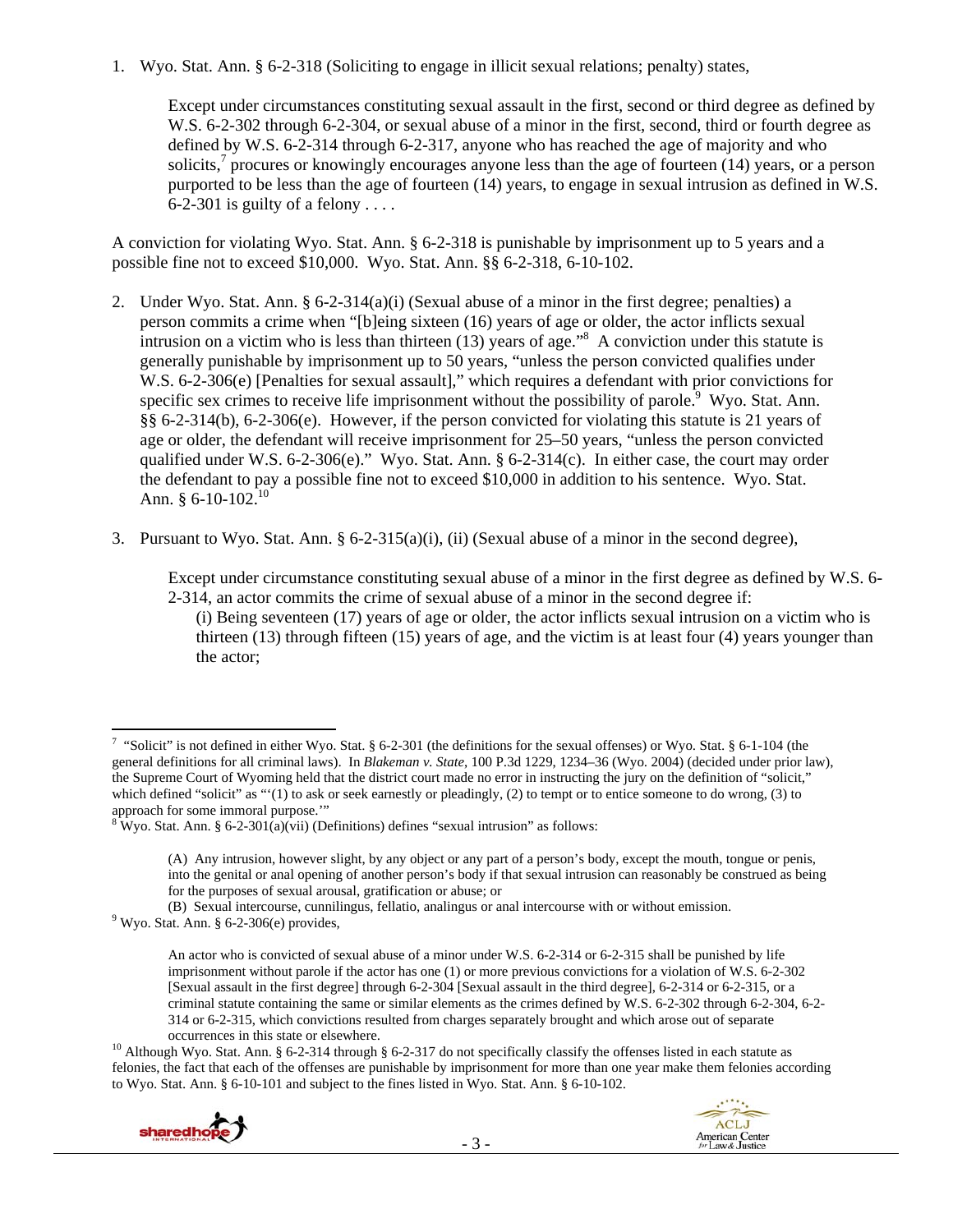(ii) Being sixteen (16) years of age or older, the actor engages in sexual contact<sup>11</sup> of a victim who is less than thirteen (13) years of age;

A conviction for violating Wyo. Stat. Ann. § 6-2-315(a)(i), (ii) is punishable by imprisonment up to 20 years and a possible fine not to exceed \$10,000, "unless the person convicted qualifies under W.S. 6-2- 306(e)," to be punished by life imprisonment without the possibility of parole.<sup>12</sup> Wyo. Stat. Ann. §§ 6-2-315(b), 6-2-306(e), 6-10-102.

4. Wyo. Stat. Ann. § 6-2-316(a) (Sexual abuse of a minor in the third degree) states in part,

Except under circumstance constituting sexual abuse of a minor in the first or second degree as defined by W.S. 6-2-314 and 6-2-315, an actor commits the crime of sexual abuse of a minor in the third degree if:

(i) Being seventeen (17) years of age or older, the actor engages in sexual contact with a victim who is thirteen (13) through fifteen (15) years of age, and the victim is at least four (4) years younger than the actor;

. . . .

(iii) Being less than sixteen (16) years of age, the actor inflicts sexual intrusion on a victim who is less than thirteen (13) years of age, and the victim is at least three (3) years younger than the actor; or

(iv) Being seventeen (17) years of age or older, the actor knowingly takes immodest, immoral or indecent liberties with a victim who is less than seventeen (17) years of age and the victim is at least four (4) years younger than the actor.

A conviction for violating Wyo. Stat. Ann. § 6-2-316(a) is punishable by imprisonment up to 15 years and a possible fine not to exceed \$10,000. Wyo. Stat. Ann. §§ 6-2-316(b), 6-10-102.

5. Wyo. Stat. Ann. § 6-2-317(a) (Sexual abuse of a minor in the fourth degree) states,

Except under circumstance constituting sexual abuse of a minor in the first, second or third degree as defined by W.S. 6-2-314 through 6-2-316, an actor commits the crime of sexual abuse of a minor in the fourth degree if:

(i) Being less than sixteen (16) years of age, the actor engages in sexual contact with a victim who is less than thirteen (13) years of age, and the victim is at least three (3) years younger than the actor; or

(ii) Being twenty (20) years of age or older, the actor engages in sexual contact with a victim who is either sixteen  $(16)$  or seventeen  $(17)$  years of age, and the victim is at least four  $(4)$ years younger than the actor, and the actor occupies a position of authority in relation to the victim.

A conviction for violating Wyo. Stat. Ann. § 6-2-317(a) is punishable by imprisonment up to 5 years and a possible fine not to exceed \$10,000. Wyo. Stat. Ann. §§ 6-2-317(b), 6-10-102.

1.2.1 Recommendation: After enacting a sex trafficking statute each of the CSEC laws listed above should be revised to refer to the human trafficking statute in order to ensure that the victim is treated as a human trafficking victim.

<sup>12</sup> *See supra* note 9 for the text of Wyo. Stat. Ann. § 6-2-306(e).





<sup>&</sup>lt;sup>11</sup> Wyo. Stat. Ann. § 6-2-301(a)(vi) defines "sexual contact" as "touching, with the intention of sexual arousal, gratification or abuse, of the victim's intimate parts by the actor, or of the actor's intimate parts by the victim, or of the clothing covering the immediate area of the victim's or actor's intimate parts."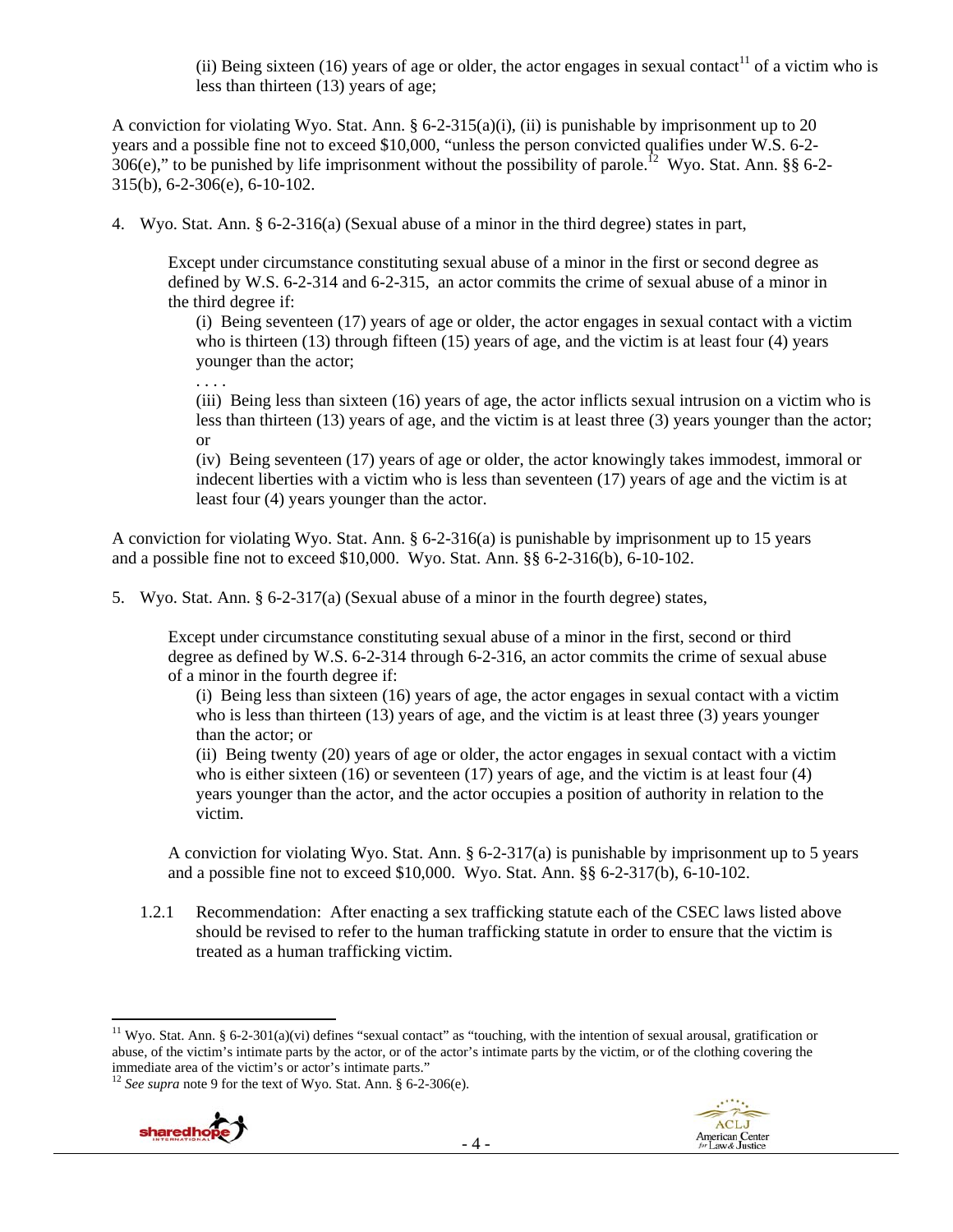*1.3 CSEC or prostitution statutes refer to the sex trafficking statute to identify the commercially sexually exploited minor as a trafficking victim.* 

Wyoming has not enacted a human trafficking statute and its laws related to the commercial sexual exploitation of children do not identify commercially sexually exploited children as trafficking victims.

1.3.1 Recommendation: Upon enactment of a human trafficking statute, Wyoming should revise Wyo. Stat. Ann. § 6-4-103(a)(ii)-(iv) (Promoting prostitution; penalties) and Wyo. Stat. Ann. § 6-4-  $303(b)(i),(ii)$  (Sexual exploitation of children; penalties; definitions) to refer to the human trafficking statute and to classify the status of those under 18 involved in commercial sexual activity as trafficking victims.

## Framework Issue 2: Criminal provisions for demand

#### *Legal Components:*

- *2.1 The state sex trafficking law can be applied to the buyers of commercial sex acts with a victim of domestic minor sex trafficking.*
- *2.2 Buyers of commercial sex acts with a minor can be prosecuted under CSEC laws.*
- *2.3 Solicitation laws differentiate buying sex acts with an adult and buying sex acts with a minor under 18.*
- *2.4 Penalties for buyers of commercial sex acts with minors are as high as federal penalties.*
- *2.5 Using the Internet to lure, entice, or purchase, or attempt to lure, entice, or purchase commercial sex acts with a minor is a separate crime or results in an enhanced penalty for buyers.*
- *2.6 No age mistake defense is permitted for a buyer of commercial sex acts with any minor under 18.*
- 2.7 Base penalties for buying sex acts with a minor are sufficiently high for all minors under 18 and not reduced for *older minors.*
- *2.8 Financial penalties for buyers of commercial sex acts with minors are sufficiently high to make it difficult for buyers to hide the crime.*
- *2.9 Buying and possessing child pornography carries penalties as high as similar federal offenses.*
- *2.10 Convicted buyers of commercial sex acts with minors and child pornography are required to register as sex offenders.*

\_\_\_\_\_\_\_\_\_\_\_\_\_\_\_\_\_\_\_\_\_\_\_\_\_\_\_\_\_\_\_\_\_\_\_\_\_\_\_\_\_\_\_\_\_\_\_\_\_\_\_\_\_\_\_\_\_\_\_\_\_\_\_\_\_\_\_\_\_\_\_\_\_\_\_\_\_\_\_\_\_\_\_\_\_\_\_\_\_\_\_\_\_\_

## *Legal Analysis:*

*2.1 The state sex trafficking law can be applied to the buyers of commercial sex acts with a victim of domestic minor sex trafficking.* 

Wyoming has not enacted a human trafficking or sex trafficking law.

- 2.1.1 Recommendation: Wyoming should enact a human trafficking law that reaches buyers of commercial sex with minors.
- *2.2 Buyers of commercial sex acts with a minor can be prosecuted under CSEC laws.*

Wyoming has not enacted a separate CSEC law specifically criminalizing the buying of sex from a minor. Instead, a buyer most likely would be prosecuted under Wyoming's generally applicable solicitation law, Wyo. Stat. Ann. § 6-4-102 (Soliciting an act of prostitution; penalties). Pursuant to Wyo. Stat. Ann. § 6-4-102, "A person is guilty of soliciting an act of prostitution if, with the intent that an act of sexual intrusion . . . be committed, that person knowingly or intentionally pays, or offers or agrees to pay money or other property to another person under circumstances strongly corroborative of the intention that an act of prostitution be



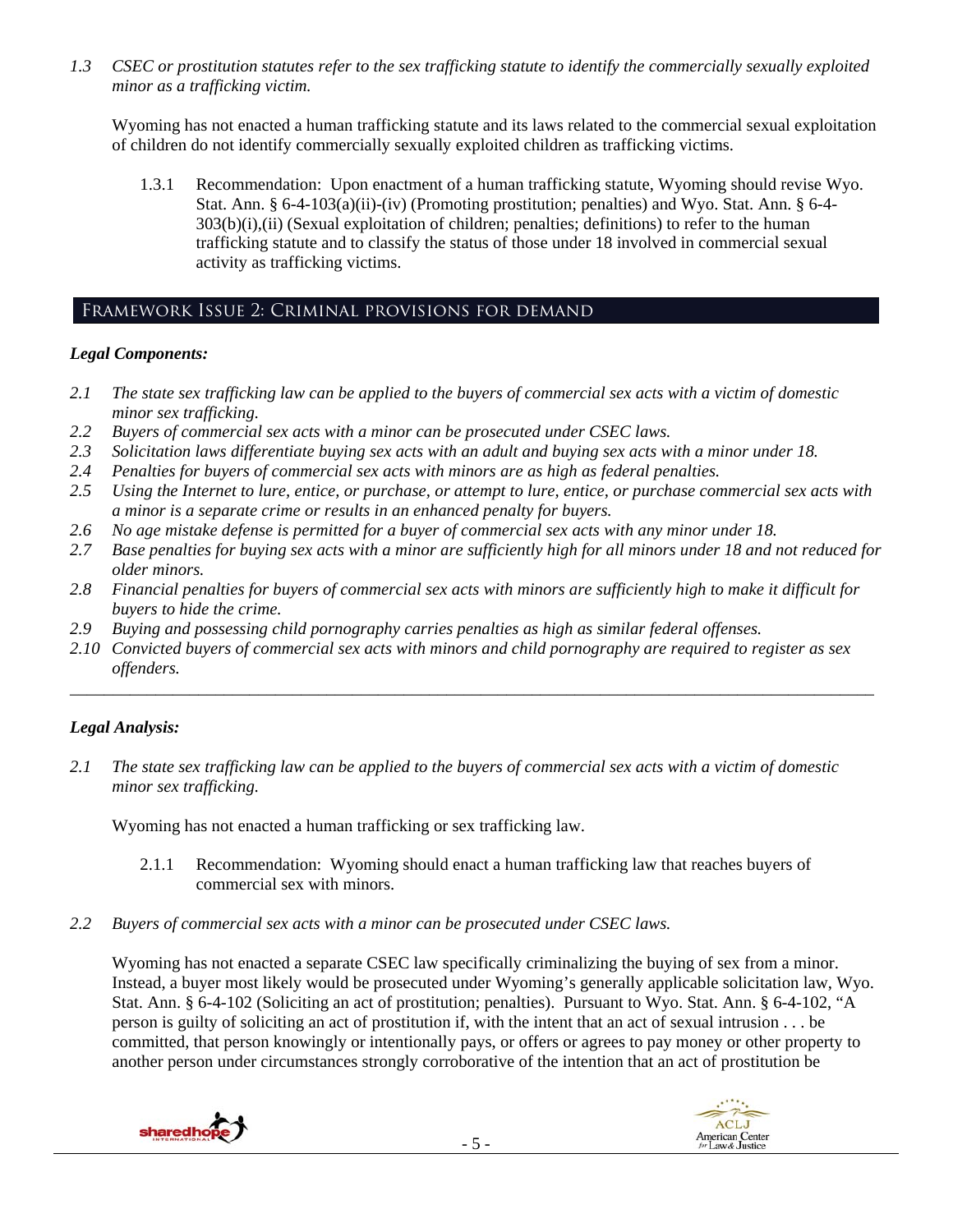committed." A conviction for violating Wyo. Stat. Ann. § 6-4-102 is punishable as a misdemeanor by imprisonment up to 6 months, a fine not to exceed \$750, or both. Wyo. Stat. Ann. § 6-4-102.

Although the statute is not expressly commercial in nature, buyers could be prosecuted under Wyo. Stat. Ann. § 6-2-318 (Soliciting to engage in illicit sexual relations; penalty).13 A conviction for violating Wyo. Stat. Ann. § 6-2-318 is punishable as a felony by imprisonment up to 5 years and a possible fine not to exceed \$10,000. Wyo. Stat. Ann. §§ 6-2-318, 6-10-102.

Several sexual offense laws could be used to prosecute a buyer of commercial sex acts with a minor but do not specifically criminalize the commercial sexual exploitation of a child, and do not refer to a human trafficking law because Wyoming lacks such a law.<sup>14</sup>

- 2.2.1 Recommendation: Wyoming should make the commercial sexual exploitation of children a separate crime.
- *2.3 Solicitation laws differentiate buying sex acts with an adult and buying sex acts with a minor under 18.*

Wyoming's solicitation statute, Wyo. Stat. Ann. § 6-4-102 (Soliciting an act of prostitution; penalties), does not differentiate between buying sex with an adult and buying sex with a minor.

While not expressly commercial, Wyo. Stat. Ann. § 6-2-318 (Soliciting to engage in illicit sexual relations; penalty) makes it a separate crime for adult buyers to "solicit" minors under 14 for "sexual intrusion."15 Buyers prosecuted under Wyo. Stat. Ann. § 6-2-318 face imprisonment up to 5 years and a possible fine not to exceed \$10,000. Wyo. Stat. Ann. §§ 6-2-318, 6-10-102.

- 2.3.1 Recommendation: Enact a separate law that makes purchasing or offering to purchase sex with a minor a crime distinct from the crime described in Wyo. Stat. Ann. § 6-4-102 (Soliciting an act of prostitution; penalties).
- *2.4 Penalties for buyers of commercial sex acts with minors are as high as federal penalties.*

Buyers of commercial sex from minors may be prosecuted for crimes ranging from misdemeanors to felonies. Misdemeanors are punishable by imprisonment up to 6 months, fines not to exceed \$750, or both, to felonies punishable by varying ranges of imprisonment and fines not to exceed \$10,000. Wyo. Stat. Ann. §§ 6-4-102, 6- 2-314(c), 6-2-306(e), 6-10-102.

A conviction under Wyo. Stat. Ann. § 6-4-102 (Soliciting an act of prostitution; penalties) is punishable as a misdemeanor by imprisonment up to 6 months, a fine not to exceed \$750, or both. Wyo. Stat. Ann. § 6-4-102. Buyers convicted of Wyo. Stat. Ann. § 6-2-318 (Soliciting to engage in illicit sexual relations; penalties), a felony offense, face imprisonment up to 5 years and a possible fine not to exceed \$10,000. Wyo. Stat. Ann. §§ 6-2-318, 6-10-102. Buyers face similar or greater penalties under Wyoming's sexual offense laws.

In comparison, if the victim is under the age of 14, a conviction under the Trafficking Victims Protection Act  $(TVPA)<sup>16</sup>$  for child sex trafficking is punishable by 15 years to life imprisonment and a fine not to exceed \$250,000. 18 U.S.C. §§ 1591(b)(1), 3559(a)(1), 3571(b)(3). If the victim is between the ages of 14–17, a conviction is punishable by 10 years to life imprisonment and a fine not to exceed \$250,000. 18 U.S.C. §§ 1591(b)(2), 3559(a)(1), 3571(b)(3). A conviction is punishable by mandatory life imprisonment, however, if

of 18 and 22 U.S.C.).



<sup>&</sup>lt;sup>13</sup> See supra Section 1.2 for a full discussion of Wyo. Stat. Ann. § 6-2-318.

<sup>&</sup>lt;sup>14</sup> See supra Section 1.2 for a full description of the sexual offenses laws that may be used to prosecute buyers.<br><sup>15</sup> See supra Section 1.2 for a full discussion of Wyo. Stat. Ann. § 6-2-318.<br><sup>16</sup> Trafficking Victims Pr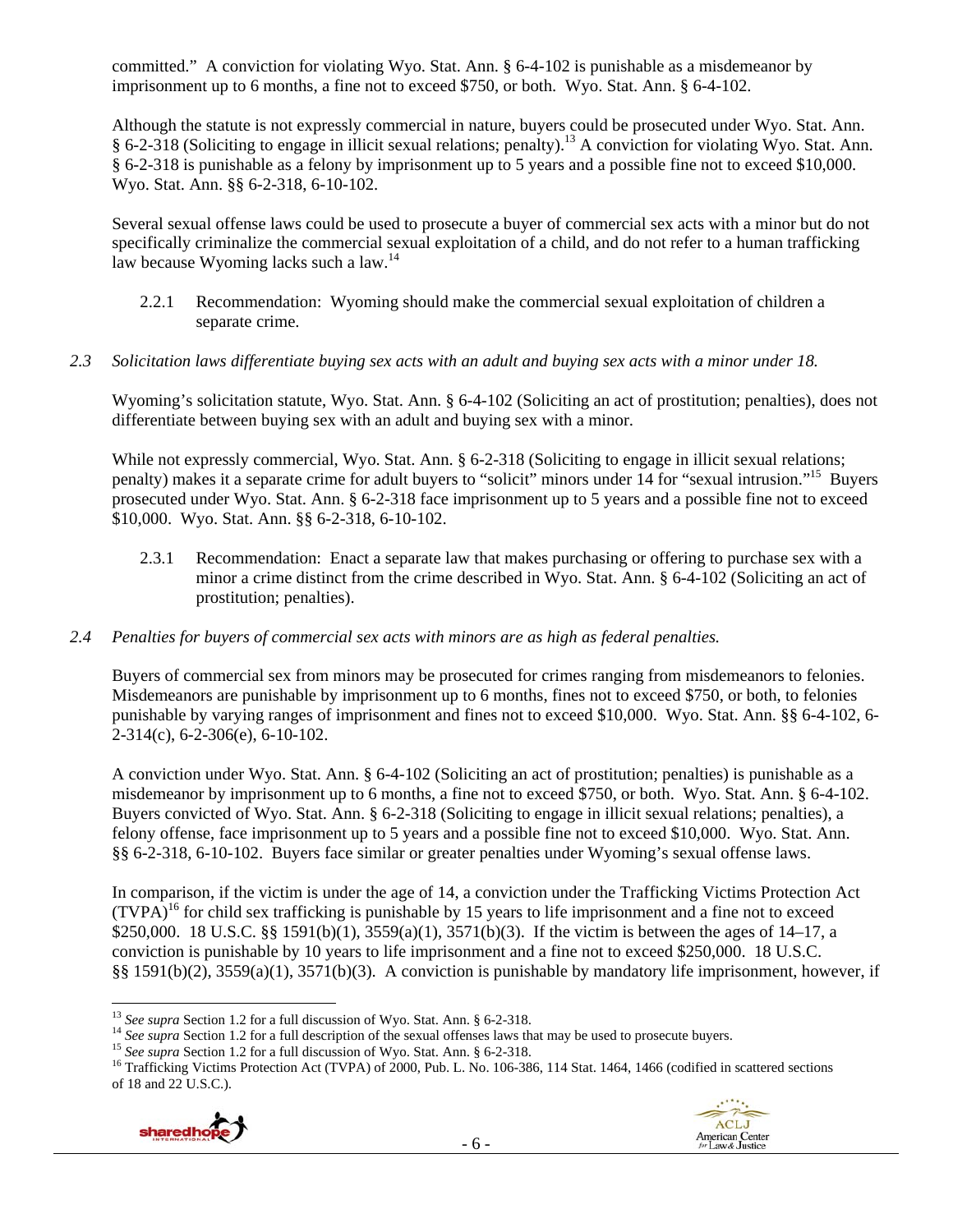the buyer has a prior conviction for a federal sex offense<sup>17</sup> against a minor. 18 U.S.C. § 3559(e)(1). To the extent buyers can be prosecuted under other federal CSEC laws,<sup>18</sup> a conviction is punishable by penalties ranging from a fine not to exceed \$250,000 to life imprisonment and a fine not to exceed \$250,000.<sup>19</sup>

2.4.1 Recommendation: Increase the penalties for buying sex with minors to reflect the penalties available for federal trafficking offenders.

## *2.5 Using the Internet to lure, entice, or purchase, or attempt to lure, entice, or purchase commercial sex acts with a minor is a separate crime or results in an enhanced penalty for buyers.*

The use of the Internet to lure, entice, recruit, or purchase commercial sex acts with a minor is not a separate crime and does not result in an enhanced penalty for buyers. However, buyers who use the Internet to lure, entice, recruit, or purchase commercial sex acts with minors may be prosecuted under Wyo. Stat. Ann. § 6-2- 318 (Soliciting to engage in illicit sexual relations; penalty). Wyo. Stat. Ann. § 6-2-318 makes it unlawful when an adult buyer

[e]xcept under circumstances constituting sexual assault in the first, second or third degree as defined by W.S. 6-2-302 [Sexual assault in the first degree] through 6-2-304 [Sexual assault in the third degree], or sexual abuse of a minor in the first, second, third or fourth degree as defined by W.S. 6-2-314 [Sexual abuse of a minor in the first degree] through 6-2-317 [Sexual abuse of a minor in the fourth degree] . . . solicits, procures or knowingly encourages anyone less than the age of fourteen (14) years, or a person purported to be less than the age of fourteen (14) years, to engage in sexual intrusion as defined in W.S.  $6-2-301$  [Definitions] ...

A conviction for violating Wyo. Stat. Ann. § 6-2-318 is punishable as a felony by imprisonment not to exceed 5 years and a possible fine not to exceed \$10,000. Wyo. Stat. Ann. §§ 6-2-318, 6-10-102.

- 2.5.1 Recommendation: Enact a law that makes it a separate crime for a buyer of sex with a minor to use the Internet to lure, entice, recruit, or purchase commercial sex acts with a minor or amend Wyo. Stat. Ann. § 6-2-318 (Soliciting to engage in illicit sexual relations; penalty) to impose enhanced penalties where the crime is commercial sexual exploitation using the Internet.
- *2.6 No age mistake defense is permitted for a buyer of commercial sex acts with any minor under 18.*

Because Wyo. Stat. Ann. § 6-4-102 (Soliciting an act of prostitution) is age-neutral, the defense of mistake of age is inapplicable. However, under Wyo. Stat. Ann. § 6-2-308 (Criminality of conduct; victim's age) the

<sup>&</sup>lt;sup>19</sup> 18 U.S.C. §§ 2251A(b) (conviction punishable by imprisonment for 30 years to life and a fine), 2251(e) (conviction punishable by imprisonment for 15–30 years and a fine), 2423(a) (conviction punishable by imprisonment for 10 years to life and a fine), 2422(a) (conviction punishable by a fine, imprisonment up to 20 years, or both), 2252(a)(2), (4) (stating that a conviction under subsection (a)(2) is punishable by imprisonment for  $5-20$  years and a fine, while a conviction under subsection (a)(4) is punishable by imprisonment up to 10 years, a fine, or both); *see also* 18 U.S.C. §§ 3559(a)(1) (classifying all of the above listed offenses as felonies), 3571(b)(3) (providing a fine up to \$250,000 for any felony conviction).





 <sup>17</sup> Pursuant to 18 U.S.C. § 3559 $(e)(2)$ , "federal sex offense" is defined as

an offense under section 1591 [18 USCS § 1591] (relating to sex trafficking of children), 2241 [18 USCS § 2241] (relating to aggravated sexual abuse),  $2242$  [18 USCS § 2242] (relating to sexual abuse),  $2244(a)(1)$  [18 USCS §  $2244(a)(1)$  (relating to abusive sexual contact),  $2245$  [18 USCS § 2245] (relating to sexual abuse resulting in death), 2251 [18 USCS § 2251] (relating to sexual exploitation of children), 2251A [18 USCS § 2251A] (relating to selling or buying of children), 2422(b) [18 USCS § 2422(b)] (relating to coercion and enticement of a minor into prostitution), or

<sup>2423(</sup>a) [18 USCS § 2423(a)] (relating to transportation of minors). 18 18 U.S.C. §§ 2251A(b) (Selling or buying of children), 2251(a) (Sexual exploitation of children), 2423(a) (Transportation of a minor with intent for minor to engage in criminal sexual activity), 2422(a) (Coercion and enticement), 2252(a)(2), (a)(4) (Certain activities relating to material involving the sexual exploitation of minors).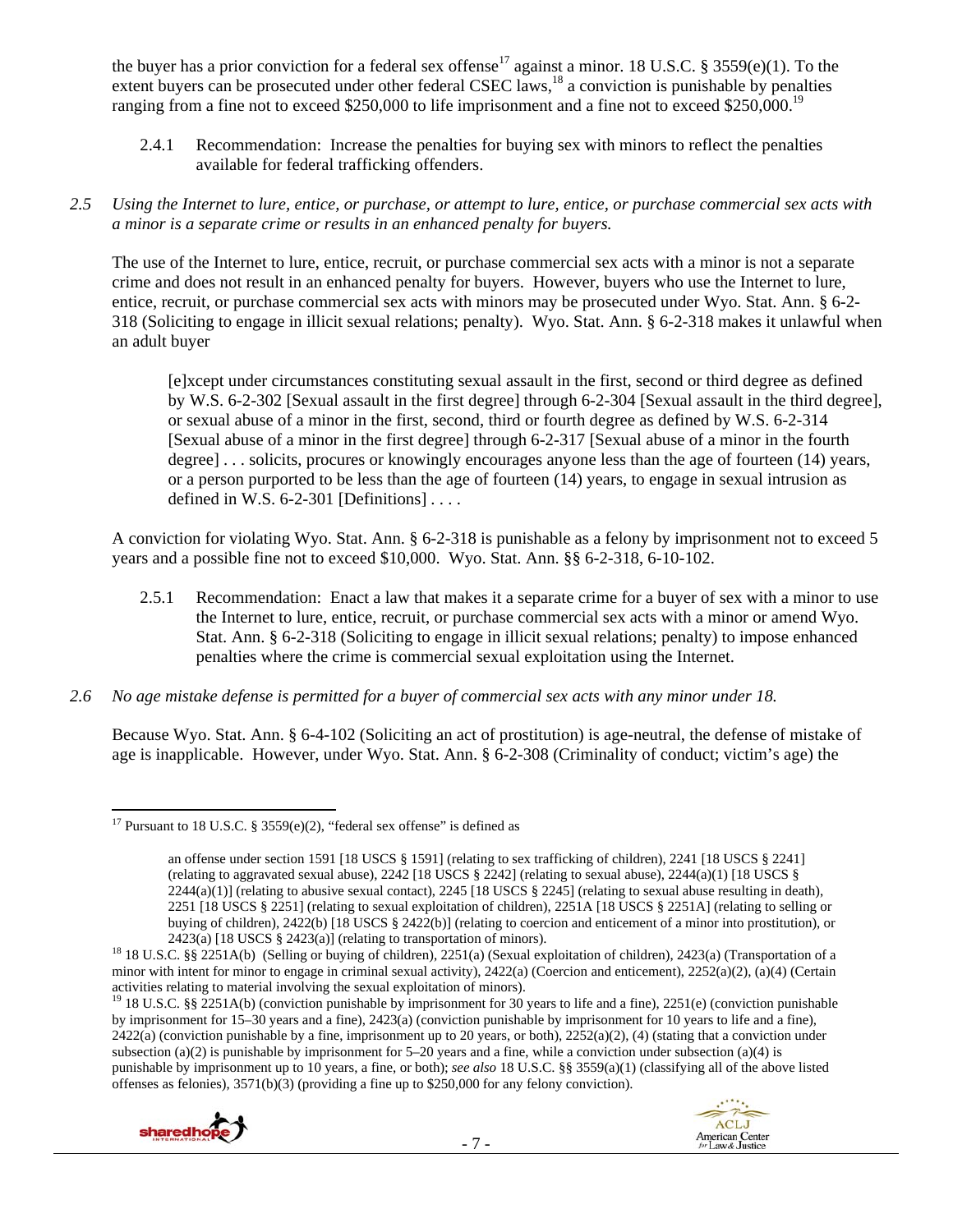defense of mistake of age is available to buyers charged with some noncommercial sexual offenses in article 3 (Sexual assault). Specifically, Wyo. Stat. Ann. § 6-2-308 provides,

(a) Except as provided by subsection (b) of this section, if criminality of conduct in this article depends on a victim being under sixteen (16) years of age, it is an affirmative defense that the actor reasonably believed that the victim was sixteen (16) years of age or older.

(b) If criminality of conduct in this article depends upon a victim being under twelve (12) years or under fourteen (14) years, it is no defense that the actor did not know the victim's age, or that he reasonably believed that the victim was twelve (12) years or fourteen (14) years of age or older, as applicable.

## *2.7 Base penalties for buying sex acts with a minor are sufficiently high for all minors under 18 and not reduced for older minors.*

Wyo. Stat. Ann. § 6-4-102 (Soliciting an act of prostitution) applies the same penalties regardless of the age of person solicited. A conviction for violating Wyo. Stat. Ann. § 6-4-102 is punishable by imprisonment not to exceed 6 months, a fine not to exceed \$750, or both. Wyo. Stat. Ann. § 6-4-102. Wyo. Stat. Ann. § 6-4- 303(b)(iv) (Sexual exploitation of children; penalties; definitions) applies to buyers of child pornography depicting a child under the age of 18. Wyo. Stat. Ann.  $\S 6-4-303(a)(i)$ . A buyer's first conviction for violating Wyo. Stat. Ann. § 6-4-303(b)(iv) is punishable by imprisonment up to 10 years, a fine not to exceed \$10,000, or both. Wyo. Stat. Ann. § 6-4-303(d). Subsequent convictions may be punishable by imprisonment of 7–12 years, a fine not to exceed \$10,000, or both. Wyo. Stat. Ann. § 6-4-303(e).

In contrast, Wyo. Stat. Ann. § 6-2-318 (Soliciting to engage in illicit sexual relations; penalty) only applies when a buyer solicits a minor who is under 14. Wyo. Stat. Ann. § 6-2-318. Wyoming's sexual offense laws also stagger penalties based on the age of the minor victim, generally imposing greater penalties as the victim's age decreases.20

## *2.8 Financial penalties for buyers of commercial sex acts with minors are sufficiently high to make it difficult for buyers to hide the crime.*

Buyers may be ordered to pay fines up to \$10,000. Specifically, a buyer convicted under Wyo. Stat. Ann. § 6- 4-102 (Soliciting an act of prostitution) may be ordered to pay a fine not to exceed \$750, while a buyer convicted under Wyo. Stat. Ann. § 6-2-318 or Wyo. Stat. Ann. § 6-4-303(b)(iv), may be ordered to pay a fine of up to \$10,000. Wyo. Stat. Ann. §§ 6-4-102, 6-2-318, 6-10-102, 6-4-303(d), (e).

- 2.8.1 Recommendation: Establish increased mandatory fines and asset forfeiture to deter offenses of buying commercial sex acts with a minor and to offset the costs of investigation and restoration of victims.
- *2.9 Buying and possessing child pornography carries penalties as high as similar federal offenses.*

Under Wyo. Stat. Ann. § 6-4-303(b)(iv) (Sexual exploitation of children; penalties; definitions), it is illegal if a person "possesses child pornography."<sup>21</sup> A first conviction under Wyo. Stat. Ann. § 6-4-303(b)(iv) is punishable by imprisonment up to 10 years, a fine not to exceed \$10,000, or both. Wyo. Stat. Ann. § 6-4- 303(d). A second or subsequent conviction is punishable by imprisonment for  $7-12$  years, a fine not to exceed \$10,000, or both. Wyo. Stat. Ann. § 6-4-303(e).

 <sup>20</sup> *See supra* Section 1.2 for the substantive provisions and penalties applicable to Wyoming's sexual offense laws. 21 *See supra* note 5.



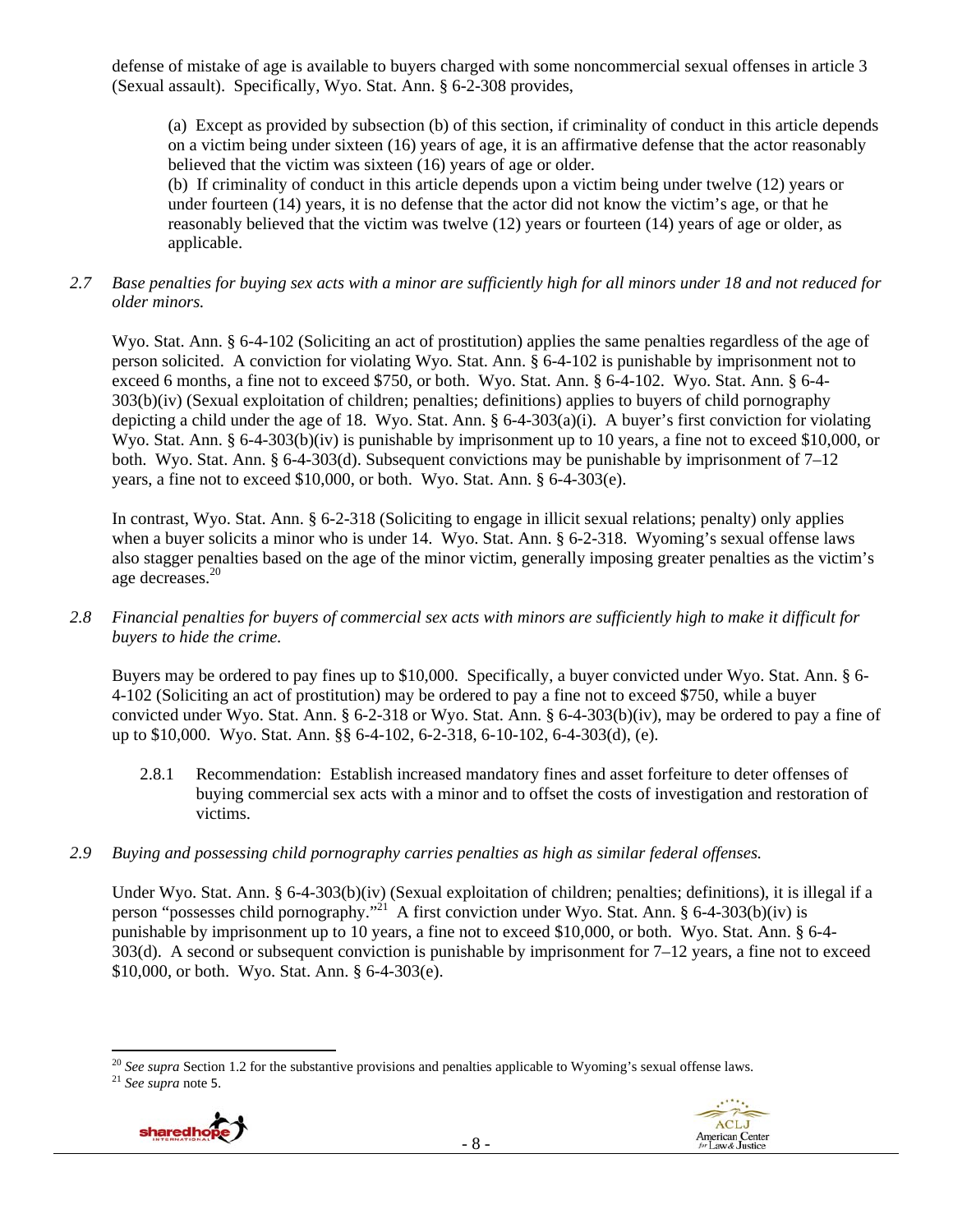In comparison, a federal conviction for possession of child pornography<sup>22</sup> is generally punishable by imprisonment for 5–20 years and a fine not to exceed \$250,000.<sup>23</sup> Subsequent convictions, however, are punishable by imprisonment up to 40 years and a fine not to exceed  $$250,000.<sup>24</sup>$ 

*2.10 Convicted buyers of commercial sex acts with minors and child pornography are required to register as sex offenders.* 

Wyo. Stat. Ann. § 7-19-302(a) (Registration of offenders; procedure; verification) requires offenders who reside in Wyoming, enter Wyoming "for the purpose of residing," attend school, or are employed in Wyoming to "register with the sheriff of the county in which he resides, attends school or is employed, or other relevant entity specified in subsection (c) of this section." Offenders required to register under Wyo. Stat. Ann. § 7-19- 302 include those who are convicted of Wyo. Stat. Ann. § 6-4-102 (Soliciting an act of prostitution; penalties) (where the person solicited is a minor), § 6-2-318 (Soliciting to engage in illicit relations; penalty), § 6-2-  $314(a)(i)$  (Sexual abuse of a minor in the first degree; penalties), § 6-2-315(a)(i), (ii) (Sexual abuse of a minor in the second degree; penalties),  $\S 6$ -2-316 (a)(i), (iii), (iv) (Sexual abuse of a minor in the third degree),  $\S 6$ -2- $317(a)(i)$ ,(ii) (Sexual abuse of a minor in the fourth degree), and § 6-4-303(b)(iv) (Sexual exploitation of children; penalties; definitions). Wyo. Stat. Ann.  $\S$  7-19-302(g)–(j).

2.10.1 Recommendation: Amend Wyo. Stat. Ann. § 7-19-302 (Registration of offenders; procedure; verification) to require a defendant convicted of Wyo. Stat. Ann. § 6-4-102 (Soliciting an act of prostitution; penalties) to register as a sex offender where the victim is under 18.

<sup>&</sup>lt;sup>24</sup> 18 U.S.C. §§ 2252(b) (stating if a person has a prior conviction under subsection (a)(2), or a list of other statutes, a conviction is punishable by a fine and imprisonment for 15–40 years, but if a person has a prior conviction under subsection (a)(4), or a list of other statutes, a conviction is punishable by a fine and imprisonment for 10–20 years), 2252A(b)(1) (stating if a person has a prior conviction under subsection (a)(2), (a)(3), or a list of other statutes, a conviction is punishable by a fine and imprisonment for 15–40 years), 1466A(a), (b) (stating that the penalty scheme for section 2252A(b) applies); *see also* 18 U.S.C. §§ 3559(a)(1) (classifying all of the above listed offenses as felonies), 3571(b)(3) (providing a fine up to \$250,000 for any felony conviction).





 <sup>22</sup> 18 U.S.C. §§ 2252(a)(2), (a)(4) (Certain activities relating to material involving the sexual exploitation of minors), 2252A(a)(2)–(3) (Certain activities relating to material constituting or containing child pornography), 1466A(a), (b) (Obscene visual representations of the sexual abuse of children).

<sup>&</sup>lt;sup>23</sup> 18 U.S.C. §§ 2252(b) (stating that a conviction under subsection (a)(2) is punishable by imprisonment for 5–20 years and a fine, while a conviction under subsection (a)(4) is punishable by imprisonment up to 10 years, a fine, or both),  $2252A(b)(1)$  (a conviction is punishable by imprisonment for 5–20 years and a fine), 1466A(a), (b) (stating that a conviction under subsection (a) is "subject to the penalties provided in section 2252A(b)(1)," imprisonment for 5–20 years and a fine, while a conviction under subsection (b) is "subject to the penalties provided in section 2252A(b)(2)," imprisonment up to 10 years, a fine, or both); *see also* 18 U.S.C. §§ 3559(a)(1) (classifying all of the above listed offenses as felonies), 3571(b)(3) (providing a fine up to \$250,000 for any felony conviction).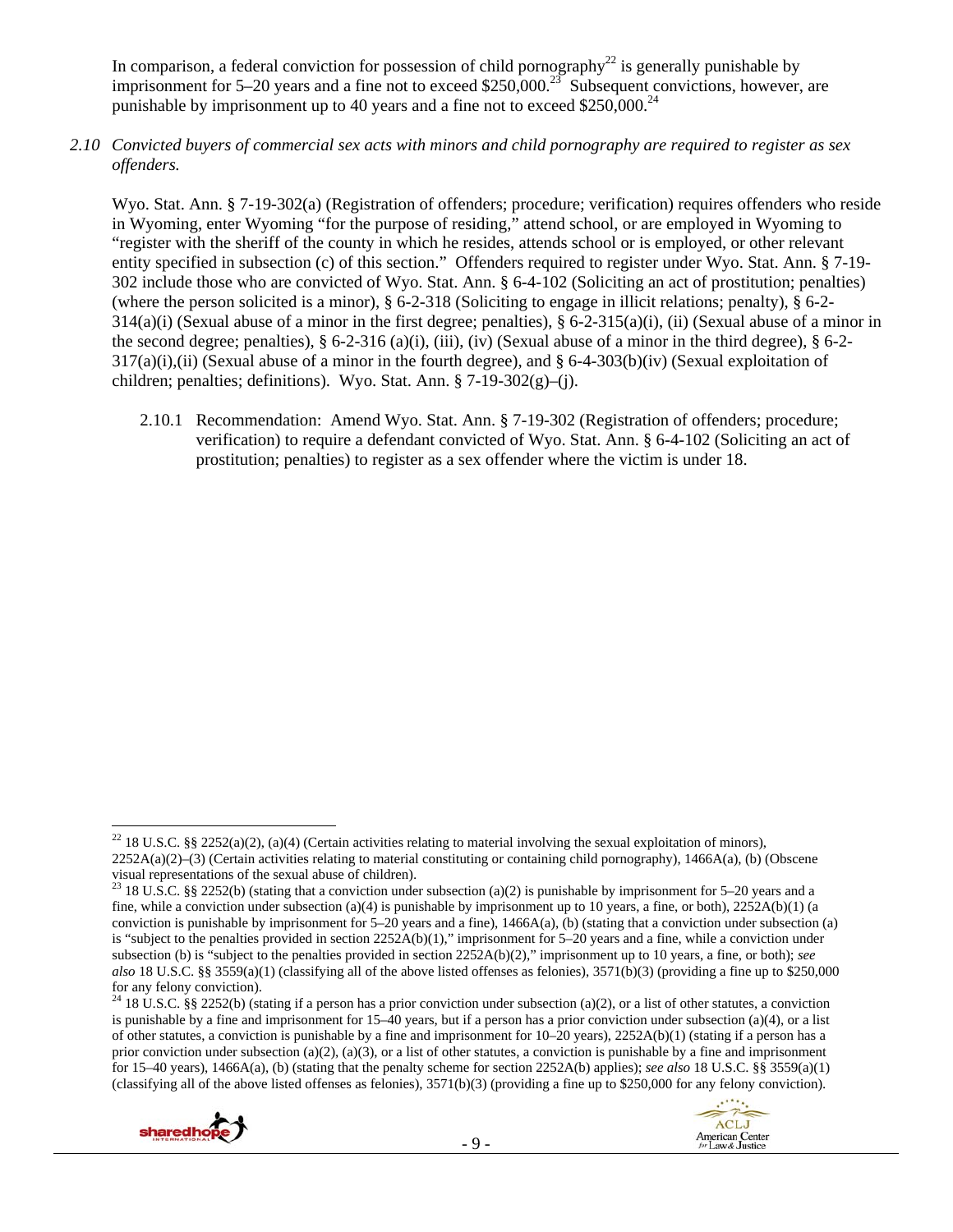#### Framework Issue 3: Criminal provisions for traffickers

## *Legal Components:*

- *3.1 Penalties for trafficking a child for sexual exploitation are as high as federal penalties.*
- *3.2 Creating and distributing child pornography carries penalties as high as similar federal offenses.*
- *3.3 Using the Internet to lure, entice, recruit or sell commercial sex acts with a minor is a separate crime or results in an enhanced penalty for traffickers.*
- *3.4 Financial penalties for traffickers, including asset forfeiture, are sufficiently high.*
- *3.5 Convicted traffickers are required to register as sex offenders.*
- *3.6 Laws relating to termination of parental rights for certain offenses include sex trafficking or CSEC offenses in order to remove the children of traffickers from their control and potential exploitation. \_\_\_\_\_\_\_\_\_\_\_\_\_\_\_\_\_\_\_\_\_\_\_\_\_\_\_\_\_\_\_\_\_\_\_\_\_\_\_\_\_\_\_\_\_\_\_\_\_\_\_\_\_\_\_\_\_\_\_\_\_\_\_\_\_\_\_\_\_\_\_\_\_\_\_\_\_\_\_\_\_\_\_\_\_\_\_\_\_\_\_\_\_\_*

## *Legal Analysis:*

*3.1 Penalties for trafficking a child for sexual exploitation are as high as federal penalties.* 

In the absence of a human trafficking law, traffickers of a child for commercial sex acts could be prosecuted under Wyo. Stat. Ann. § 6-4-103 (Promoting prostitution; penalties), if the trafficker "[k]knowingly or intentionally entices or compels another person to become a prostitute" who "is under eighteen (18) years of age," then "the crime is a felony punishable by imprisonment for not more than five (5) years, a fine of not more than five thousand dollars  $(\$5,000.00)$ , or both." Wyo. Stat. Ann. § 6-4-103(a)(i), (b).

Traffickers may also face prosecution under Wyo. Stat. Ann. § 6-2-403(a) (Intimidation in furtherance of the interests of a criminal street gang), which provides the following:

A person is guilty of intimidation in furtherance of the interests of a criminal street gang if he threatens or intimidates by word or conduct to cause physical injury to another person or damage to the property of another in order to promote, further or assist in the interests of or to cause, induce or solicit another person to participate in a criminal street gang.

A "criminal street gang" is "an ongoing formal or informal organization, association or group of five (5) or more persons having as one (1) of its primary activities the commission of" one of the offenses listed under the definition of "pattern of criminal street gang activity" and "having a common name or identifying sign or symbol and whose members or associates individually or collectively engage in or have been engaged in a pattern of criminal street gang activity." Wyo. Stat. Ann. § 6-1-104(a)(xiv) (Definitions). A "pattern of criminal street gang activity" includes "the commission of, conviction or adjudication for or solicitation, conspiracy or attempt to commit two (2) or more of the offenses listed in this paragraph [includes § 6-4-103, promoting prostitution] on separate occasions within a three (3) year period." Wyo. Stat. Ann. § 6-1-  $104(a)(xv)$ . A violation of Wyo. Stat. Ann. § 6-2-403(a) is a high misdemeanor punishable by imprisonment up to 1 year, a fine not to exceed \$1,000, or both. Wyo. Stat. Ann. § 6-2-403(b).

In comparison, if the victim is under the age of 14, a conviction under the Trafficking Victims Protection Act (TVPA)<sup>25</sup> for child sex trafficking is punishable by 15 years to life imprisonment and a fine not to exceed \$250,000. 18 U.S.C. §§ 1591(b)(1), 3559(a)(1), 3571(b)(3). If the victim is between the ages of 14–17, a conviction is punishable by 10 years to life imprisonment and a fine not to exceed \$250,000. 18 U.S.C. §§ 1591(b)(2), 3559(a)(1), 3571(b)(3). A conviction is punishable by mandatory life imprisonment, however, if the trafficker has a prior conviction for a federal sex offense<sup>26</sup> against a minor.

<sup>25</sup> *See supra* note 16. 26 *See supra* note 17.



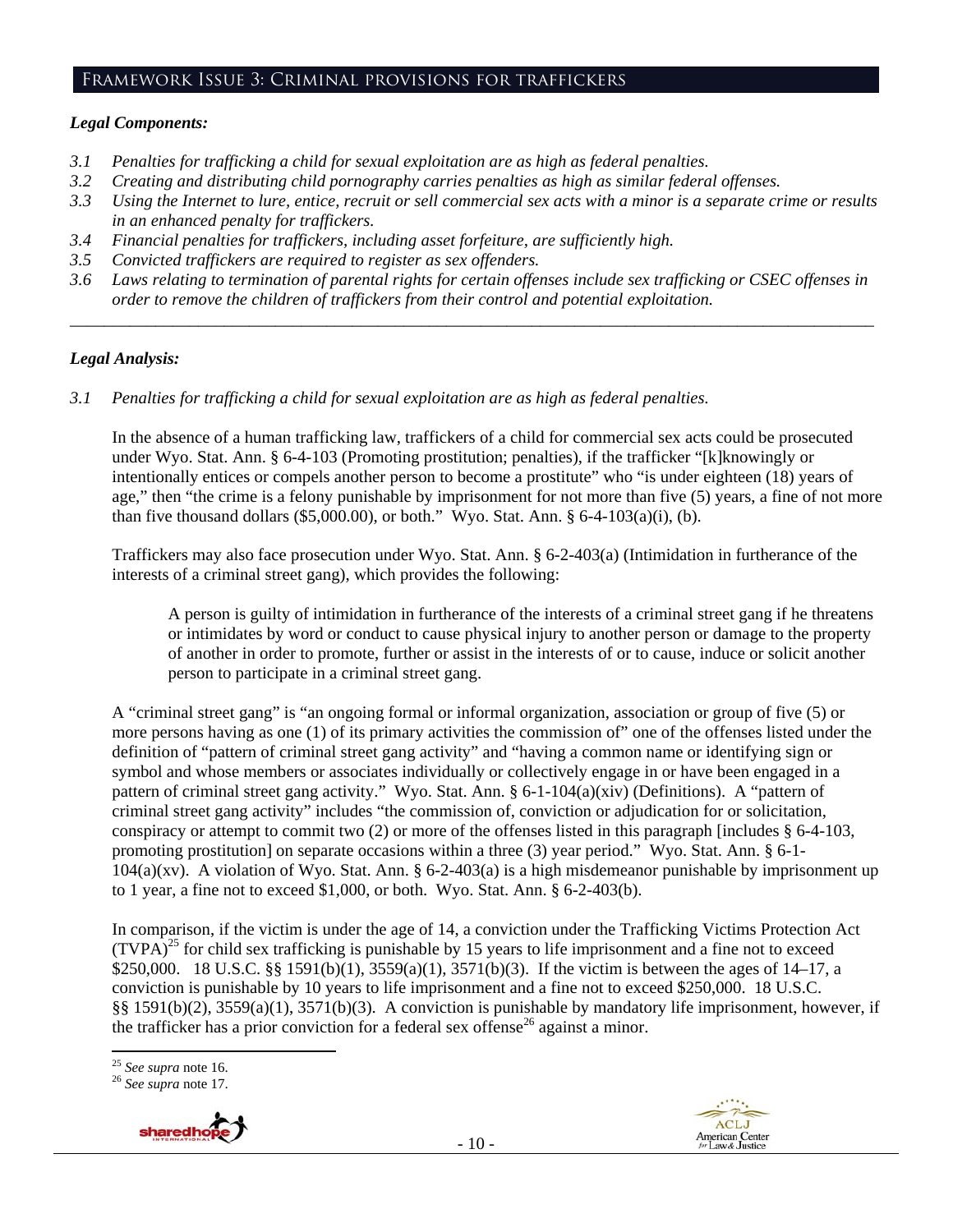- 3.1.1 Recommendation: Enact a sex trafficking law with significant, deterrent penalties for trafficking a minor under 18 for commercial sex acts.
- 3.1.2 Recommendation: Amend Wyo. Stat. Ann. § 6-4-103 (Promoting prostitution; penalties) to raise the penalties to equivalent levels as the federal trafficking law when the victim is a minor.

#### *3.2 Creating and distributing child pornography carries penalties as high as similar federal offenses.*

Also, a trafficker of children for the making of child pornography and sexual performance could be prosecuted under Wyo. Stat. Ann. § 6-4-303(b)(i)-(iii) (Sexual exploitation of children; penalties; definitions). Wyo Stat. Ann. § 6-4-303(b) states, in part,

A person is guilty of sexual exploitation of a child if, for any purpose, he knowingly:

(i) Causes, induces, entices, coerces or permits a child to engage in, or be used for, the making of child pornography;

(ii) Causes, induces, entices or coerces a child to engage in, or be used for, any explicit sexual conduct;

(iii) Manufactures, generates, creates, receives, distributes, reproduces, delivers or possesses with the intent to deliver, including through digital or electronic means, whether or not by computer, any child pornography.

A conviction under Wyo. Stat. Ann. § 6-4-303(b)(i)–(iii) is punishable as a felony by imprisonment for  $5-12$ years, a fine not to exceed \$10,000, or both. Wyo. Stat. Ann. § 6-4-303(c). Subsequent convictions are punishable by imprisonment for 7–12 years, a fine not to exceed \$10,000, or both. Wyo. Stat. Ann. § 6-4- 303(e).

In comparison, if the victim is under the age of 14, a conviction under the TVPA for child sex trafficking is punishable by 15 years to life imprisonment and a fine not to exceed \$250,000. 18 U.S.C. §§ 1591(b)(1),  $3559(a)(1)$ ,  $3571(b)(3)$ . If the victim is between the ages of  $14-17$ , a conviction is punishable by 10 years to life imprisonment and a fine not to exceed \$250,000. 18 U.S.C. §§ 1591(b)(2), 3559(a)(1), 3571(b)(3). A conviction is punishable by mandatory life imprisonment, however, if the trafficker has a prior conviction for a federal sex offense<sup>27</sup> against a minor. Additionally, a federal conviction for distribution of child pornography<sup>28</sup> is generally punishable by imprisonment for  $5-20$  years and a fine not to exceed \$250,000.<sup>29</sup> Subsequent convictions, however, are punishable by imprisonment up to 40 years and a fine not to exceed \$250,000.<sup>30</sup>

<sup>18</sup> U.S.C. §§ 2252(b) (stating if a person has a prior conviction under subsection (a)(1), (a)(2), or (a)(3) or a list of other statutes, a conviction is punishable by a fine and imprisonment for 15–40 years), 2252A(b)(1) (stating if a person has a prior conviction under subsection (a)(2), (a)(3), or a list of other statutes, a conviction is punishable by a fine and imprisonment for  $15-$ 40 years), 1466A(a), (b) (stating that the penalty scheme for section 2252A(b) applies); *see also* 18 U.S.C. §§ 3559(a)(1) (classifying all of the above listed offenses as felonies), 3571(b)(3) (providing a fine up to \$250,000 for any felony conviction).





<sup>&</sup>lt;sup>27</sup> *See supra* note 17.<br><sup>28</sup> 18 U.S.C. §§ 2252(a)(1), (a)(2), (a)(3) (Certain activities relating to material involving the sexual exploitation of minors),  $2252A(a)(2)$ , (a)(3) (Certain activities relating to material constituting or containing child pornography), 1466A(a) (Obscene visual representations of the sexual abuse of children).

<sup>&</sup>lt;sup>29</sup> 18 U.S.C. §§ 2252(b) (stating that a conviction under subsection (a)(1), (a)(2), or (a)(3) is punishable by imprisonment for 5– 20 years and a fine), 2252A(b)(1) (a conviction is punishable by imprisonment for 5–20 years and a fine), 1466A(a), (b) (stating that a conviction under subsection (a) is "subject to the penalties provided in section 2252A(b)(1)," imprisonment for 5–20 years and a fine, while a conviction under subsection (b) is "subject to the penalties provided in section 2252A(b)(2)," imprisonment up to 10 years, a fine, or both); *see also* 18 U.S.C. §§ 3559(a)(1) (classifying all of the above listed offenses as felonies), 3571(b)(3) (providing a fine up to \$250,000 for any felony conviction).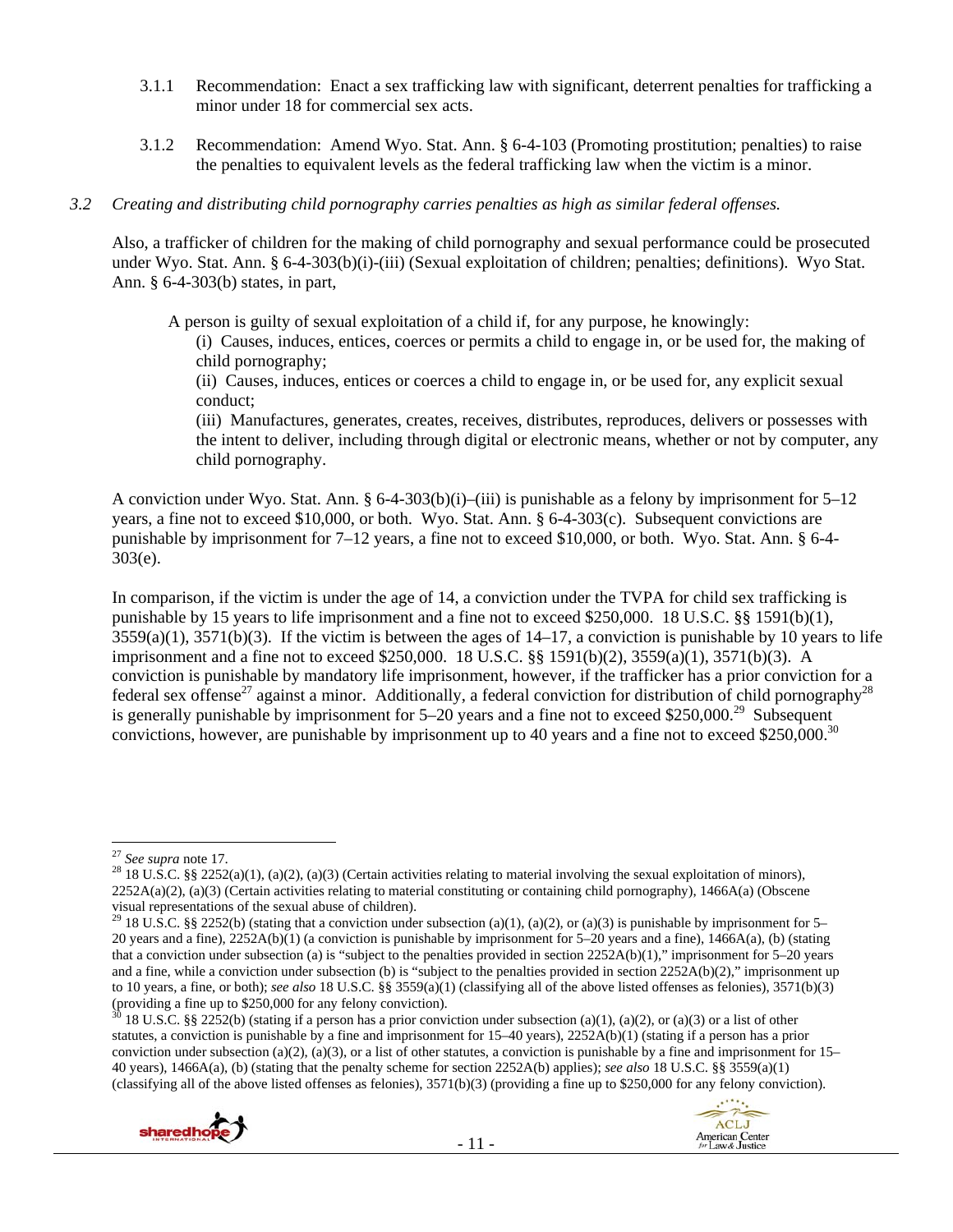*3.3 Using the Internet to lure, entice, recruit or sell commercial sex acts with a minor is a separate crime or results in an enhanced penalty for traffickers.* 

The use of the Internet to recruit or to sell commercial sex acts with a minor is not a separate crime and does not result in an enhanced penalty for buyers. However, traffickers who use the Internet to lure, entice, or recruit minors to perform commercial sex acts may be prosecuted under Wyo. Stat. Ann. § 6-2-318 (Soliciting to engage in illicit sexual relations; penalty). Wyo. Stat. Ann. § 6-2-318 makes it unlawful when an adult trafficker

[e]xcept under circumstances constituting sexual assault in the first, second or third degree as defined by W.S. 6-2-302 [Sexual assault in the first degree] through 6-2-304 [Sexual assault in the third degree], or sexual abuse of a minor in the first, second, third or fourth degree as defined by W.S. 6-2-314 [Sexual abuse of a minor in the first degree] through 6-2-317 [Sexual abuse of a minor in the fourth degree] . . . solicits, procures or knowingly encourages anyone less than the age of fourteen (14) years, or a person purported to be less than the age of fourteen (14) years, to engage in sexual intrusion as defined in W.S.  $6-2-301$  [Definitions] ...

A conviction for violating Wyo. Stat. Ann. § 6-2-318 is punishable as a felony by imprisonment not to exceed 5 years and a possible fine not to exceed \$10,000. Wyo. Stat. Ann. §§ 6-2-318, 6-10-102.

- 3.3.1 Recommendation: Enact a law that makes it a separate crime for a trafficker to use the Internet to recruit or to sell commercial sex acts with a minor, or amend Wyo. Stat. Ann. § 6-2-318 (Soliciting to engage in illicit sexual relations; penalty) to impose enhanced penalties where the crime is commercial sexual exploitation using the Internet.
- *3.4 Financial penalties for traffickers, including asset forfeiture, are sufficiently high.*

Under Wyo. Stat. Ann. § 6-4-103 (Promoting prostitution; penalties), if the trafficker "[k]nowingly or intentionally entices or compels another person to become a prostitute" who "is under eighteen (18) years of age," then "the crime is a felony punishable by . . . a fine of not more than five thousand dollars (\$5,000.00), or both." Wyo. Stat. Ann. § 6-4-103(a)(i), (b).

Additionally, Wyo. Stat. Ann. § 6-4-303(f) (Sexual exploitation of children; penalties; definitions) expressly provides,

Any person who is convicted of an offense under this section shall forfeit to the state the person's interest in:

(i) Any visual depiction of a child engaging in explicit sexual conduct in violation of this section, or any book, magazine, periodical, film, videotape or other matter which contains any such visual depiction, which was produced, transported, mailed, shipped, possessed or received in violation of this section;

(ii) Any property, real or personal, constituting or traceable to gross proceeds obtained from such offense;

(iii) Any property, real or personal, used or intended to be used to commit or to promote the commission of such offense.

Pursuant to Wyo. Stat. Ann. § 6-4-303(f), a trafficker convicted of creating or distributing child pornography under Wyo. Stat. Ann. § 6-4-303(b)(i)–(iii) will be required to forfeit any proceeds obtained from the crime and any property used in the commission of the crime.

While Wyoming law does not provide for a specific civil action against traffickers, Wyo. Stat. Ann. § 7-9-102 states,



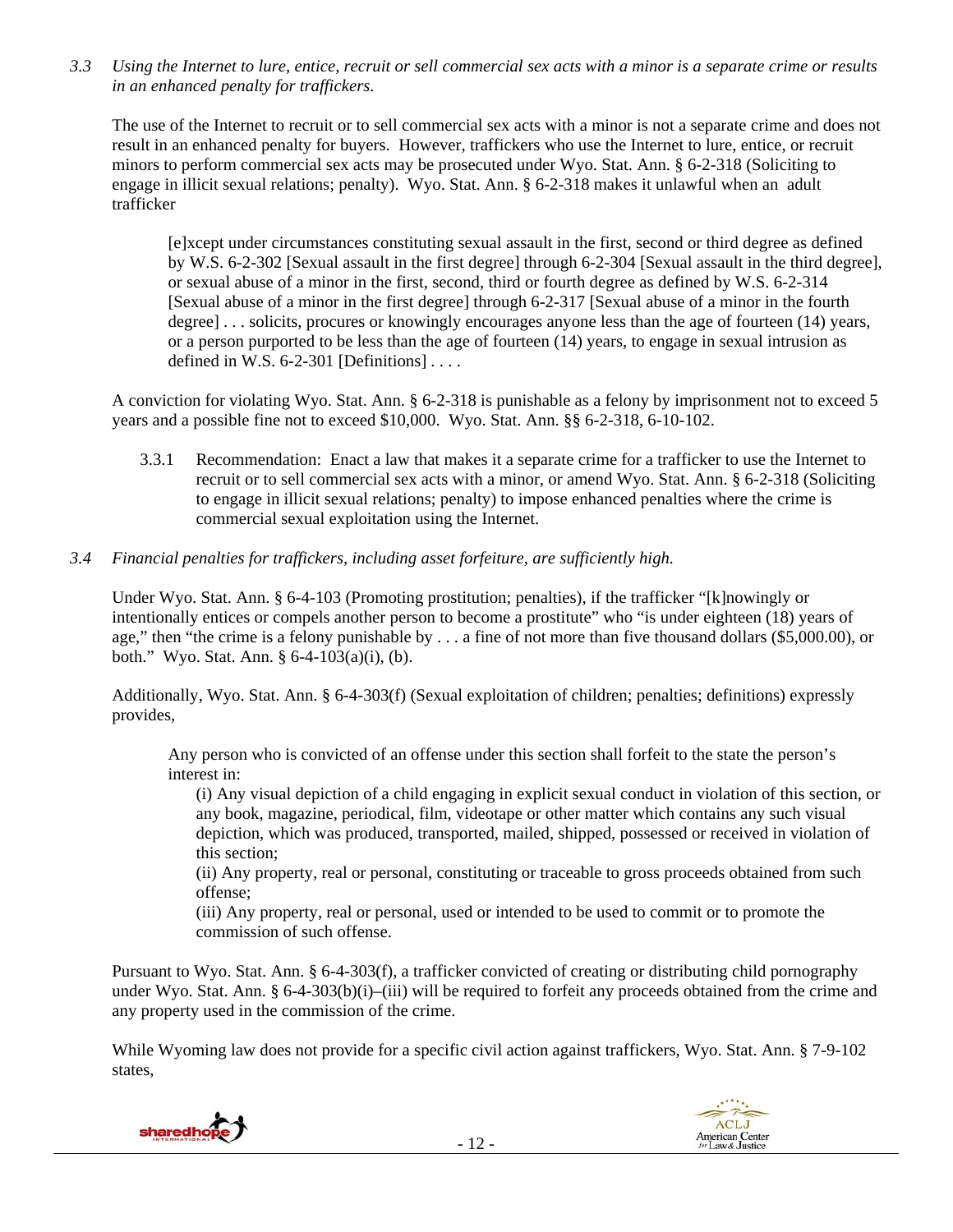In addition to any other punishment prescribed by law the court shall, upon conviction for any misdemeanor or felony, order a defendant to pay restitution to each victim as determined under W.S. 7- 9-103 and 7-9-114 unless the court specifically finds that the defendant has no ability to pay and that no reasonable probability exists that the defendant will have an ability to pay.

## *3.5 Convicted traffickers are required to register as sex offenders.*

Wyo. Stat. Ann. §7-19-302(a) (Registration of offenders; procedure; verification) requires offenders who reside in Wyoming, enter Wyoming "for the purpose of residing," attend school, or are employed in Wyoming to "register with the sheriff of the county in which he resides, attends school or is employed, or other relevant entity specified in subsection (c) of this section." Offenders required to register under Wyo. Stat. Ann. § 7-19- 302 include those who are convicted of Wyo. Stat. Ann. § 6-4-103 (Promoting prostitution; penalties), Wyo. Stat. Ann. § 6-2-318 (Soliciting to engage in illicit relations; penalty), and Wyo. Stat. Ann. § 6-4-303(b)(i)–(iii) (Sexual exploitation of children; penalties; definitions). Wyo. Stat. Ann. § 7-19-302(h).

*3.6 Laws relating to termination of parental rights for certain offenses include sex trafficking or CSEC offenses in order to remove the children of traffickers from their control and potential exploitation.* 

Pursuant to Wyo. Stat. Ann. § 14-2-309(a) (Grounds for termination of parent-child relationship; clear and convincing evidence),

(a) The parent-child legal relationship may be terminated if any one (1) or more of the following facts is established by clear and convincing evidence:

. . . (iii) The child has been abused or neglected by the parent and reasonable efforts by an authorized agency or mental health professional have been unsuccessful in rehabilitating the family or the family has refused rehabilitative treatment, and it is shown that the child's health and safety would be seriously jeopardized by remaining with or returning to the parent;

(iv) The parent is incarcerated due to the conviction of a felony and a showing that the parent is unfit to have the custody and control of the child;

. . . .

Therefore, under Wyo. Stat. Ann.  $\S 14$ -2-309(a)(iv), if a person is incarcerated because they have been convicted of a felony related to domestic minor sex trafficking, such as Wyo. Stat. Ann. § 6-4-103 (Promoting prostitution; penalties), Wyo. Stat. Ann. § 6-4-303(b) (Sexual exploitation of children; penalties; definitions), or Wyo. Stat. Ann. § 6-2-318 (Soliciting to engage in illicit sexual relations; penalty), and the court finds that "the parent is unfit to have the custody and control of the child," the court may terminate the convicted parent's parental rights. Wyo. Stat. Ann. § 14-2-309(a)(iv). To the extent that in the commission of any of those felonies, the child suffers "serious bodily injury," the court may terminate parental rights regardless of whether the parent is incarcerated. Wyo. Stat. Ann. § 14-2-309(b)(ii).

Additionally, because "abuse," as used in Wyo. Stat. Ann. § 14-2-309(a)(iii) includes sexual abuse, the parental rights of a trafficker may also be terminated pursuant to Wyo. Stat. Ann. § 14-2-309(a)(iii).<sup>31</sup>

<sup>[</sup>I]nflicting or causing physical or mental injury, harm or imminent danger to the physical or mental health or welfare of a child other than by accidental means, including abandonment, . . . excessive or unreasonable corporal punishment, malnutrition or substantial risk thereof by reason of intentional or unintentional neglect, and the commission or allowing the commission of a sexual offense against a child as defined by law:



. . .



<sup>&</sup>lt;sup>31</sup> Wyo. Stat. Ann. § 14-2-308 (Definitions) incorporates the definition of "abuse" from Wyo. Stat. Ann. § 14-3-202 (Definitions) for the purposes of chapter 2 (Parents). Specifically, Wyo. Stat. Ann. § 14-3-202(a)(ii) (Definitions) provides that "abuse" means the following: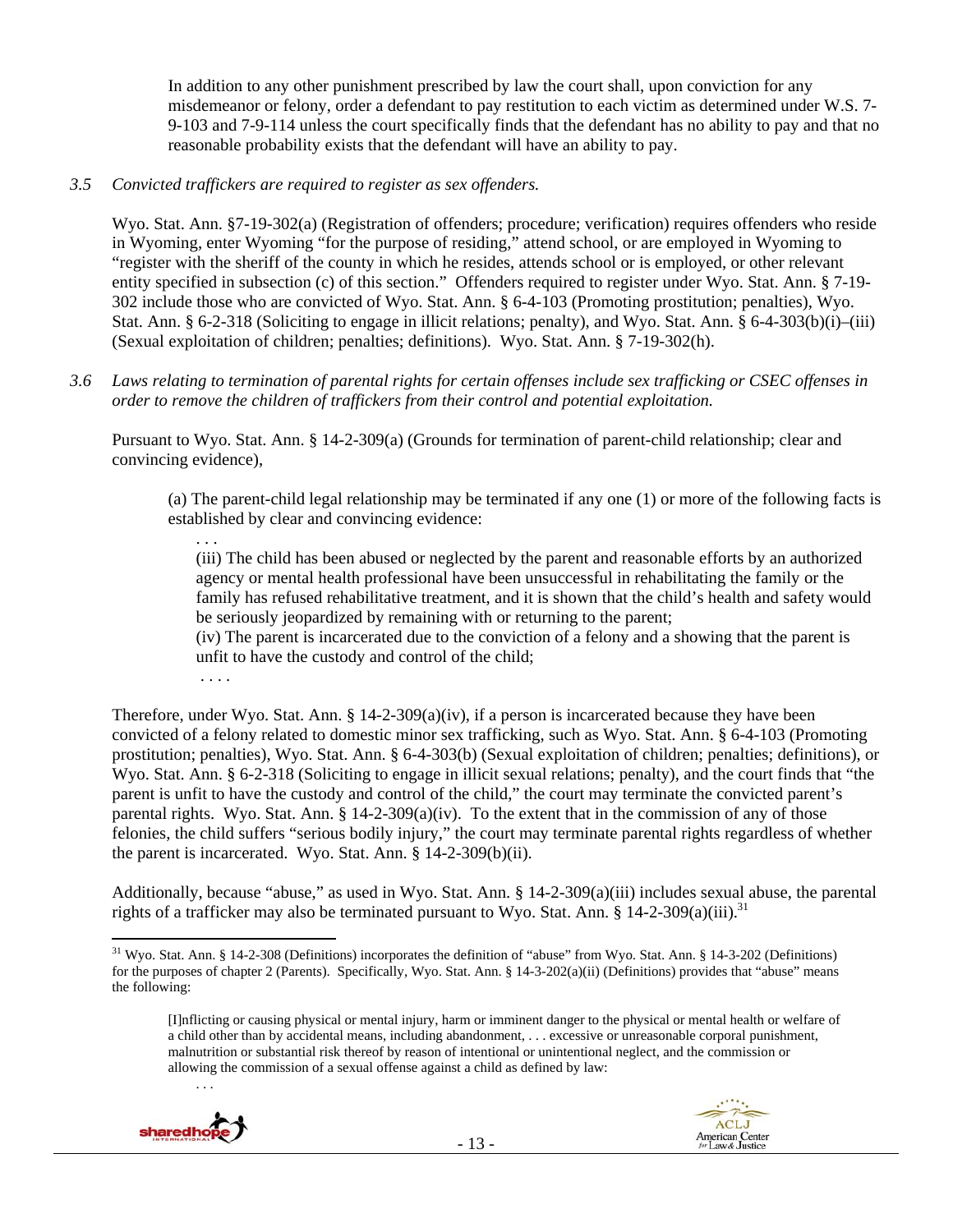#### Framework Issue 4: Criminal provisions for facilitators

## *Legal Components:*

- *4.1 The acts of assisting, enabling, or financially benefitting from child sex trafficking are included as criminal offenses in the state sex trafficking statute.*
- *4.2 Financial penalties, including asset forfeiture laws, are in place for those who benefit financially from or aid and assist in committing domestic minor sex trafficking.*

*\_\_\_\_\_\_\_\_\_\_\_\_\_\_\_\_\_\_\_\_\_\_\_\_\_\_\_\_\_\_\_\_\_\_\_\_\_\_\_\_\_\_\_\_\_\_\_\_\_\_\_\_\_\_\_\_\_\_\_\_\_\_\_\_\_\_\_\_\_\_\_\_\_\_\_\_\_\_\_\_\_\_\_\_\_\_\_\_\_\_\_\_\_\_* 

- *4.3 Promoting and selling child sex tourism is illegal.*
- *4.4 Promoting and selling child pornography is illegal.*

#### *Legal Analysis:*

*4.1 The acts of assisting, enabling, or financially benefitting from child sex trafficking are included as criminal offenses in the state sex trafficking statute.* 

Wyoming has not enacted a human trafficking law and none of Wyoming's CSEC laws apply to facilitators. In the absence of CSEC laws, other laws may apply to facilitators.

Under Wyo. Stat. Ann. § 6-4-103(a)(iii), (iv) (Promoting prostitution; penalties), a facilitator who has "control over the use of a place, [and] knowingly or intentionally permits another person to use the place for prostitution" or who "[r]eceives money or other property from a prostitute, without lawful consideration, knowing it was earned in whole or in part from prostitution" is guilty of a felony punishable by imprisonment up to 3 years, a fine not to exceed \$3,000, or both. Wyo. Stat. Ann. § 6-4-103(a)(iii), (iv), (b).

- 4.1.1 Recommendation: Enact a human trafficking law that makes it a crime to knowingly aid, assist, or financially benefit from sex trafficking to ensure that the law applies to facilitators.
- *4.2 Financial penalties, including asset forfeiture laws, are in place for those who benefit financially from or aid and assist in committing domestic minor sex trafficking.*

Wyoming has not enacted a human trafficking law, and no CSEC laws apply to facilitators. However, Wyo. Stat. Ann. § 6-4-103(a)(iii), (iv) (Promoting prostitution; penalties) is punishable by a fine not to exceed \$3,000. Wyo. Stat. Ann. § 6-4-103(b). While Wyoming law does not provide for a specific civil action against facilitators, Wyo. Stat. Ann. § 7-9-102 states,

In addition to any other punishment prescribed by law the court shall, upon conviction for any misdemeanor or felony, order a defendant to pay restitution to each victim as determined under W.S. 7- 9-103 and 7-9-114 unless the court specifically finds that the defendant has no ability to pay and that no reasonable probability exists that the defendant will have an ability to pay.

Additionally, Wyo. Stat. Ann. § 6-4-303(f) (Sexual exploitation of children; penalties; definitions) expressly provides,

Any person who is convicted of an offense under this section shall forfeit to the state the person's interest in:

(i) Any visual depiction of a child engaging in explicit sexual conduct in violation of this section, or any book, magazine, periodical, film, videotape or other matter which contains any such visual

D. "Imminent danger" includes threatened harm and means a statement, overt act, condition or status which represents an immediate and substantial risk of sexual abuse or physical or mental injury. . . .



<u> Andrewski politika (za obrazu za obrazu za obrazu za obrazu za obrazu za obrazu za obrazu za obrazu za obrazu</u>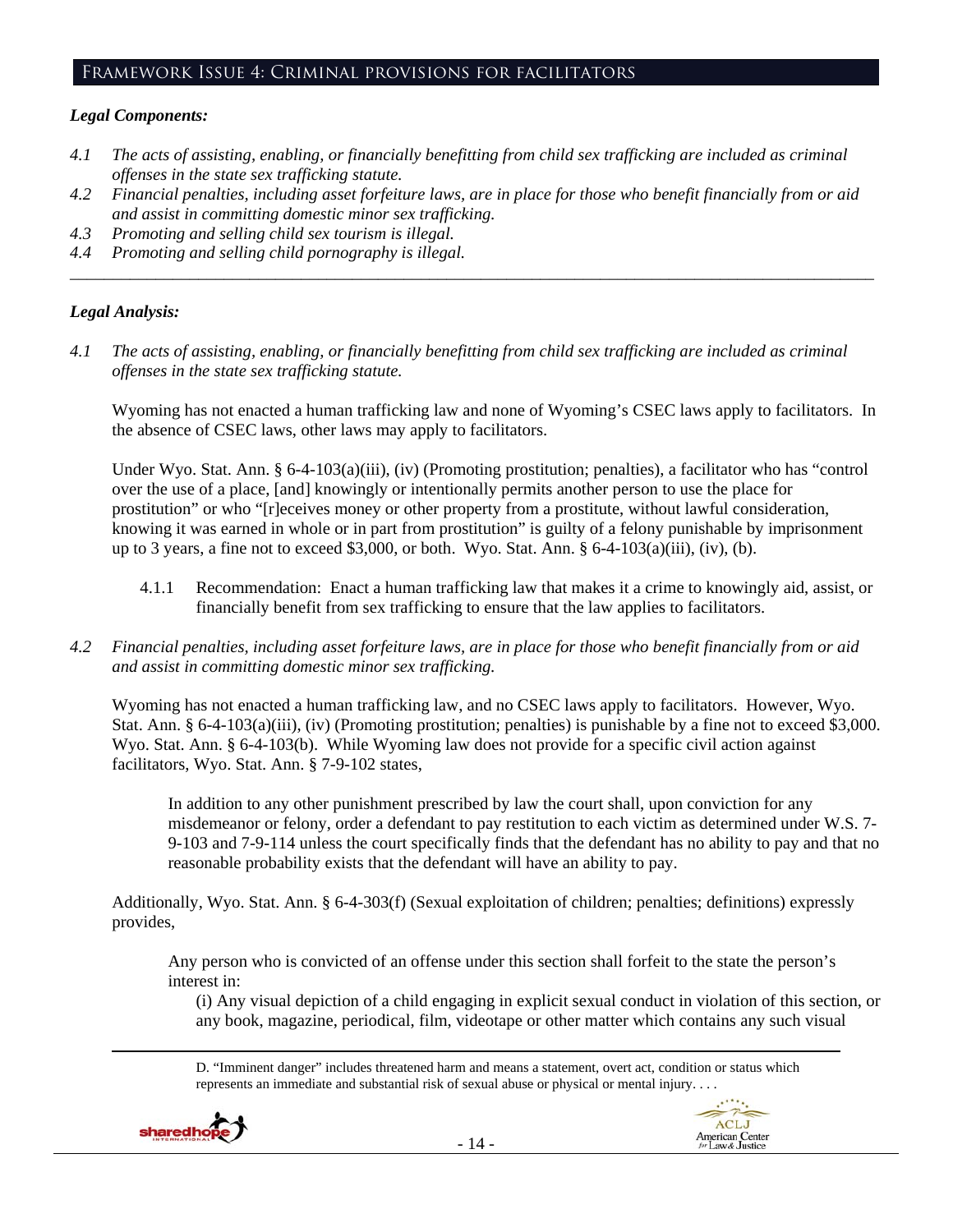depiction, which was produced, transported, mailed, shipped, possessed or received in violation of this section;

(ii) Any property, real or personal, constituting or traceable to gross proceeds obtained from such offense;

(iii) Any property, real or personal, used or intended to be used to commit or to promote the commission of such offense.

Pursuant to Wyo. Stat. Ann. § 6-4-303(f), a facilitator who "distributes, reproduces, delivers or possesses with the intent to deliver" child pornography under Wyo. Stat. Ann. § 6-4-303(b)(iii), if convicted, shall forfeit any proceeds obtained from the crime and any property used in the commission of the crime.

*4.3 Promoting and selling child sex tourism is illegal.* 

Wyoming has not enacted a law prohibiting the promotion or sale of child sex tourism.

- 4.3.1 Recommendation: Enact a law that prohibits selling or offering to sell travel services that include or facilitate travel for the purpose of engaging in commercial sexual exploitation of a minor or prostitution of a minor, if the travel occurs in Wyoming.
- *4.4 Promoting and selling child pornography is illegal.*

Wyo. Stat. Ann. § 6-4-303(b)(iii) (Sexual exploitation of children; penalties; definitions) states, "A person is guilty of sexual exploitation of a child if, for any purpose, he knowingly: . . . receives, distributes, reproduces, delivers or possesses with the intent to deliver, including through digital or electronic means, whether or not by computer, any child pornography."<sup>32</sup> A conviction for violating Wyo. Stat. Ann. § 6-4-303(b)(iii) is punishable as a felony by imprisonment for 5–12 years, a fine not to exceed \$10,000, or both. Wyo. Stat. Ann. § 6-4- 303(c). A subsequent conviction is punishable by imprisonment for 7–12 years, a fine not to exceed \$10,000, or both. Wyo. Stat. Ann. § 6-4-303(e).

 $32$  As used in Wyo. Stat. Ann. § 6-4-303, a "child" includes any minor under 18 years of age. Wyo. Stat. Ann. § 6-4-303(a)(i).



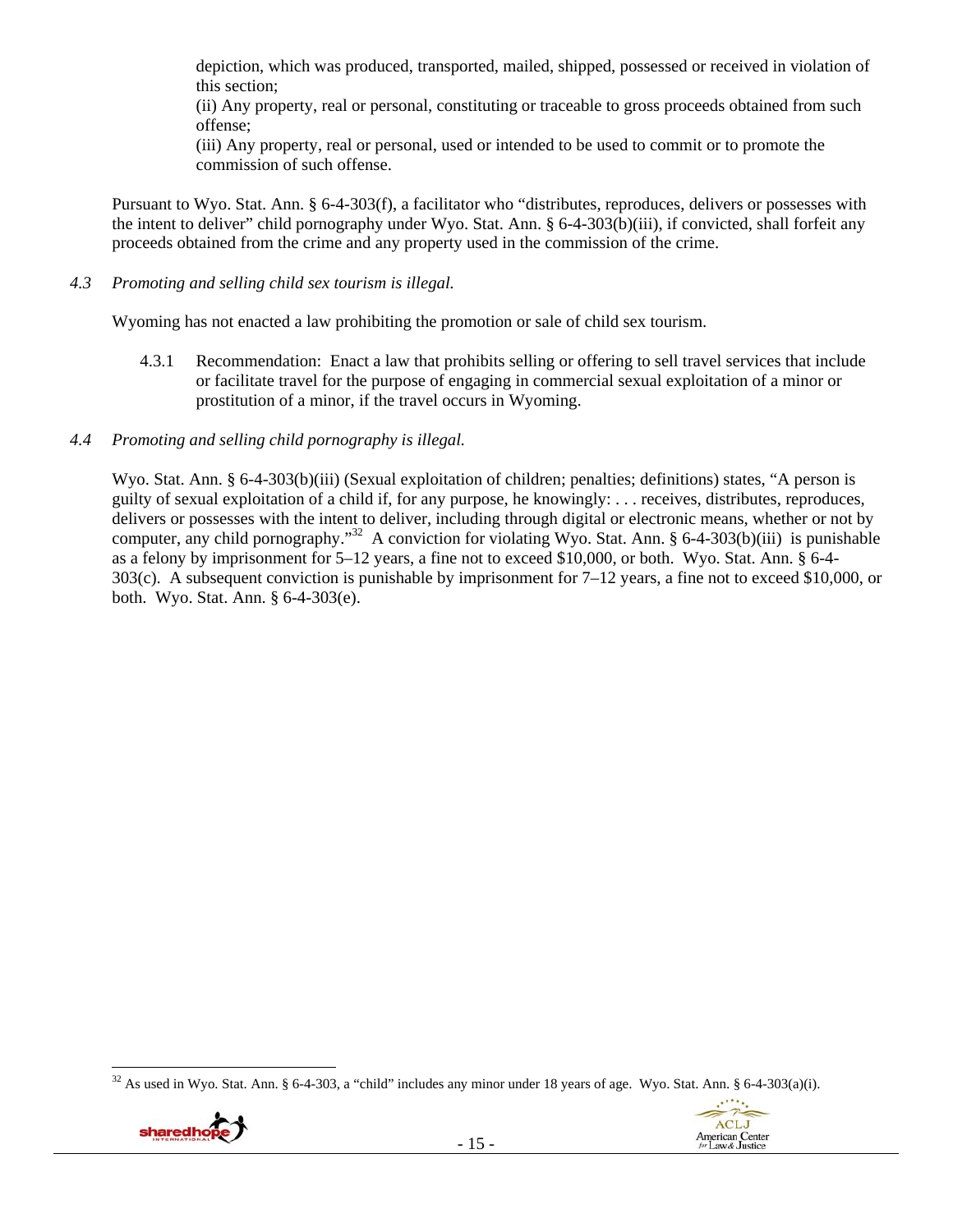## Framework Issue 5: Protective provisions for the child victims

## *Legal Components:*

- *5.1 A victim of domestic minor sex trafficking or CSEC is defined as a victim for purposes of qualifying for crime victims' compensation and other victim benefits.*
- *5.2 The state sex trafficking statute expressly prohibits a defendant from raising consent of the minor to the commercial sex acts as a defense.*
- *5.3 Prostitution laws apply only to adults, making minors under 18 specifically immune from this offense.*
- *5.4 Commercially sexually exploited children are provided with a child protection response, including specialized shelter and services, and are not detained in juvenile detention facilities.*
- *5.5 Commercial sexual exploitation is identified as a type of abuse and neglect within child protection statutes.*
- *5.6 The definition of "caregiver" (or similar term) in the child welfare statutes is broad enough to include a trafficker who has custody or control of a child in order to bring a trafficked child into protection of child protective services.*
- *5.7 Crime victims' compensation is specifically available to a child victim of sex trafficking or CSEC without regard to ineligibility factors.*
- *5.8 Victim-friendly procedures and protections are provided in the trial process for minors under 18.*
- *5.9 Expungement or sealing of juvenile arrest or criminal records resulting from arrests or adjudications for prostitution-related offenses committed as a result of, or in the course of, the commercial sexual exploitation of a minor is available within a reasonable time after turning 18.*
- *5.10 Victim restitution and civil remedies are authorized by law for minor victims of sex trafficking or CSEC.*
- *5.11 Statutes of limitations for civil and criminal actions for child sex trafficking or CSEC offenses are eliminated or lengthened sufficiently to allow prosecutors and victims a realistic opportunity to pursue criminal actions and legal remedies.*

*\_\_\_\_\_\_\_\_\_\_\_\_\_\_\_\_\_\_\_\_\_\_\_\_\_\_\_\_\_\_\_\_\_\_\_\_\_\_\_\_\_\_\_\_\_\_\_\_\_\_\_\_\_\_\_\_\_\_\_\_\_\_\_\_\_\_\_\_\_\_\_\_\_\_\_\_\_\_\_\_\_\_\_\_\_\_\_\_\_\_\_\_\_\_* 

## *Legal Analysis:*

*5.1 A victim of domestic minor sex trafficking or CSEC is defined as a victim for purposes of qualifying for crime victims' compensation and other victim benefits.* 

Under Wyoming's Crime Victims Compensation Act, Wyo. Stat. Ann. § 1-40-102(a)(ix) (Definitions) defines a "victim" as follows:

- (A) A person who suffers personal injury<sup>33</sup> or is killed in this state as a direct result of: (I) A criminal act<sup>34</sup> of another person;
	- . . . .

(IV) A federal crime occurring in Wyoming.

(B) A resident who is a victim of a crime occurring outside this state if:

(I) The crime would be compensable had it occurred inside this state; and (II) The crime occurred in a state which does not have a crime victim compensation program, for which the victim is eligible as eligibility is set forth in W.S. 1-40-101 [Short title] through 1-40-119

[Surcharge to be assessed in certain criminal cases; paid to account].

constitutes a crime as defined by the laws of this state or an act of terrorism, as defined by 18 U.S.C. 2331 outside the United States, and which results in actual bodily injury, or actual mental harm, or death to the victim. No act involving the operation of a motor vehicle, boat or aircraft which results in injury or death constitutes a crime for the purpose of this act unless the injury or death was recklessly or intentionally inflicted through the use of the vehicle, boat or aircraft, or unless the act constitutes a violation of W.S. 31-5-233." Wyo. Stat. Ann. § 1-40-102(a)(iii).





<sup>. . . .</sup> 

 <sup>33</sup> "Personal injury" is defined by Wyo. Stat. Ann. § 1-40-102(a)(vii) as "actual bodily injury or actual mental harm."<br><sup>34</sup> A "criminal act" is defined as "an act committed or attempted in this state, including an act o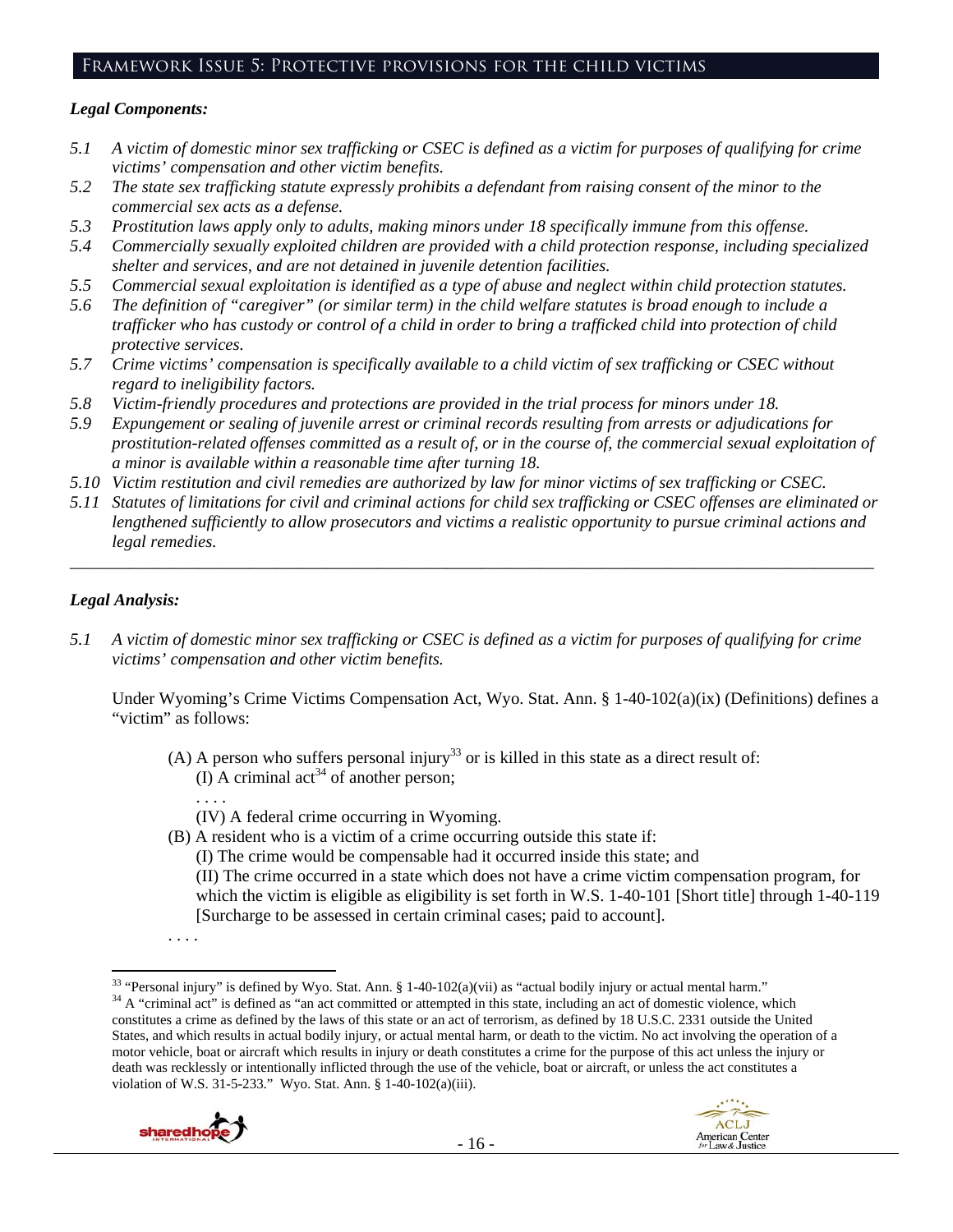Additionally, Wyoming's Victim and Witness Bill of Rights defines a "victim" to mean "an individual who has suffered direct or threatened physical, emotional or financial harm as the result of the commission of a criminal  $\arctan^{35}$  or a family member of a victim who is a minor or an incompetent or a surviving family member of a homicide victim." Wyo. Stat. Ann. § 1-40-202(a)(ii) (Definitions).

## *5.2 The state sex trafficking statute expressly prohibits a defendant from raising consent of the minor to the commercial sex acts as a defense.*

The CSEC laws, Wyo. Stat. Ann. § 6-4-103(a)(i) (Promoting prostitution; penalties) and § 6-4-303(b) (Sexual exploitation of children; penalties; definitions), do not indicate whether consent is available as a defense in a prosecution for the crime. Similarly, Wyoming's laws criminalizing sexual abuse of a minor, Wyo. Stat. Ann. § 6-2-314 (Sexual abuse of a minor in the first degree; penalties), § 6-2-315 (Sexual abuse of a minor in the second degree), § 6-2-316 (Sexual abuse of a minor in the third degree), and § 6-2-317 (Sexual abuse of a minor in the fourth degree), do not specifically state that the consent of a minor is immaterial to the crime.

- 5.2.1 Recommendation: Amend Wyo. Stat. Ann. § 6-4-103(a)(i) (Promoting prostitution; penalties), Wyo. Stat. Ann. § 6-4-303(b) (Sexual exploitation of children; penalties; definitions) to expressly provide that the consent of a minor to a commercial sex act is not a defense to the crime.
- *5.3 Prostitution laws apply only to adults, making minors under 18 specifically immune from this offense.*

Wyo. Stat. Ann. § 6-4-101 (Prostitution; penalties) is age-neutral and, therefore, allows the arrest and prosecution of a minor for the misdemeanor crime of prostitution. Specifically, Wyo. Stat. Ann. § 6-4-101 provides, "A person who knowingly or intentionally performs or permits, or offers or agrees to perform or permit an act of sexual intrusion . . . for money or other property commits prostitution . . . ." A conviction for violating Wyo. Stat. Ann. § 6-4-101 is punishable as a misdemeanor by imprisonment up to 6 months, a fine not to exceed \$750, or both. Wyo. Stat. Ann. § 6-4-101.

- 5.3.1 Recommendation: Amend Wyo. Stat. Ann. § 6-4-101 (Prostitution; penalties) to make minors under the age of 18 specifically immune from prosecution for prostitution and to refer to any minor involved in prostitution as a victim of human trafficking.
- *5.4 Commercially sexually exploited children are provided with a child protection response, including specialized shelter and services, and are not detained in juvenile detention facilities.*

Some protective provisions are available to commercially sexually exploited children. Pursuant to Wyo. Stat. Ann. § 14-3-205(a) (Child abuse or neglect; persons required to report), "[a]ny person who knows or has reasonable cause to believe or suspect that a child has been abused or neglected . . . shall immediately report it to the child protective agency or local law enforcement agency . . . ." Once law enforcement or child protective agencies receive a report of child abuse, the information must be "[c]onveyed immediately by the agency receiving the report to the appropriate local child protective agency or local law enforcement agency. . . ." Wyo. Stat. Ann. § 14-3-206(a)(i). A local child protective agency that receives a report of child abuse must "initiate an investigation or assessment and verification" of the report within 24 hours of its receipt. Wyo. Stat. Ann. § 14-3-204(a)(iii) (Duties of local child protective agency).

Under Wyo. Stat. Ann. § 14-3-405(a) (Taking of child into custody; when permitted),

 <sup>35</sup> A "criminal act" is defined as "conduct which would constitute a crime as defined by the laws of [Wyoming]." Wyo. Stat. § 1-40-202(a)(i).



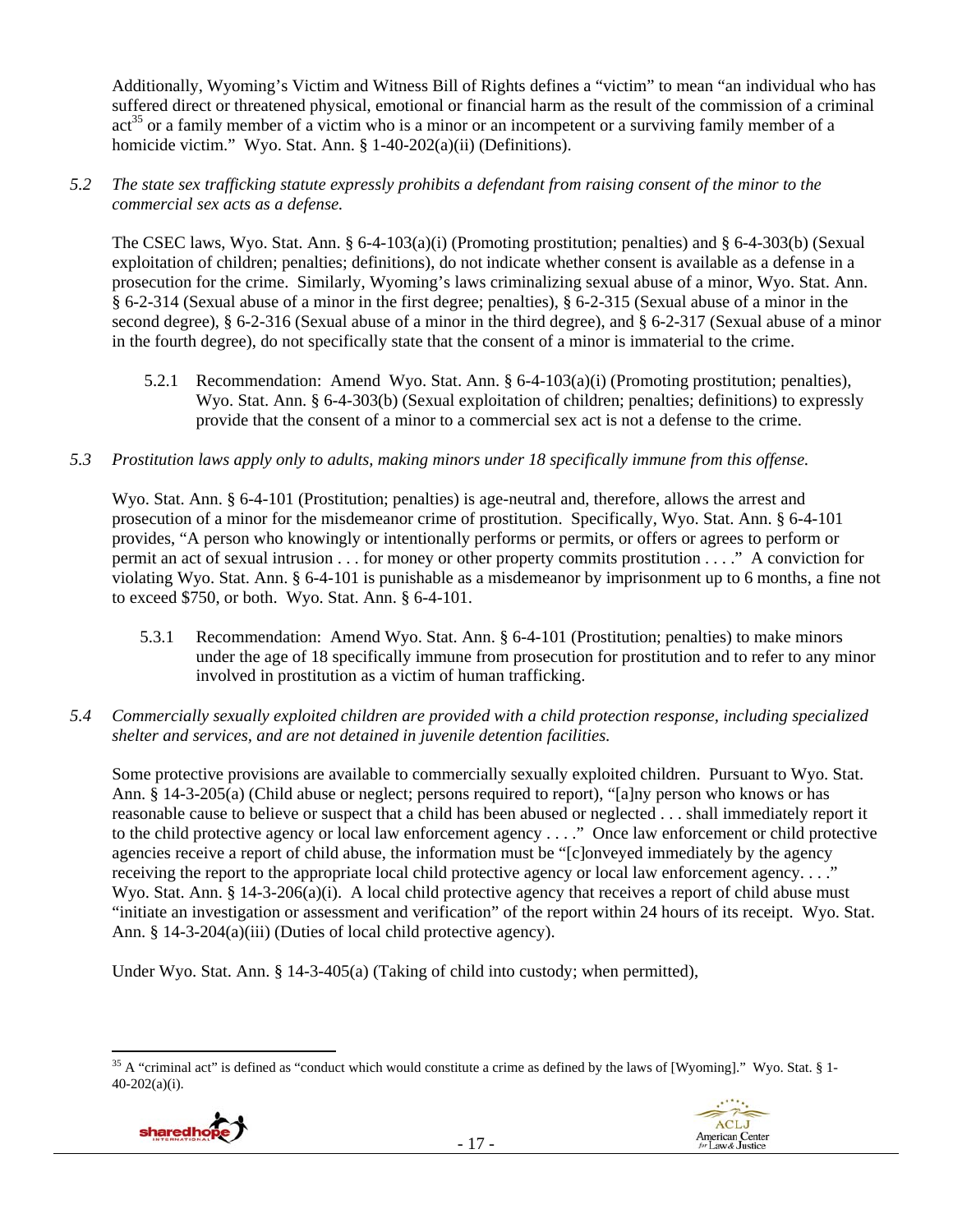A child may be taken into custody by a law enforcement officer without a warrant or court order and without the consent of the parents, guardians or others exercising temporary or permanent control over the child when:

(i) There are reasonable grounds to believe a child is abandoned, lost, suffering from illness or injury or seriously endangered by his surroundings and immediate custody appears to be necessary for his protection; or

(ii) The child's conduct or behavior seriously endangers himself and immediate custody appears necessary.

Additionally, under Wyo. Stat. Ann. § 14-3-405(c),

A district attorney may file an emergency petition, or the department of family services, a local law enforcement officer . . . may request the court for a protective order. After considering the emergency petition or request, the judge or commissioner, upon finding that there is reasonable cause to believe that a child has been abused or neglected and that the child, by continuing in his place of residence or in the care and custody of the person responsible for his health, safety and welfare, would be in imminent danger of his life, health or safety, may:

(i) Issue an ex parte order or search warrant. The order shall place the child in the temporary protective custody of the local child protection agency;

(ii) Issue an emergency order or search warrant upon application and hearing, authorizing ordinary or emergency care of the child . . . .

A child taken into temporary protective custody pursuant to Wyo. Stat. Ann. § 14-3-405 may not be held in temporary protective custody for more than 48 hours and may not be placed in shelter care, absent court order, "unless, shelter care is required to: (i) [p]rotect the child's person; (ii) [p]revent the child from being removed from the jurisdiction of the court; or (iii) [p]rovide the child having no parent, guardian, custodian or other responsible adult with supervision and care . . . ." Wyo. Stat. Ann. §§ 14-3-405(d), 14-3-406(a). After a child is taken into protective custody under Wyo. Stat. Ann.  $\S$  14-3-405(a), "the person taking custody shall immediately notify the local department of family services office and place or transfer temporary protective custody to the local department of family services office as soon as practicable." Wyo. Stat. Ann. § 14-3-208. Pursuant to Wyo. Stat. Ann. § 14-3-208(a) (Temporary protective custody; order; time limitation; remedial health care),

The local department of family services office shall:

(i) Accept physical custody of the child;

(ii) Make reasonable efforts to inform the parent, noncustodial parent or other person responsible for the child's welfare that the child has been taken into temporary protective custody, unless otherwise ordered by a court of competent jurisdiction;

(iii) Arrange for care and supervision of the child in the most appropriate and least restrictive setting necessary to meet the child's needs, including foster homes or other child care facilities certified by the department or approved by the court. When it is in the best interest of the child, the department shall place the child with the child's noncustodial birth parent or with the child's extended family, including adult siblings, grandparents, great-grandparents, aunts or uncles. . . . The department may leave the child in the care of a physician or hospital when necessary to ensure the child receives proper care. A neglected child shall not be placed in a jail or detention facility other than for a delinquent act;

(iv) Initiate an investigation of the allegations; and

(v) Assess the child's mental and physical needs, provide for the child's ordinary and emergency medical care and seek emergency court authorization for any extraordinary medical care that is needed prior to the shelter care hearing.



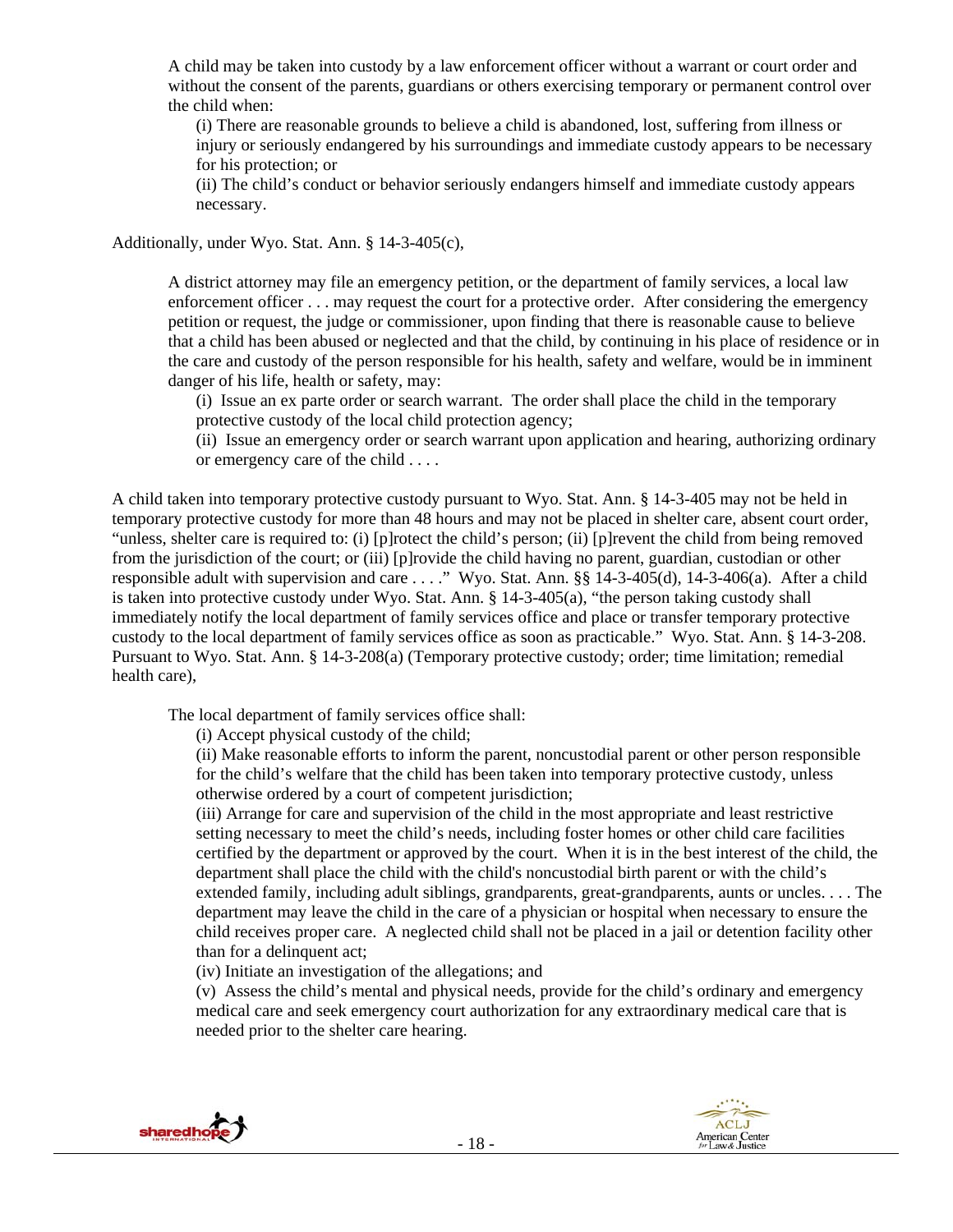When shelter care "appears necessary to the person taking custody of the child," a petition must be promptly filed. Wyo. Stat. Ann. §§ 14-3-407(a), 14-3-409(a). Then, a shelter hearing must be held by the court or, "in the absence or incapacity of the judge," a district court commissioner within 48 hours of the time the child is taken into temporary protective custody. Wyo. Stat. Ann. §§ 14-3-410(a), 14-3-409(a). At the shelter care hearing, the court will decide whether "full-time shelter care is required to protect the child's welfare pending further proceedings" and, if it finds that it would not be in the interests of the child's welfare to return home, the court may order that the child be placed in the legal custody of the department of family services. Wyo. Stat. Ann. § 14-3-409(d). "If the court finds that full-time shelter care is not required," it may place the child in "the custody and supervision of his parents, guardian or custodian, under the supervision of the department of family services or under the protective supervision of any individual or organization approved by the court that agrees to supervise the child." Wyo. Stat. Ann.  $\S 14-3-409(d)(i)$ . The court may also impose any other conditions of release necessary to protect the child from harm. Wyo. Stat. Ann. § 14-3-409(d)(ii).

A complaint alleging that a child is neglected "shall be referred" to the district attorney, who, after an investigation, may commence a proceeding in juvenile court by filing a petition alleging that the child is a neglected child.<sup>36</sup> Wyo. Stat. Ann. § 14-3-411. At an adjudicatory hearing, if the court determines that the child is neglected, it may make a disposition that the child is a neglected child and order the child placed in "the least restrictive environment consistent with what is best suited to the public interest of preserving families and the physical, mental and moral welfare of the child." Wyo. Stat. Ann. §§ 14-3-426(c), 14-3-429(a)(iii). Pursuant to Wyo. Stat. Ann. § 14-3-429(b),

If the child is found to be neglected the court may:

(i) Permit the child to remain in the legal custody of his parents, guardian or custodian without protective supervision, subject to terms and conditions prescribed by the court;

(ii) Place the child under protective supervision;

(iii) Transfer temporary legal custody to a relative or other suitable adult the court finds qualified to receive and care for the child, with or without supervision, subject to terms and conditions prescribed by the court;

(iv) Transfer temporary legal custody to the department of family services or a state or local public agency responsible for the care and placement of neglected children, provided the child shall not be committed to the Wyoming boys' school, the Wyoming girls' school or the Wyoming state hospital.

Despite these protections, a child may also be arrested and detained by law enforcement for actions related to their condition as trafficking victims. Domestic minor sex trafficking victims may be treated as "children in need of supervision," which is defined in Wyo. Stat. Ann. § 14-6-402(a)(iv) (Definitions) to include

any child who has not reached his seventeenth birthday who is habitually truant or has run away from home or habitually disobeys reasonable and lawful demands of his parents, guardian, custodian or other proper authority or is ungovernable and beyond control. "Child in need of supervision" includes any child who has not reached his seventeenth birthday who has committed a status offense.

Wyo. Stat. Ann. § 14-6-405(a)(i), (iii), (iv) (Taking of child into custody; when permitted) authorizes law enforcement to take a child into custody when

(i) The circumstances would permit an arrest without a warrant under W.S. 7-2-102;

. . .

(iii) There are reasonable grounds to believe a child is abandoned, lost, suffering from illness or injury or seriously endangered by his surroundings and immediate custody appears to be necessary for his protection;

  $36$  For purposes of Wyoming's Child Protection Act, under Wyo. Stat. Ann. § 14-3-402(a)(xii) (Definitions) a "neglected child" is one "(A) Who has been subjected to neglect as defined in W.S. 14-3-202(a)(vii) [Definitions]; (B) Who has been subjected to abuse as defined in W.S. 14-3-202(a)(ii) [which includes sexual abuse]."



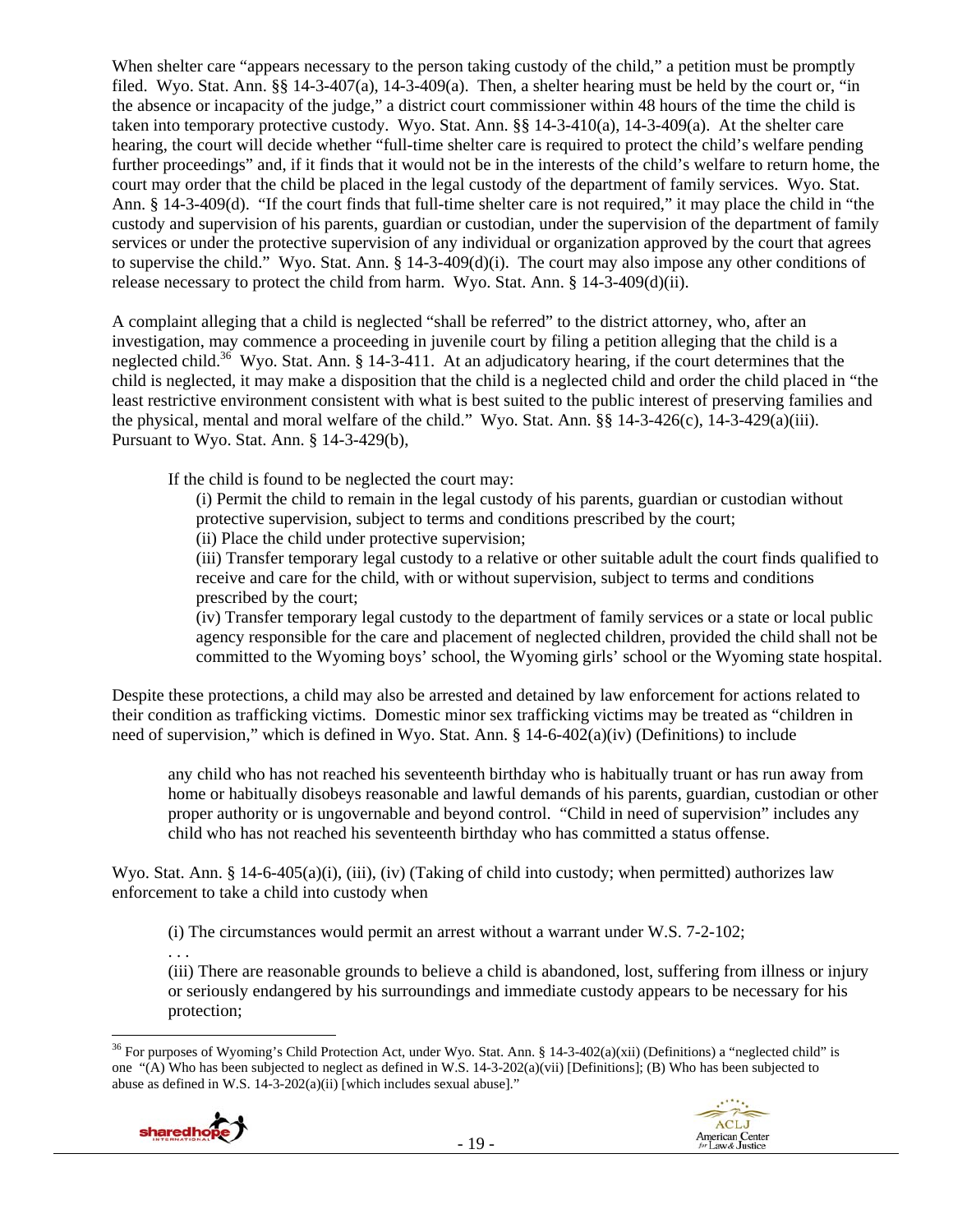(iv) The child's conduct or behavior seriously endangers himself and immediate custody appears necessary; or

(v) There are reasonable grounds to believe the child has run away from his parents, guardian or custodian.

After being taken into custody pursuant to Wyo. Stat. Ann. § 14-6-405(a), Wyo. Stat. Ann. § 14-6-406(a) (Child in custody; no detention or shelter care placement without court order; exceptions; notice to parent or guardian; release) states,

A child taken into custody shall not be placed in detention or shelter care without a court order unless shelter care is required to:

(i) Protect the child's person;

(ii) Prevent the child from being removed from the jurisdiction of the court; or

(iii) Provide the child having no parent, guardian, custodian or other responsible adult with supervision and care and return him to the court when required.

If it is found necessary to place the child in detention or shelter care, under Wyo. Stat. Ann. § 14-6-407(b) (Detention or shelter care; delivery of child pending hearing; placing children; notice if no court order),

(i) A child alleged to be in need of supervision shall be placed for detention or shelter care in the least restrictive environment reasonably available, which may be a foster home or other child care facility certified by the department of family services or approved by the court;

(ii) If facilities or services are not immediately available to house and protect the child, the judge may order the child held in a temporary holding area at the local law enforcement complex. No child in need of supervision shall be placed in a jail, but may be placed in a juvenile detention facility if the child has been adjudicated under article 2 [Juvenile Justice Act] of this chapter for having committed a delinquent act;

(iii) A child alleged to be in need of supervision shall, if necessary, be detained in a separate detention home or facility, provided the child shall not be detained in the Wyoming boys' school or the Wyoming girls' school.

If a child in need of supervision is held in detention or shelter care under Wyo. Stat. Ann. § 14-6-407(b), "[T]he district attorney shall immediately review the need for detention or shelter care and may order the child released unless he determines detention or shelter care is necessary under the provisions of W.S. 14-6-406(a) or unless ordered by the court." Wyo. Stat. Ann. § 14-6-408(b). Proceedings against the child will commence through the filing of a petition with the court providing the basis for why the child is alleged to be a child in need of supervision and "[a]n informal detention or shelter care hearing" must be held within 48 hours after taking the child into custody. Wyo. Stat. Ann.  $\S$  14-6-409(a), 14-6-412(a), (b). At the hearing, the court will determine whether the child will be held in full-time detention or shelter care during the pendency of the proceedings. Wyo. Stat. Ann. § 14-6-409(d). Where the court finds that returning home is not in the interests of the child's welfare, the court will order the child placed in the legal custody of the department of family services, otherwise the court will order the child released subject to any restrictions or conditions the court deems reasonably necessary. Wyo. Stat. Ann. § 14-6-409(d).

Pursuant to Wyo. Stat. Ann. § 14-6-411 (Complaints alleging child in need of supervision; investigation and determination by district attorney), the district attorney decides whether to take judicial action, and, under subsection (b),

In determining the action necessary to protect the interest of the public or the child with regard to a petition alleging a child in need of supervision, the prosecuting attorney shall consider the following:

(i) Alternative community programs;

(ii) Mental health counseling services available to the family;



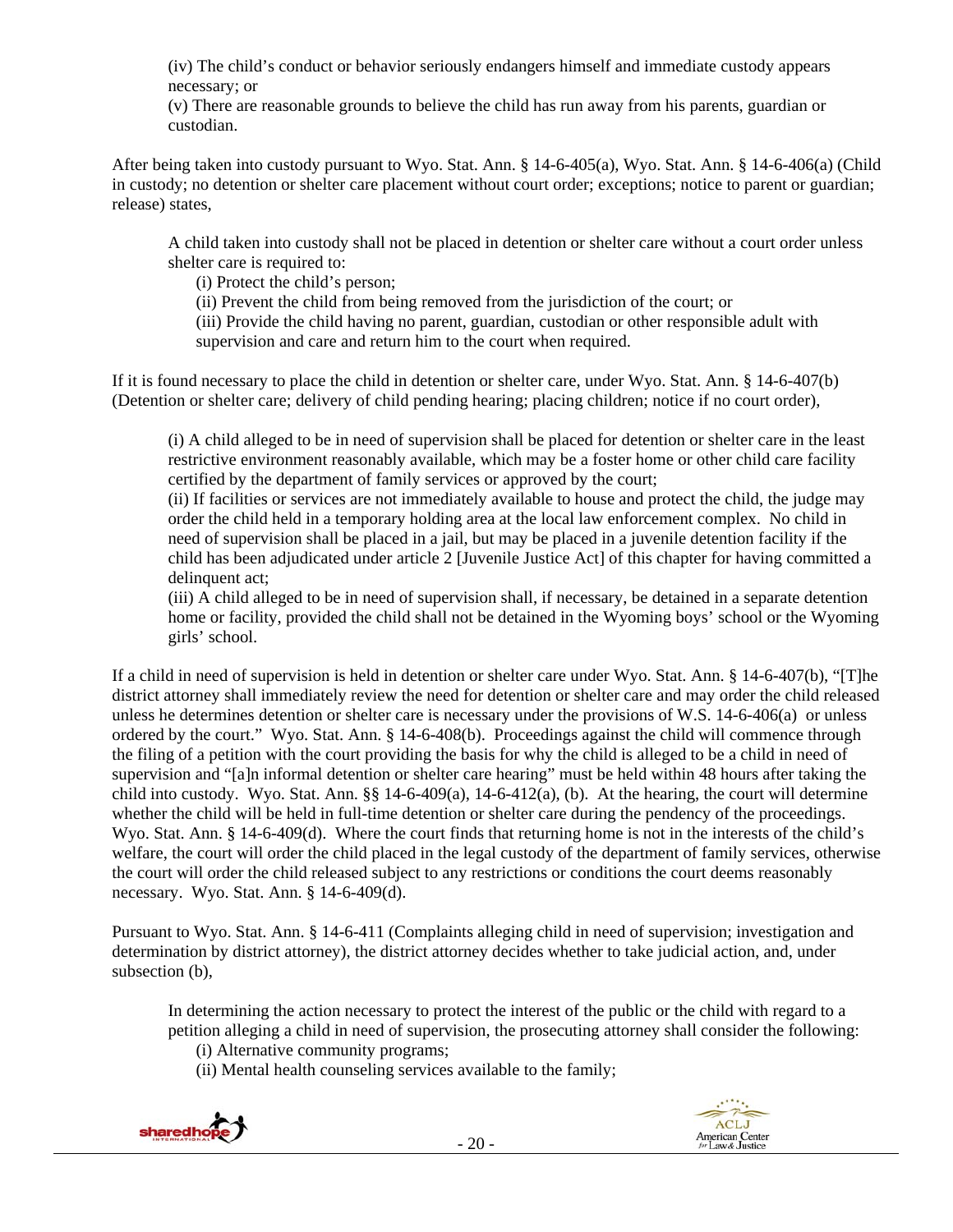(iii) Family preservation services offered by the department of family services;

(iv) Use of truancy statute enforcement;

(v) Municipal and circuit court remedies;

(vi) If the child has reached his sixteenth birthday, whether or not the child presents a clear and present danger to himself, his family or the community.

If the court adjudicates the child to be a child in need of services, "the court shall enter its decree to that effect and make a disposition as provided in this section that places the child in the least restrictive environment consistent with what is best suited to the public interest of preserving families, the physical, mental and moral welfare of the child." Wyo. Stat. Ann. § 14-6-429(a)(iii). It may, under Wyo. Stat. Ann. § 14-6-429(b) (Decree where child adjudged in need of supervision; dispositions; terms and conditions; legal custody),

(i) Permit the child to remain in the custody of his parents, guardian or custodian under protective supervision, subject to terms and conditions prescribed by the court;

(ii) Transfer temporary legal custody to a relative or other suitable adult the court finds qualified to receive and care for the child, with supervision, subject to terms and conditions prescribed by the court; (iii) Transfer temporary legal custody to a state or local public agency responsible for the care and placement of children in need of supervision, provided:

(A) The child shall not be committed to the Wyoming boys' school or the Wyoming girls' school unless the child has attained the age of twelve (12) years and is also found delinquent; (B) The court may not transfer the temporary legal custody to a state agency for out-of-community placement unless the child or the child's family has failed to perform under a court supervised consent decree or the department of family services has certified that a community treatment plan has proven unsuccessful.

Domestic minor sex trafficking victims may be treated as delinquent children. Wyo. Stat. Ann. § 14-6-201(x) (Definitions; short title; statement of purpose and interpretation) defines a "delinquent child" as a "child who has committed a delinquent act." A "delinquent act" is defined as "an act punishable as a criminal offense by the laws of this state or any political subdivision thereof . . . but does not include a status offense." Wyo. Stat. Ann. § 14-6-201(a)(ix). Wyo. Stat. Ann. § 14-6-205(a)(i), (iv) (Taking of child into custody; when permitted) authorizes law enforcement to take a child into custody in certain circumstances, including when "[t]he circumstances would permit an arrest without a warrant under W.S. 7-2-102 [Preconditions for arrests]" or when "[t]he child's conduct or behavior seriously endangers himself or the person or property of others and immediate custody appears necessary."

Under Wyo. Stat. Ann. § 7-2-102(b)(i), (iii), a law enforcement officer may make a warrantless arrest where "[a]ny criminal offense is being committed in the officer's presence by the person to be arrested," or where,

The officer has probable cause to believe that a misdemeanor has been committed, that the person to be arrested has committed it and that the person, unless immediately arrested:

- (A) Will not be apprehended;
- (B) May cause injury to himself or others or damage to property; or
- (C) May destroy or conceal evidence of the commission of the misdemeanor.

Thus, under Wyo. Stat. Ann. § 14-6-205(a)(i), a commercially sexually exploited child could be taken into custody when the child violates Wyo. Stat. Ann. § 6-4-101 (Prostitution; penalties) in the officer's presence by soliciting a buyer, or when the officer has probable cause to believe that the child has violated Wyo. Stat. Ann. § 6-4-101 (Prostitution; penalties) and will not be apprehended unless arrested. Wyo. Stat. Ann. §§ 14-6-  $205(a)(i)$ , 7-2-102(b)(i), (iii).

After being taken into custody pursuant to Wyo. Stat. Ann. § 14-6-205, Wyo. Stat. Ann. § 14-6-206(a) (Child in custody; no detention without court order; exceptions; notice to parent or guardian; release) states,

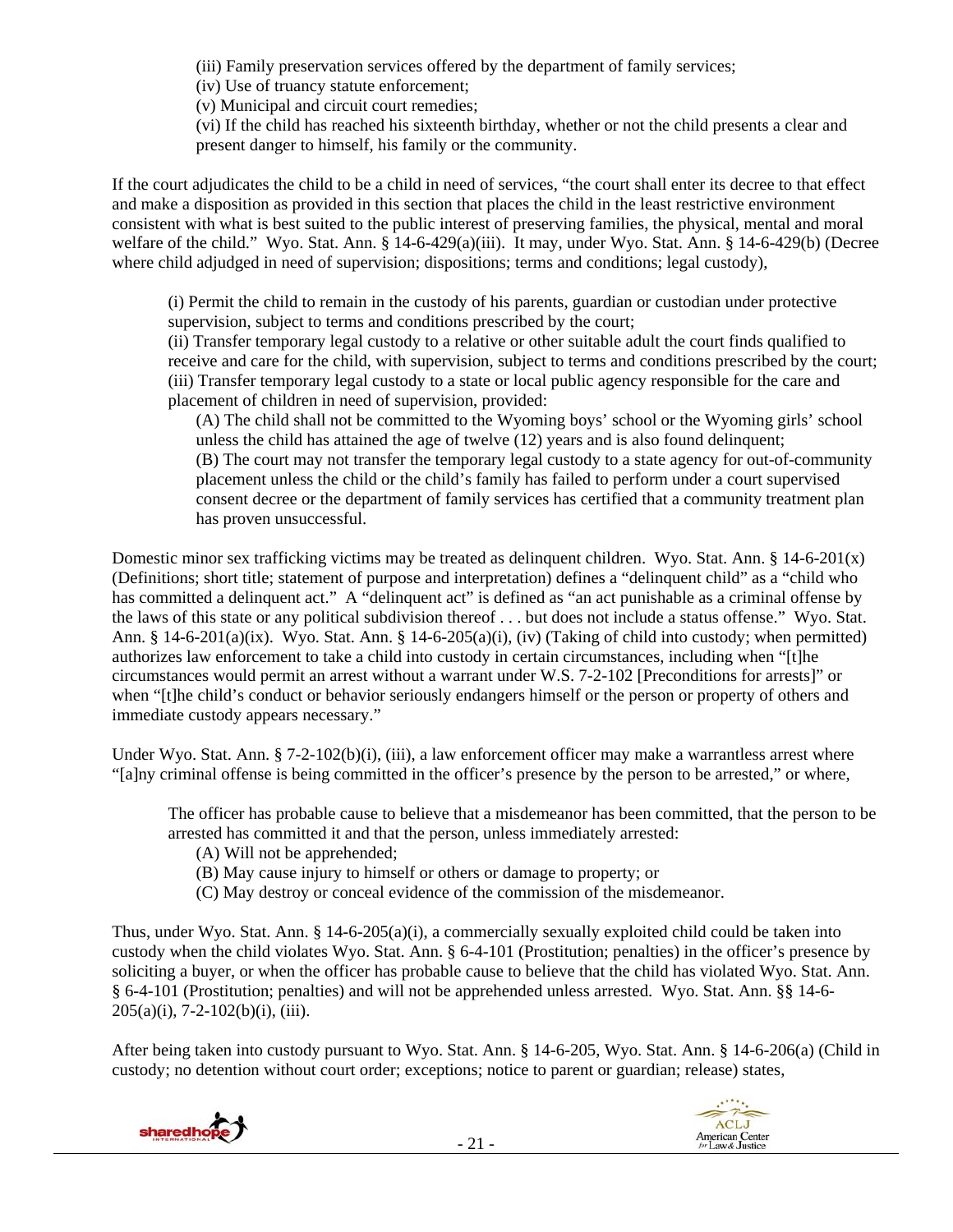In accordance with procedures specified in W.S. 7-1-108(c) and (d) [Incarceration of juvenile offenders], a child taken into custody shall not be held in detention or placed in shelter care without a court order unless detention or shelter care is required to:

. . . . (ii) Protect the person or property of others;

(iii) Prevent the child from absconding or being removed from the jurisdiction of the court; or (iv) Provide the child having no parent, guardian, custodian or other responsible adult with supervision and care and return him to the court when required.

Wyo. Stat. Ann. § 7-1-108(b) states, "A minor convicted of a misdemeanor or of violating a municipal ordinance, other than a status offense, for which a term of imprisonment is authorized, shall only be imprisoned in a juvenile detention facility."<sup>37</sup> Under Wyo. Stat. Ann.  $\S$  7-1-108(c), unless an alleged delinquent minor is released to his or her parents,

[T]he person taking the minor into custody shall ensure a juvenile detention risk assessment shall be promptly performed, using a uniform assessment instrument designed by the county sheriffs. If the risk assessment finds that the minor is a serious risk to himself or to the safety of others, the minor may be:

(i) Placed in a hardware or staff secure juvenile detention facility; $38$ 

(ii) Transferred to a medical facility if the minor is believed to be suffering from a serious physical or mental illness that requires prompt diagnosis or treatment;

(iii) If the minor is not held pursuant to paragraph (i) of this subsection, placed in shelter care or a staff secure juvenile detention facility, or released to a parent, guardian or other custodian who can provide supervision and care for the minor pending the minor's appearance in court. If no space is available in shelter care or a staff secure juvenile detention facility, the minor may be held in a hardware secure juvenile detention facility.

However, "A minor under the age of eleven (11) years shall not be held in a hardware secure juvenile detention facility." Wyo. Stat. Ann. § 7-1-108(d).

Proceedings against the child will commence through the filing of a petition with the court providing the basis for the child's alleged delinquent act and "[a]n informal detention or shelter care hearing" held within 48 hours after taking the child into custody. Wyo. Stat. Ann. §§ 14-6-209(a). At the hearing, the court will determine whether the child will be held in full-time detention or shelter care during the pendency of the proceedings. Wyo. Stat. Ann. § 14-6-209(d). Where the court finds that returning home is not in the interests of the child's welfare, the court will order the child placed in the legal custody of the department, otherwise the court will order the child released subject to any restrictions or conditions the court deems reasonably necessary. Wyo. Stat. Ann. § 14-6-209(d).

If the court adjudicates the child delinquent, "the court shall enter its decree to that effect and make a disposition consistent with the purposes of this act." Wyo. Stat. Ann. § 14-6-229(a)(iii). "[T]he court may impose any sanction authorized by W.S. 14-6-245 [Progressive sanction guidelines] through 14-6-252 [Sanction level five]." Wyo. Stat. Ann. § 14-6-229(d). Wyo. Stat. Ann. § 14-6-246(a)(i) (Sanction levels) assigns a misdemeanor punishable by imprisonment up to 6 months, such as Wyo. Stat. Ann. § 6-4-101 (Prostitution;

<sup>&</sup>lt;sup>38</sup> Wyo. Stat. Ann. § 7-1-107(b)(iv) defines a "hardware secure juvenile detention facility" as "a facility used for the detention of minors that is characterized by locks on the doors and other restrictive hardware designed to restrict the movement of the minors and protect public safety." A "staff secure juvenile detention facility" is one "used for the detention of minors that is characterized by a trained staff to supervise the movement and activities of detained minors at the facility, without the additional use of hardware secure equipment." Wyo. Stat. Ann. § 7-1-107(b)(vi).



  $37$  Wyo. Stat. Ann. § 7-1-107(b)(i) (Detention of juvenile offenders) defines a "juvenile detention facility" as "any facility which may legally and physically restrict and house a child, other than the Wyoming boys' school, the Wyoming girls' school, the Wyoming state hospital or other private or public psychiatric facility within the state of Wyoming. A juvenile detention facility may be housed within an adult jail or correction facility if the facility otherwise meets th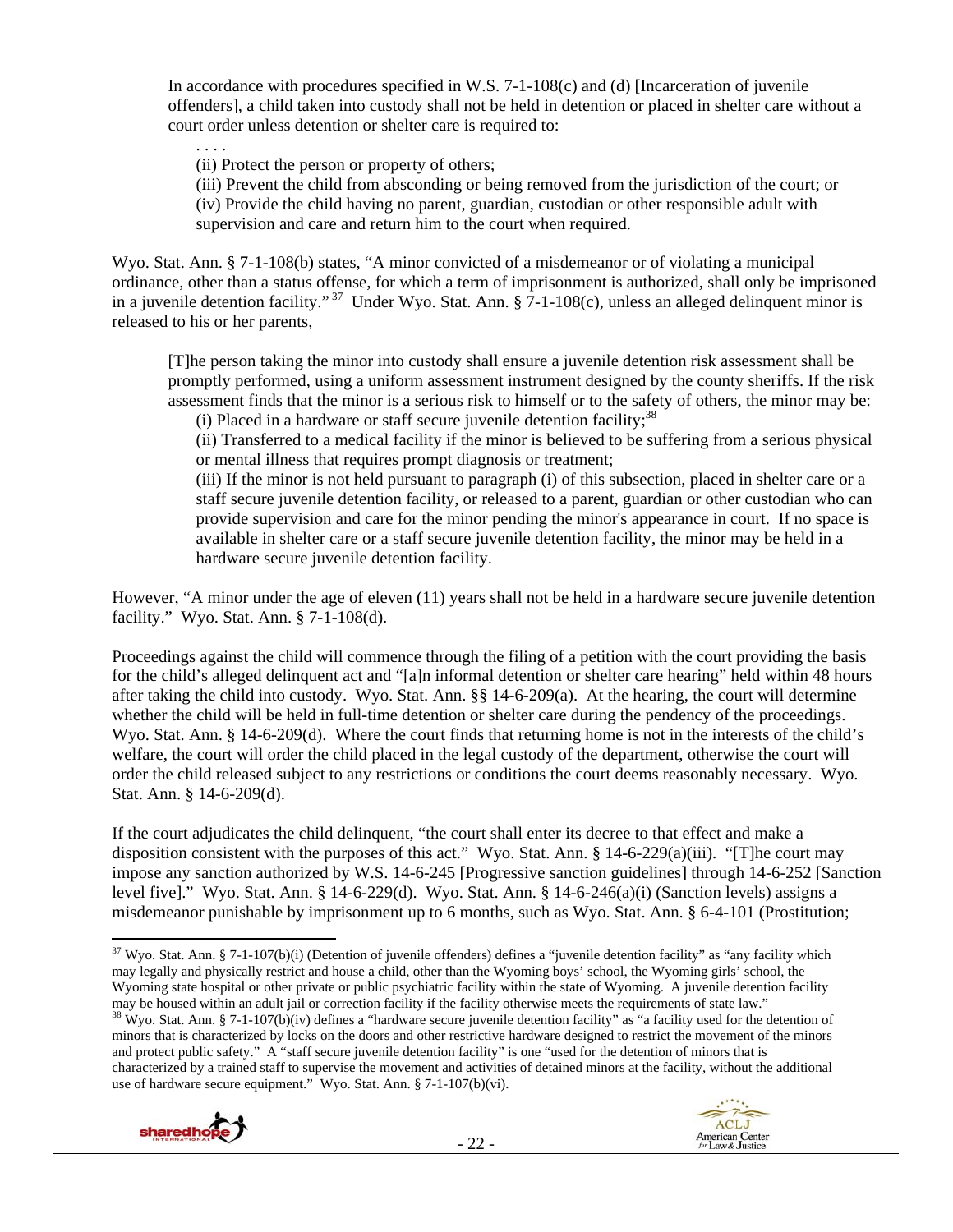penalties), to sanction level one. However, if the child was previously adjudicated delinquent for a crime "that is the same level of seriousness as the child's previous conduct, the juvenile court may assign the child a sanction level that is one (1) level higher than the previously assigned sanction level, unless the child's previously assigned sanction level is five." Wyo. Stat. Ann. § 14-6-246(b). Under the sanction enhancement found in Wyo. Stat. Ann. § 14-6-246(b), a child with multiple adjudications for violating Wyo. Stat. Ann. § 6-4- 101 (Prostitution; penalties) could obtain an increasingly severe sanction level with each subsequent conviction.

For any sanction level, the court may, under Wyo. Stat. Ann. § 14-6-247(a) (Sanctions common to all levels),

(i) Transfer temporary legal custody to a relative, other suitable adult, state agency or local public agency the court finds qualified to receive and care for the child, subject to terms and conditions prescribed by the court;

(ii) Commit the child to a certified hospital willing to accept the child, or the Wyoming state hospital, for not more than ninety (90) days for treatment for substance abuse or for specialized treatment and rehabilitation programs conducted especially for juveniles;

(iii) Commit the child to a juvenile detention facility for not more than six (6) months, if the adjudicated delinquent has attained the age of twelve (12) years;

. . . (viii) Order the child to be examined or treated by a physician, surgeon, psychiatrist or psychologist or to obtain other specialized treatment, care, counseling or training, and place the child in a hospital or medical facility, youth camp, school or other suitable facility for treatment;

. . .

(xi) Order the child, his parents, or the guardian, to undergo evaluation and indicated treatment or another program designed to address problems which contributed to the adjudication. . . . . . . .

In addition to the possible sanctions common to all levels, under sanction level one, a child may be placed on probation for 3–6 months or referred "to a community-based youth intervention program," while under sanction level 2, a child may receive a minimum of probation for 6 months. Wyo. Stat. Ann. §§ 14-6-248(a)(i), (iii), 14-  $6 - 249(a)(i)$ .

5.4.1 Recommendation: Establish a mandatory response law that directs any minor involved in prostitution or who is a victim of trafficking for sexual servitude away from the criminal justice system and into a protective system.

## *5.5 Commercial sexual exploitation is identified as a type of abuse and neglect within child protection statutes.*

Commercial sexual exploitation is not specifically identified as a type of abuse and neglect within Wyoming's child protection statutes; however, sexual abuse is identified generally as a type of abuse. Specifically, Wyo. Stat. Ann. § 14-3-202(a)(ii) (Definitions), which provides the definitions for Wyoming's statutes on child abuse reporting, defines "abuse" as

inflicting or causing physical or mental injury, harm or imminent danger to the physical or mental health or welfare of a child other than by accidental means, including abandonment, . . . excessive or unreasonable corporal punishment, malnutrition or substantial risk thereof by reason of intentional or unintentional neglect, and the commission or allowing the commission of a sexual offense against a child as defined by law:

. . . (D) "Imminent danger" includes threatened harm and means a statement, overt act, condition or status which represents an immediate and substantial risk of sexual abuse or physical or mental injury. . . .



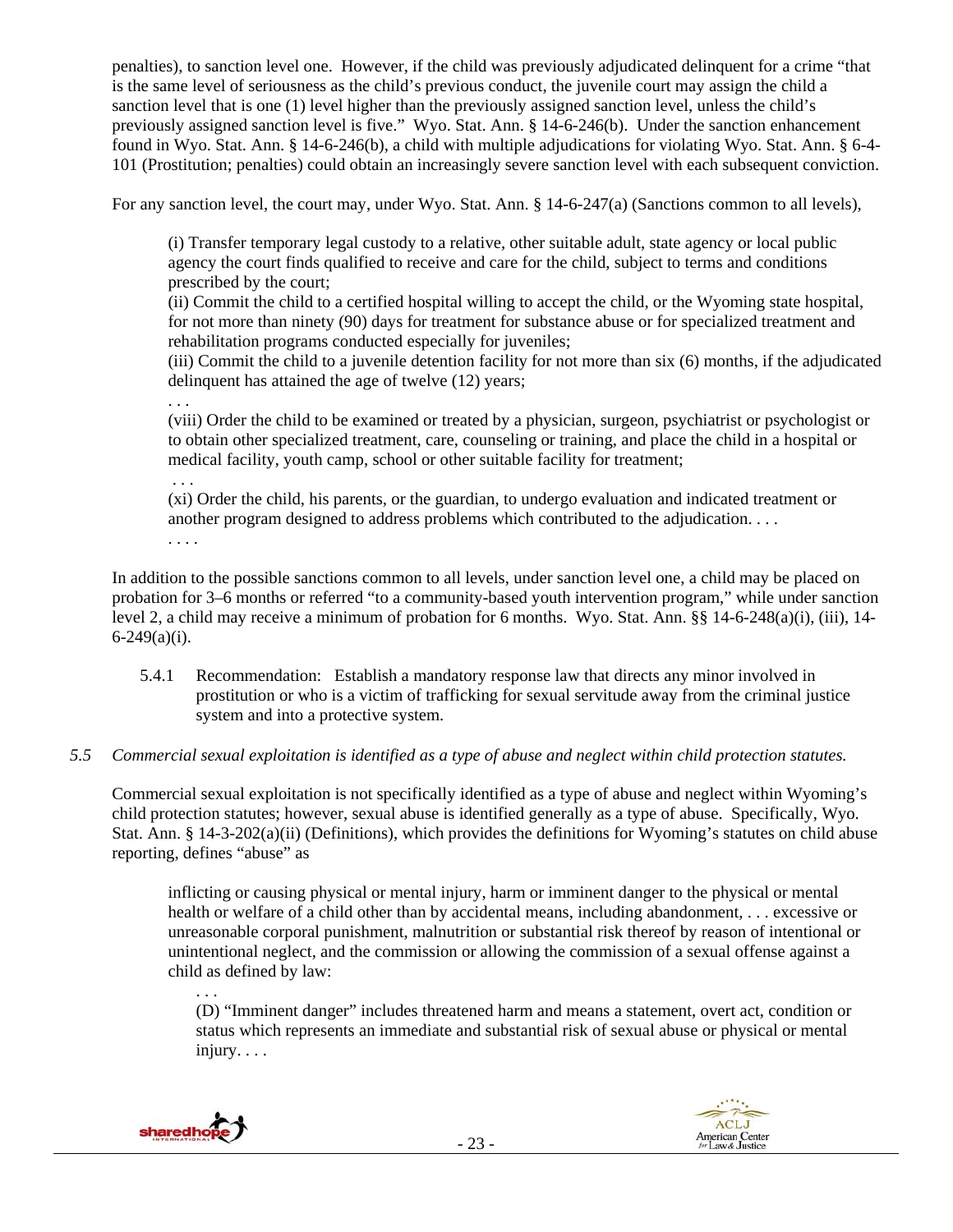a failure or refusal by those responsible for the child's welfare to provide adequate care, maintenance, supervision, education or medical, surgical or any other care necessary for the child's well-being. Treatment given in good faith by spiritual means alone, through prayer, by a duly accredited practitioner in accordance with the tenets and practices of a recognized church or religious denomination is not child neglect for that reason alone.

- 5.5.1 Recommendation: Amend Wyo. Stat. Ann. § 14-3-202(a)(ii) and (vii) (Definitions) to explicitly include commercial sexual exploitation of a child, as well as to include conduct that violates Wyo. Stat. Ann. §  $6-4-103(a)(i)$  (Promoting prostitution; penalties), Wyo. Stat. Ann. §  $6-4-303(b)(i)$ , (ii) (Sexual exploitation of children; penalties; definitions), and Wyo. Stat. Ann. § 6-4-102 (Soliciting an act of prostitution; penalties) when the victim is a commercially exploited child.
- *5.6 The definition of "caregiver" (or similar term) in the child welfare statutes is broad enough to include a*  trafficker who has custody or control of a child in order to bring a trafficked child into protection of child *protective services.*

Under Wyo. Stat. Ann. §  $14-3-202(a)(i)$  (Definitions), which provides the definitions for the statutes on child abuse reporting, "a person responsible for a child's welfare" is defined to include, "the child's parent, noncustodial parent, guardian, custodian, stepparent, foster parent or other person, institution or agency having the physical custody or control of the child."

- 5.6.1 Recommendation: Amend the definition of "a person responsible for a child's welfare" under Wyo. Stat. Ann. § 14-3-202(a)(i) to include a person who physically possesses or controls a child in order to allow child protective services an opportunity to respond to cases of abuse within a trafficker relationship.
- *5.7 Crime victims' compensation is specifically available to a child victim of sex trafficking or CSEC without regard to ineligibility factors.*

A domestic minor sex trafficking victim may be eligible to receive compensation under the Wyoming Crime Victims Compensation Act, Wyo. Stat. Ann. § 1-40-101 et. seq. Pursuant to Wyo. Stat. Ann. § 1-40-106 (Eligibility for compensation) victims are "entitled to compensation under" the Wyoming Crime Victims Compensation Act if certain requirements are met. Wyo. Stat. Ann. § 1-40-106(a). For purposes of the Wyoming Crime Victims Compensation Act, Wyo. Stat. Ann. § 1-40-102(a)(ix) (Definitions) defines a "victim" to include the following:

(A) A person who suffers personal injury<sup>39</sup> or is killed in this state as a direct result of:  $\overline{1}$  A criminal act<sup>40</sup> of another person:

(II) The person's good faith and reasonable effort in attempting to prevent the commission of a criminal act, or to apprehend a person engaging in a criminal act or assisting a law enforcement officer to do so;

(III) Assisting or attempting to assist a person against whom a crime is being perpetrated or attempted;

(IV) A federal crime occurring in Wyoming.

- (B) A resident who is a victim of a crime occurring outside this state if: (I) The crime would be compensable had it occurred inside this state; and
- 





 <sup>39</sup> *See supra* note 33. 40 *See supra* note 34.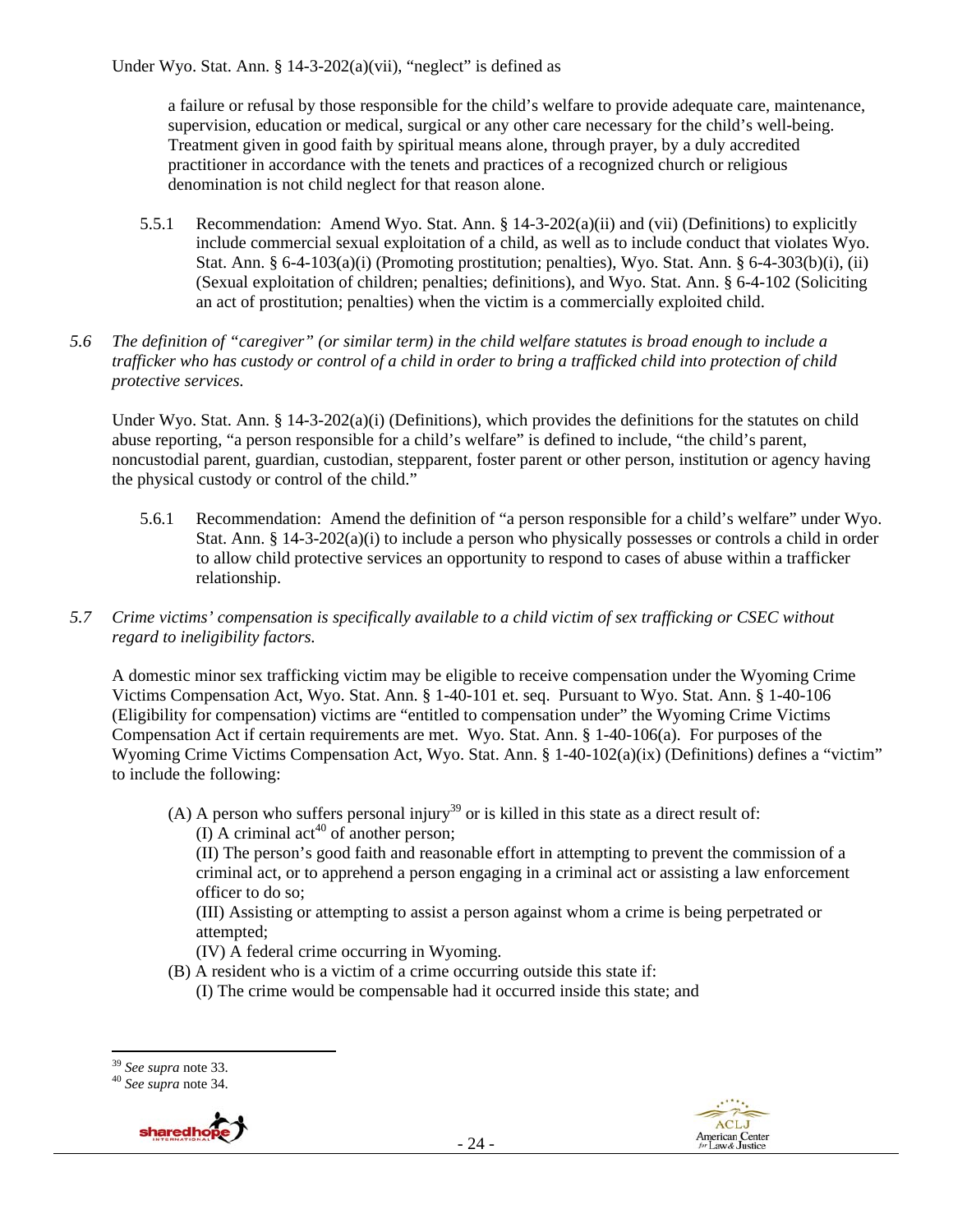(II) The crime occurred in a state which does not have a crime victim compensation program, for which the victim is eligible as eligibility is set forth in W.S. 1-40-101 [Short title] through 1-40-119 [Surcharge to be assessed in certain criminal cases; paid to account].

. . . .

Even to the extent that a commercially sexually exploited child "suffers personal injury . . . as a direct result of" another's crime, several other requirements for compensation may present difficulties for domestic minor sex trafficking victims. Wyo. Stat. Ann.  $\S 1-40-102(a)(ix)(A)$ . Specifically, to be eligible for compensation Wyo. Stat. Ann. § 1-40-106(a) requires,

(i) The victim suffered personal injury as a result of a criminal act;

. . . .

(iii) The injury to or death of the victim was not attributable to his own wrongful act;

(iv) The appropriate law enforcement authorities were notified of the criminal act allegedly causing the injury to or death of the victim as soon as practical under the circumstance after perpetration of the offense and the claimant cooperates with appropriate law enforcement authorities with respect to the crime for which compensation is sought; [and]

(v) The application for compensation is filed with the division within one (1) year after the date of the injury to or death of the victim, or within any extension of time the division allows for good cause shown;

. . . .

"Good cause" is not defined within Wyo. Stat. Ann.  $\S$  1-40-106, but 015-031-003 Wyo. Code R.  $\S$  4(b)(viii)(A) states,

Good cause in determining whether a victim has satisfied the requirement to report a crime to law enforcement, the Division may consider the victims age, physical condition and psychological state, and any compelling health or safety reason that would jeopardize the well-being of the victim. The Division may waive the report to law enforcement or the 1 year filing date if good cause is shown.

Additionally, 015-031-003 Wyo. Code R. § 4(c)(i) provides guidance regarding what constitutes "reasonable cooperation with law enforcement." Specifically, the regulations state,

In determining whether a victim reasonably cooperated with law enforcement the Division may consider the victims age, physical condition and psychological state and any compelling health and safety reasons that would jeopardize the well-being of the victim.

(i) Reasonable cooperation with law enforcement by the victim may include but not be limited to the following:

(A) providing law enforcement with a true, accurate and complete statement of the circumstances that led to the crime;

(B) participating in the investigation of the crime to assist law enforcement with the identification of a suspect;

(C) participating in prosecution procedures including deposition and trail testimony as requested;

(D) Sexual abuse victims shall be deemed to have reasonably cooperated with law enforcement if the victim undergoes a sexual assault forensic exam.

5.7.1 Recommendation: Amend Wyo. Stat. Ann. § 1-40-106 (Eligibility for compensation) to create an exception for victims of domestic minor sex trafficking from the listed requirements and 015-031- 003 Wyo. Code R. § 4(b)(viii)(A) to clarify that a domestic minor sex trafficking victim has good cause for failing to report.



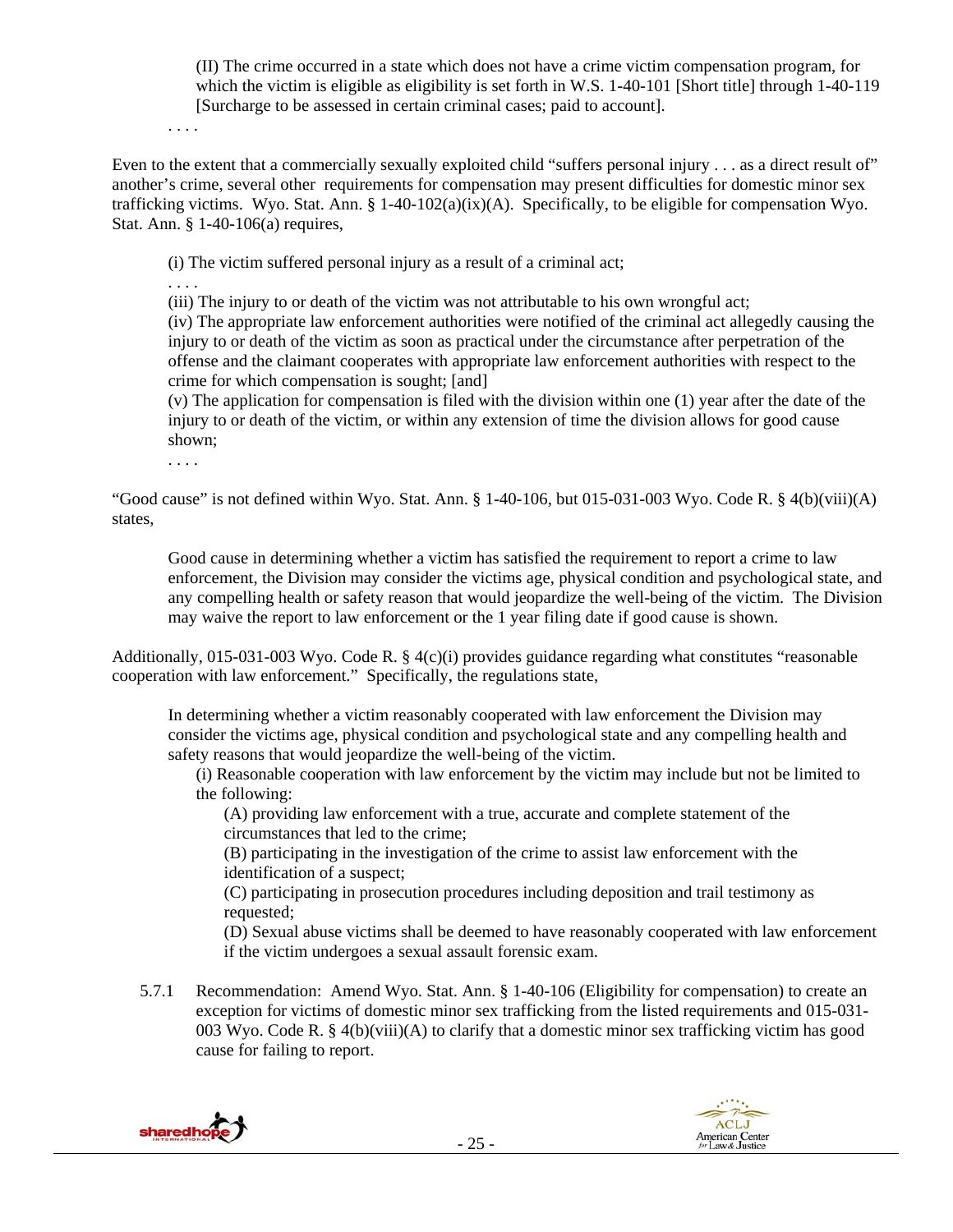## *5.8 Victim-friendly procedures and protections are provided in the trial process for minors under 18.*

Wyoming law includes several victim-friendly criminal justice procedures and protections throughout the criminal justice process.

The Wyoming Victim and Witness Bill of Rights, codified at Wyo. Stat. Ann. § 1-40-203 (Victim and witness bill of rights), sets out key rights of crime victims. Some of these rights are expounded in other statutes.

For example, under Wyo. Stat. Ann. § 1-40-205(a), crime victims specifically have the right to "be free from any form of harassment, intimidation or retribution." To ensure this right, a victim may sit in a separate waiting room from other witness while waiting to testify in "any proceeding regarding a criminal act," and law enforcement shall provide the victim information regarding other protections available to the victim. Wyo. Stat. Ann. § 1-40-205(b), (d).

Additionally, under Wyo. Stat. Ann. § 1-40-204(a) (Rights of victims and witnesses to be informed during the criminal justice process),

(a) Victims of a criminal act shall be informed without undue delay by law enforcement about: (i) The rights enumerated in this act;

(ii) The right to be informed of the status of the case from the initial police investigation to the final appellate review;

(iii) The fact that financial assistance or other social service options may be available to the victim; (iv) The existence of the Crime Victims Compensation Act and that compensation may be available to the victim;

(v) The right to have an interpreter or translator to inform the victim of these rights;

(vi) The name and official telephone number of the primary law enforcement officer assigned to investigate the case together with the official address and telephone number of the criminal justice agency investigating the case;

(vii) The right to seek legal counsel and to employ an attorney.

Also, the victim has the right to information including the right to receive written notice of a certain event's related to the defendant's progress in the criminal justice system. Wyo. Stat. Ann. § 1-40-204(b).

Some additional protections are afforded in Wyo. Stat. Ann. § 7-11-408 (Videotape depositions) to children who are the victims of sexual abuse under Wyo. Stat. Ann. § 6-2-314 (Sexual abuse of a minor in the first degree; penalties) through Wyo. Stat. Ann. § 6-2-317 (Sexual abuse of a minor in the fourth degree), but not to victims of Wyo. Stat. Ann. § 6-2-318 (Soliciting to engage in illicit sexual relations; penalty). Specifically, under Wyo. Stat. Ann. § 7-11-408, a victim under the age of 12 may give testimony that may be admissible at trial<sup>41</sup> through a videotaped deposition if the judge finds the following, pursuant to subsection (c),

(i) The child's testimony would be relevant and material;

(ii) The best interests of the child would be served by permitting the videotape deposition;

(iii) A potential physical or psychological harm to the child is likely to occur if the child is required to testify which would effectively render the child incapable to testify at the trial; and

(iv) A potential physical or psychological harm to the child is likely to occur if the child is required to testify which would effectively render the child incapable to testify at the trial.



 $41$  Pursuant to Wyo. Stat. Ann. § 7-11-408(e):

<sup>(</sup>e) A videotape deposition may be admitted at trial in lieu of the direct testimony of the child, if the judge finds, after hearing, that:

<sup>(</sup>i) The visual and sound qualities of the videotape are satisfactory;

<sup>(</sup>ii) The videotape is not misleading;

<sup>(</sup>iii) All portions of the videotape that have been ruled inadmissible have been deleted; and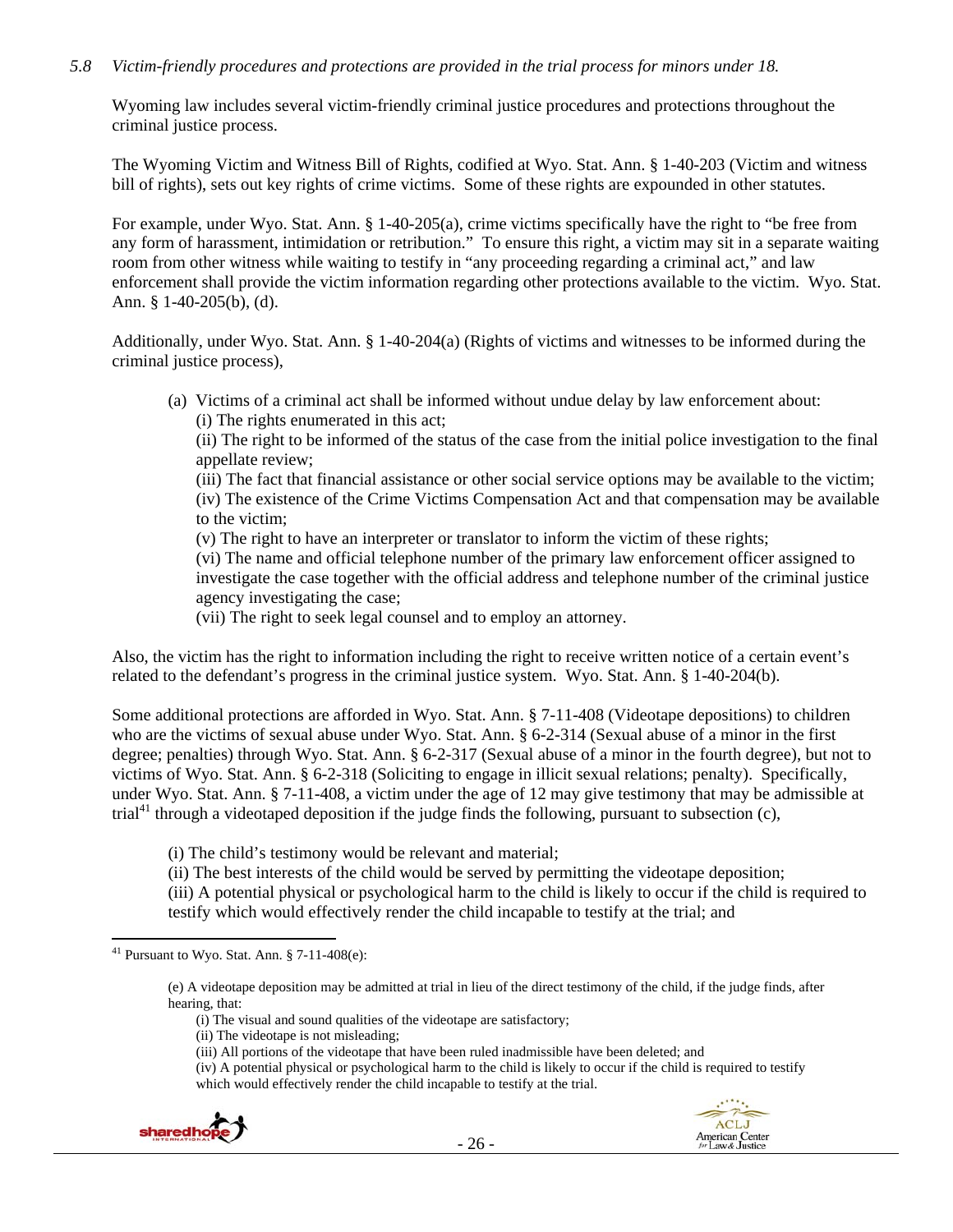(iv) The defendant or his legal counsel has the opportunity to be present and to cross-examine the child at the videotape deposition.

Only video technicians, "the child, the judge, prosecutor, defendant and defense counsel, [and] a family member who was not a witness to the offense or a support person for the child" may be present at the child's videotaped deposition. Wyo. Stat. Ann. § 7-11-408(b). However, pursuant to Wyo. Stat. Ann. § 7-11-408(d), the judge may "deny the defendant's face-to-face confrontation of the child" if

(i) The defendant is alleged to have inflicted physical harm or is alleged to have threatened to inflict physical harm upon the child, and physical or psychological harm to the child is likely to occur if there is a face-to-face confrontation of the child by defendant;

(ii) The defendant's legal counsel will have reasonable opportunity to confer with his client before and at any time during the videotape deposition; and

(iii) The defendant will have opportunity to view and hear the proceedings while being taken.

In addition, a child who is "unable to articulate what was done to them will be permitted to demonstrate the sexual act or acts committed against them with the aid of anatomically correct dolls." Wyo. Stat. Ann. § 7-11- 408(f). These "demonstrations will be under the supervision of the court and shall be videotaped to be viewed at trial, and shall be received into evidence as demonstrative evidence." Wyo. Stat. Ann. § 7-11-408(f).

Wyo. Stat. Ann. § 6-2-312 (Evidence of victim's prior sexual conduct or reputation; procedure for introduction) also provides limited protection to victims of sexual assault, without regard to their age, including victims of Wyo. Stat. Ann. § 6-2-318 (Soliciting to engage in illicit sexual relations; penalty). However, the protection does not extend to victims of Wyoming's CSEC laws, Wyo. Stat. Ann. § 6-4-103(a) (Promoting prostitution; penalties) and Wyo. Stat. Ann. § 6-4-303(b)(i)–(ii) (Sexual exploitation of children; penalties; definitions). Pursuant to Wyo. Stat. Ann. § 6-2-312(a), where a defendant is prosecuted under Wyoming's sexual assault laws, or "lesser included offense[s]," evidence of the victim's prior sexual conduct and reputation or opinion evidence regarding the victim's character may only be admitted when "the court finds that the probative value of the evidence substantially outweighs the probability that its admission will create prejudice." Wyo. Stat. Ann. § 6-2-312(a)(iv). However, nothing in Wyo. Stat. Ann. § 6-2-312(a) prevents a defendant from introducing "evidence as to prior sexual conduct of the victim with the actor." Wyo. Stat. Ann. § 6-2-312(b).

Another victim-friendly criminal justice procedure is found in Wyo. Stat. Ann. § 6-2-311 (Corroboration unnecessary), which states, "Corroboration of a victim's testimony is not necessary to obtain a conviction for sexual assault." Wyo. Stat. Ann. § 6-2-311.

- 5.8.1 Recommendation: Amend Wyo. Stat. Ann. § 6-2-312 (Evidence of victim's prior sexual conduct or reputation; procedure for introduction) to apply to minor victims of Wyo. Stat. Ann. § 6-4-103(a) (Promoting prostitution; penalties) and § 6-4-303(b)(i)–(ii) (Sexual exploitation of children; penalties; definitions).
- *5.9 Expungement or sealing of juvenile arrest or criminal records resulting from arrests or adjudications for prostitution-related offenses committed as a result of, or in the course of, the commercial sexual exploitation of a minor is available within a reasonable time after turning 18.*

Under Wyo. Stat. Ann. § 14-6-241(a) (Expungement of records in juvenile and municipal courts), once 18 years old, a person "adjudicated delinquent as a result of having committed a delinquent act other than a violent felony"42 may petition to have the court expunge the person's juvenile court records. Under Wyo. Stat. Ann. §  $14-6-241(a)$ ,

 <sup>42</sup> Pursuant to Wyo. Stat. Ann. § 6-1-104(a)(xii) (Definitions) a "violent felony" includes "murder, manslaughter, kidnapping, sexual assault in the first or second degree, robbery, aggravated assault, aircraft hijacking, arson in the first or second degree or

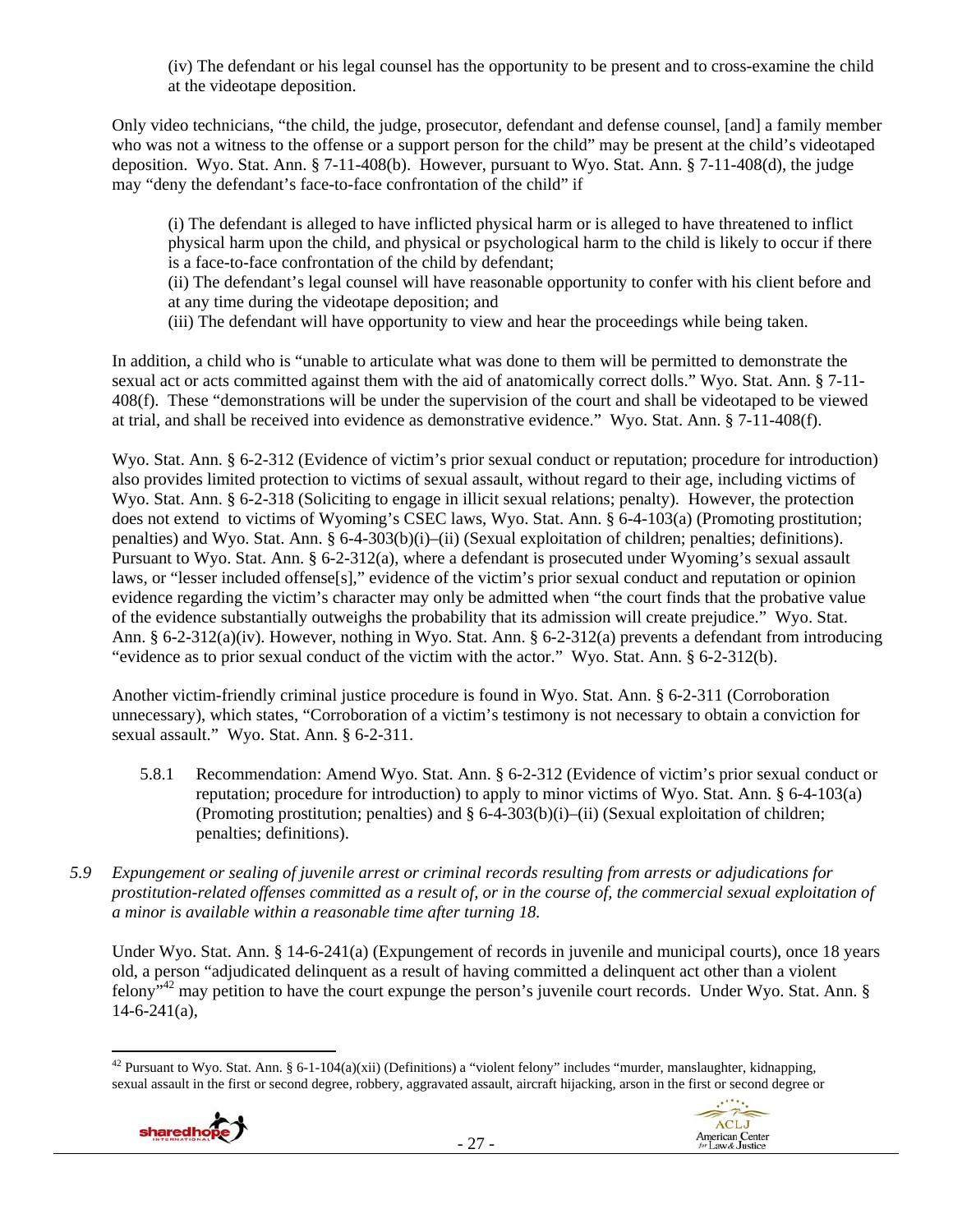If after investigation the court finds that the petitioner has not been convicted of a felony since adjudication, that no proceeding involving a felony is pending or being instituted against the petitioner and the rehabilitation of the petitioner has been attained to the satisfaction of the court or the prosecuting attorney, it shall order expunged all records in the custody of the court or any agency or official, pertaining to the petitioner's case. . . .

Once the court enters an order of expungement, "the proceedings in the petitioner's case are deemed never to have occurred and the petitioner may reply accordingly upon any inquiry in the matter." Wyo. Stat. Ann. § 14-6-241(a). Records related to the conviction of a juvenile for a misdemeanor in circuit court also may be expunged, subject to the requirements of Wyo. Stat. Ann. § 14-6-241(a). Wyo. Stat. Ann. § 14-6-241(c).

#### *5.10 Victim restitution and civil remedies are authorized by law for minor victims of sex trafficking or CSEC.*

Wyoming law does not provide specific civil remedies for victims of domestic minor sex trafficking; however, Wyo. Stat. Ann. § 7-9-110(a) (Civil action) provides that any restitution received by a victim of a crime does not preclude them from bringing a civil suit, but "[a]ny restitution payment by the defendant to a victim shall be set off against any judgment in favor of the victim, however, in a civil action arising out of the same facts or event." Additionally, Wyo. Stat. Ann. § 1-3-105(b) (Actions other than recovery of real property) suggests that there is a "a civil action based upon sexual assault as defined by W.S. 6-2-301(a)(y)<sup>43</sup> against a minor" under Wyoming law.

Domestic minor sex trafficking victims also are able to receive restitution from their offender. Wyo. Stat. Ann. § 7-9-102 (Order to pay upon conviction) provides,

In addition to any other punishment prescribed by law the court shall, upon conviction for any misdemeanor or felony, order a defendant to pay restitution to each victim as determined under W.S. 7- 9-103 [Determination of amount owed; execution] and 7-9-114 [Determination of long-term restitution; time for order; enforcement] unless the court specifically finds that the defendant has no ability to pay and that no reasonable probability exists that the defendant will have an ability to pay.

Specifically, under Wyo. Stat. Ann. § 7-9-103(b),

In every case in which a claim for restitution is submitted, the court shall fix a reasonable amount as restitution owed to each victim for actual pecuniary damage resulting from the defendant's criminal activity, and shall include its determination of the pecuniary damage as a special finding in the judgment of conviction . . . . In determining the amount of restitution, the court shall consider and include as a special finding, each victim's reasonably foreseeable actual pecuniary damage that will result in the future as a result of the defendant's criminal activity. A long-term physical health care restitution order shall be entered as provided in W.S. 7-9-113 [Restitution for long-term care] through 7-9-115 [Modification of order].

5.10.1 Recommendation: When enacting a human trafficking law, include a provision that grants victims a civil cause of action against their offenders.

Sexual assault is defined in Wyo. Stat. Ann. § 6-2-301(a)(v) (Definitions) as "any act made criminal pursuant to W.S. 6-2-302 [Sexual assault in the first degree] through 6-2-319 [Names not to be released; restrictions on disclosures or publication of information; violations; penalties]."



<sup>&</sup>lt;u> 1989 - Johann Stoff, fransk politik (d. 1989)</u> aggravated burglary or a violation of W.S. 6-2-314(a)(i) [Sexual abuse of a minor in the first degree; penalties] or 6-2-315(a)(ii) [Sexual abuse of a minor in the second degree; penalties]."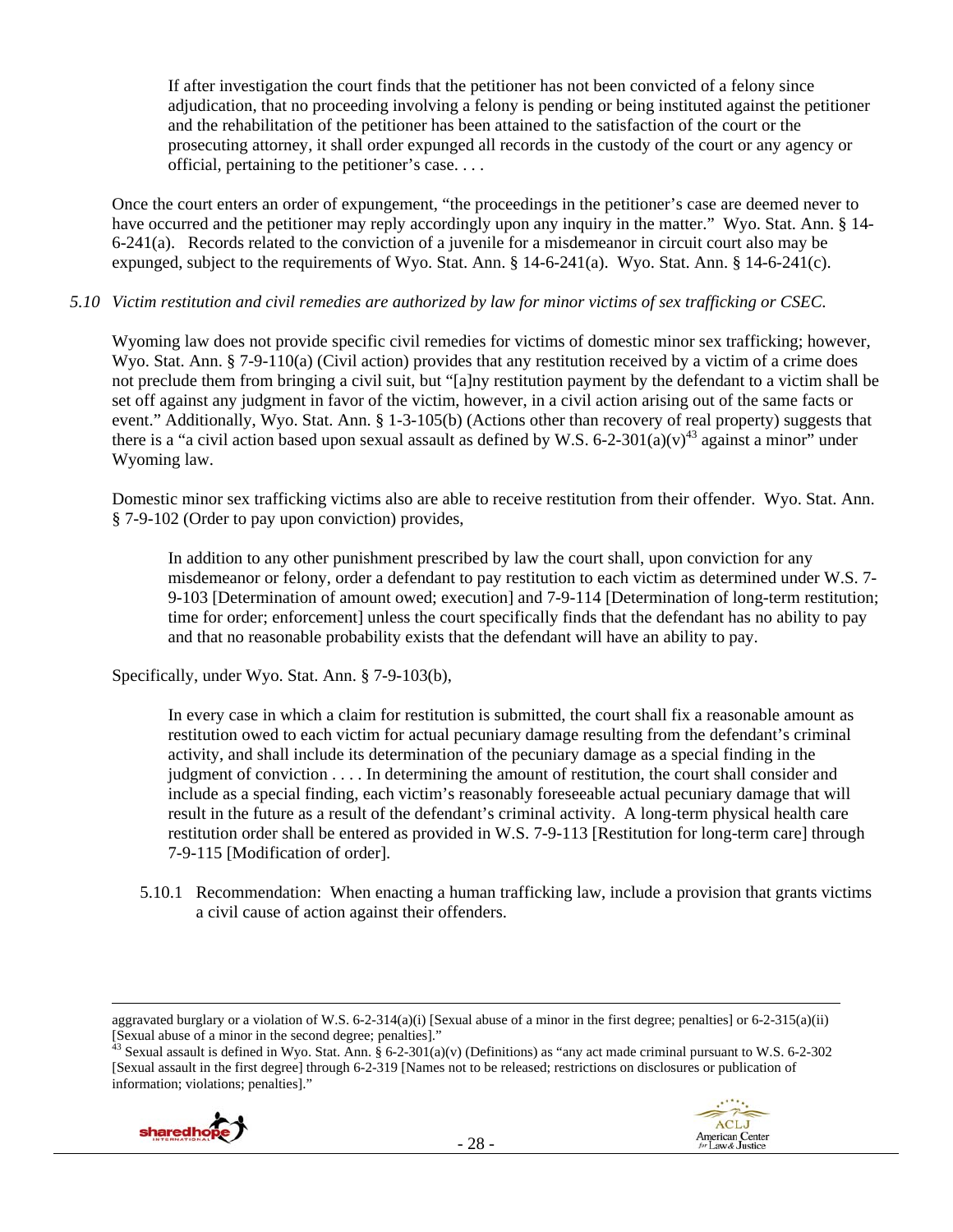*5.11 Statutes of limitations for civil and criminal actions for child sex trafficking or CSEC offenses are eliminated or lengthened sufficiently to allow prosecutors and victims a realistic opportunity to pursue criminal actions and legal remedies.* 

No statutes of limitations apply to the prosecution of any crimes in Wyoming;<sup>44</sup> however civil actions are subject to certain statutes of limitations. Wyo. Stat. Ann. § 1-3-102.

The most relevant provision to victims of domestic minor sex trafficking is, "an action for . . . [a]n injury to the rights of the plaintiff, not arising on contract and not herein enumerated" must be commenced within four years of the date the plaintiff's cause of action accrues. Wyo. Stat. Ann. § 1-3-105(a)(iv)(C). Actions for "[a]ssault or battery not including sexual assault" shall be brought within one year. Wyo. Stat. Ann. § 1-3-105(a)(v)(B). Additionally, for "a civil action based upon sexual assault as defined by W.S. 6-2-301(a)(v) (Definitions)<sup>45</sup> against a minor" a claim "may be brought within the later of: (i) Eight (8) years after the minor's eighteenth birthday; or (ii) Three (3) years after the discovery." Wyo. Stat. Ann. § 1-3-105(b). Moreover, under Wyo. Stat. Ann. § 1-3-114 (Legal disabilities),

If a person entitled to bring any action except for an action arising from error or omission in the rendering of licensed or certified professional or health care services or for a penalty or forfeiture, is, at the time the cause of action accrues, a minor  $\dots$  the person may bring the action within three (3) years after the disability is removed or within any other statutory period of limitation, whichever is greater.

<sup>44</sup> *See* Boggs v. State, 484 P.2d 711, 714 (Wyo. 1971). Wyoming Representatives Vranish, Byrd, and Madden and Senator Driskill introduced House Bill 0134, "Statute of Limitations for Criminal Offenses," in the 2011 General Session of the 61st Legislature, however, the bill did not make it out of committee. <sup>45</sup> *See supra* note 43.



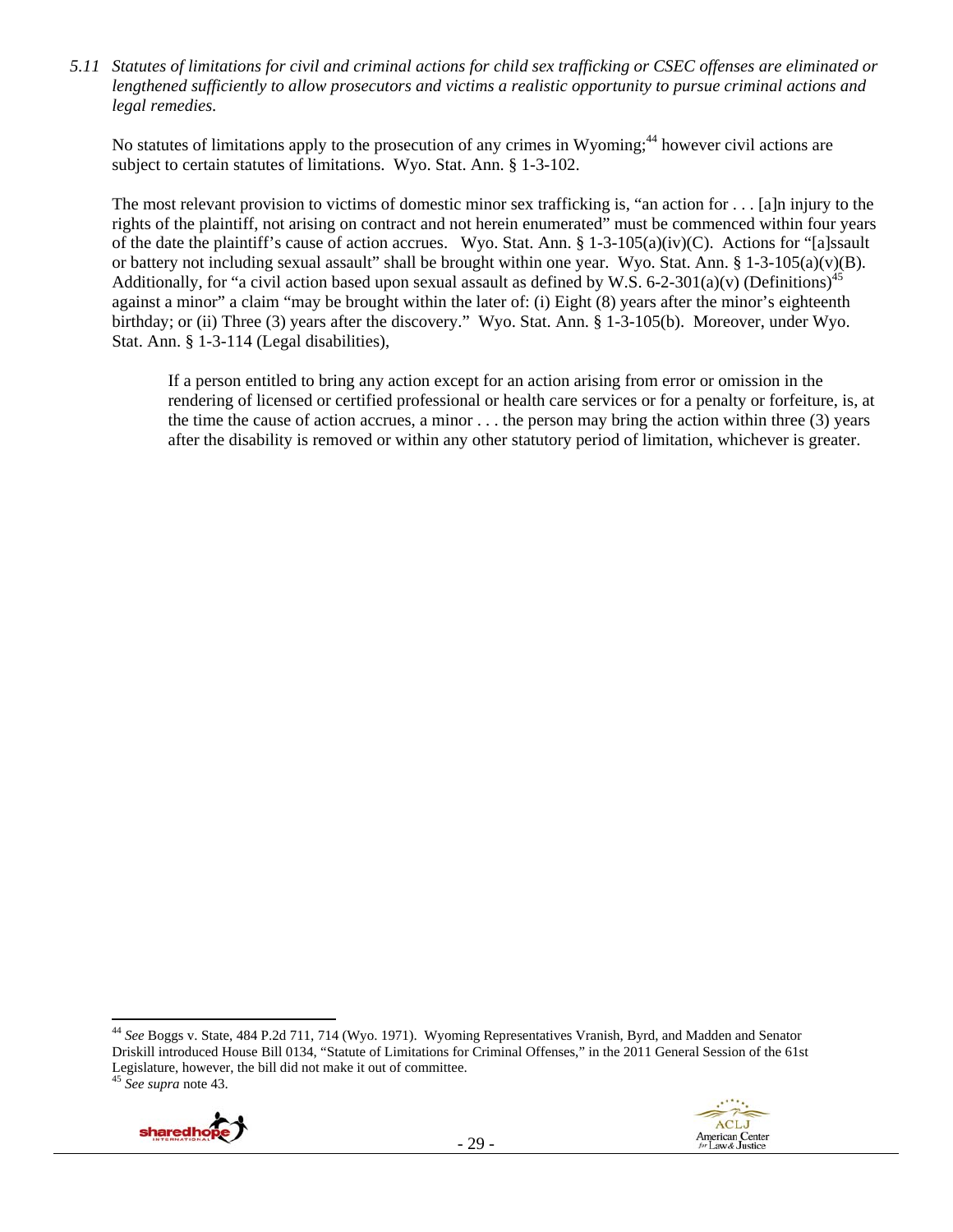## Framework Issue 6: Criminal justice tools for investigation and prosecutions

#### *Legal Components:*

- *6.1 Training on human trafficking and domestic minor sex trafficking for law enforcement is statutorily mandated.*
- *6.2 Single party consent to audiotaping is permitted in law enforcement investigations.*
- *6.3 Domestic minor sex trafficking investigations may use wiretapping to investigate the crime.*
- *6.4 Using a law enforcement decoy posing as a minor to investigate buying or selling of commercial sex acts is not a defense to soliciting, purchasing, or selling sex with a minor.*
- *6.5 Using the Internet to investigate buyers and traffickers is a permissible investigative technique.*
- *6.6 Law enforcement and child welfare agencies are mandated to promptly report missing and recovered children. \_\_\_\_\_\_\_\_\_\_\_\_\_\_\_\_\_\_\_\_\_\_\_\_\_\_\_\_\_\_\_\_\_\_\_\_\_\_\_\_\_\_\_\_\_\_\_\_\_\_\_\_\_\_\_\_\_\_\_\_\_\_\_\_\_\_\_\_\_\_\_\_\_\_\_\_\_\_\_\_\_\_\_\_\_\_\_\_\_\_\_\_\_\_*

## *Legal Analysis:*

- *6.1 Training on human trafficking and domestic minor sex trafficking for law enforcement is statutorily mandated.* Law enforcement officers in Wyoming are not required to complete training on human trafficking or domestic minor sex trafficking. While the Peace Officers Standards and Training Commission may establish basic training and in-service training requirements for law enforcement in Wyoming, nothing mandates that they establish training requirements related to human trafficking or domestic minor sex trafficking. Wyo. Stat. Ann.  $§ 9-1-702(e)–(k).$ 
	- 6.1.1 Recommendation: Mandate training on human trafficking for law enforcement officers to provide them with the skills to identify and to investigate cases of domestic minor sex trafficking and respond appropriately to the victims.
- *6.2 Single party consent to audiotaping is permitted in law enforcement investigations.*

Single party consent to audiotaping is permitted in Wyoming. Wyo. Stat. Ann. § 7-3-702(a)(i), (b)(iv) (Prohibition against interception or disclosure of wire, oral or electronic communications; exceptions; penalties) provides,

- (a) Except as provided in subsection (b) of this section, no person shall intentionally: (i) Intercept, attempt to intercept, or procure any other person to intercept or attempt to intercept any wire, oral or electronic communication;
- (b) Nothing in subsection (a) of this section prohibits:

. . . . (iv) Any person from intercepting an oral, wire or electronic communication where the person is a party to the communication or where one (1) of the parties to the communication has given prior consent to the interception unless the communication is intercepted for the purpose of committing any criminal or tortious act.

Therefore, if one party to the communication consents, audio-taping the communication is permissible under Wyo. Stat. Ann. § 7-3-702(a).

*6.3 Domestic minor sex trafficking investigations may use wiretapping to investigate the crime.* 

Offenses related to domestic minor sex trafficking are not included as crimes for which a wiretapping order may be issued. Under Wyo. Stat. Ann. § 7-3-705(a) (Authorization for interception of wire, oral or electronic communications), applications for orders authorizing the use of wiretapping may only be requested when the



. . . .

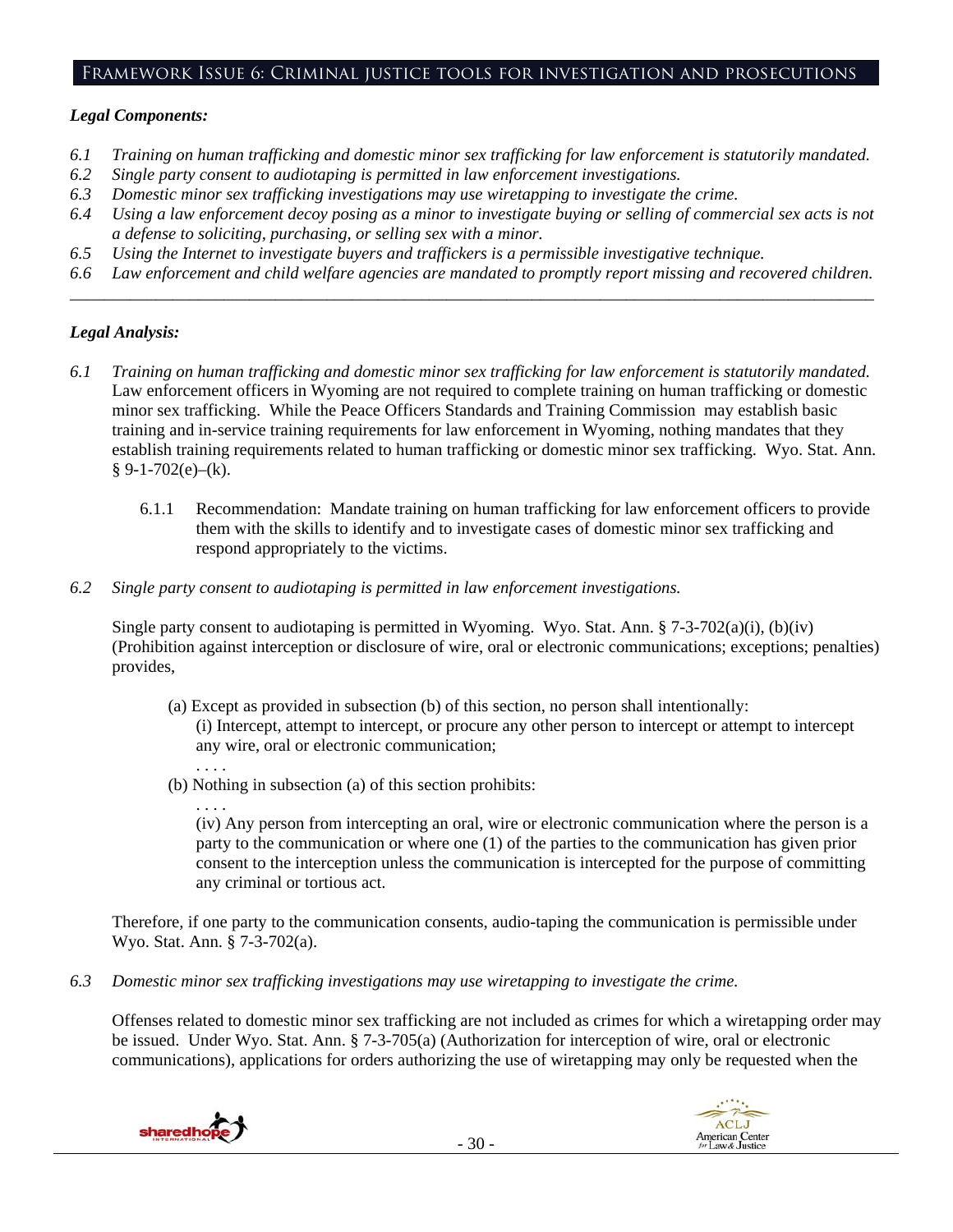investigation involves a violation of the Wyoming Controlled Substances Act of 1971 or a specified crime incident to or discovered while investigating a violation of the Wyoming Controlled Substances Act of 1971.

- 6.3.1 Recommendation: Amend Wyo. Stat. Ann. § 7-3-705(a) (Authorization for interception of wire, oral or electronic communications) to specifically authorize the attorney general or district attorney to seek a court order permitting the use of wiretapping where the interception may provide evidence of domestic minor sex trafficking.
- *6.4 Using a law enforcement decoy posing as a minor to investigate buying or selling of commercial sex acts is not a defense to soliciting, purchasing, or selling sex with a minor.*

No statute explicitly permits the use of a decoy by law enforcement to investigate sex trafficking of minors. However, because Wyo. Stat. Ann. § 6-2-318 (Soliciting to engage in illicit sexual relations; penalty) applies where a defendant "solicits, procures or knowingly encourages . . . a person purported to be less than the age of fourteen (14) years," the use of a decoy by law enforcement in the investigation of a violation of Wyo. Stat. Ann. § 6-2-318 seems to be permissible.

- 6.4.1 Recommendation: Amend § 6-4-103 (Promoting prostitution) to expressly authorize law enforcement's use of a decoy posing as a minor to investigate offenses of sex trafficking in which a minor is used in prostitution and live sexual performance.
- *6.5 Using the Internet to investigate buyers and traffickers is a permissible investigative technique.*

No statute expressly authorizes law enforcement to use the Internet to investigate buyers and traffickers of sex with minors.

- 6.5.1 Recommendation: Enact a law expressly criminalizing use of the Internet to commit or attempt to commit a CSEC offense and prohibit a defense to prosecution based on the "minor" being a law enforcement officer or other adult.
- *6.6 Law enforcement and child welfare agencies are mandated to promptly report missing and recovered children.*

Reporting of missing children and rescued domestic minor sex trafficking victims is not mandated by the Wyoming Legislature. However, "[d]uring the 1990 Wyoming legislative session, the legislature mandated 'The Office of the Attorney General shall establish and operate a central repository of information and clearinghouse on missing children and missing persons."<sup>46</sup> Under Wyoming's current "Amber Alert Plan":

Each state or local program establishes its own AMBER Plan criteria; however, the National Center for Missing & Exploited Children suggests the following criteria should be met before an Alert is activated:

- Law enforcement confirms a child has been abducted.
- A child is considered seventeen years old or younger.
- Law enforcement will only activate an Amber Alert if it is believed the circumstances surrounding the abduction indicate that the child is in danger of serious bodily harm or death.
- There is enough descriptive information about the child, abductor, and/or suspect's vehicle to believe an immediate broadcast alert will help in the safe return of the child.<sup>47</sup>

<sup>47</sup> Wyoming Division of Criminal Investigation, Office of the Attorney General, *Current Wyoming Amber Alert Plan*, http://attorneygeneral.state.wy.us/dci/amberalert/amberalert.html (last visited Jan. 27, 2012).





<sup>46</sup> Wyoming Division of Criminal Investigation, Office of the Attorney General, *Wyoming Missing Person Clearinghouse: 2010 Annual Report*, 4 (2010), http://attorneygeneral.state.wy.us/dci/pdf/AnnualReport MissingPerson.pdf.